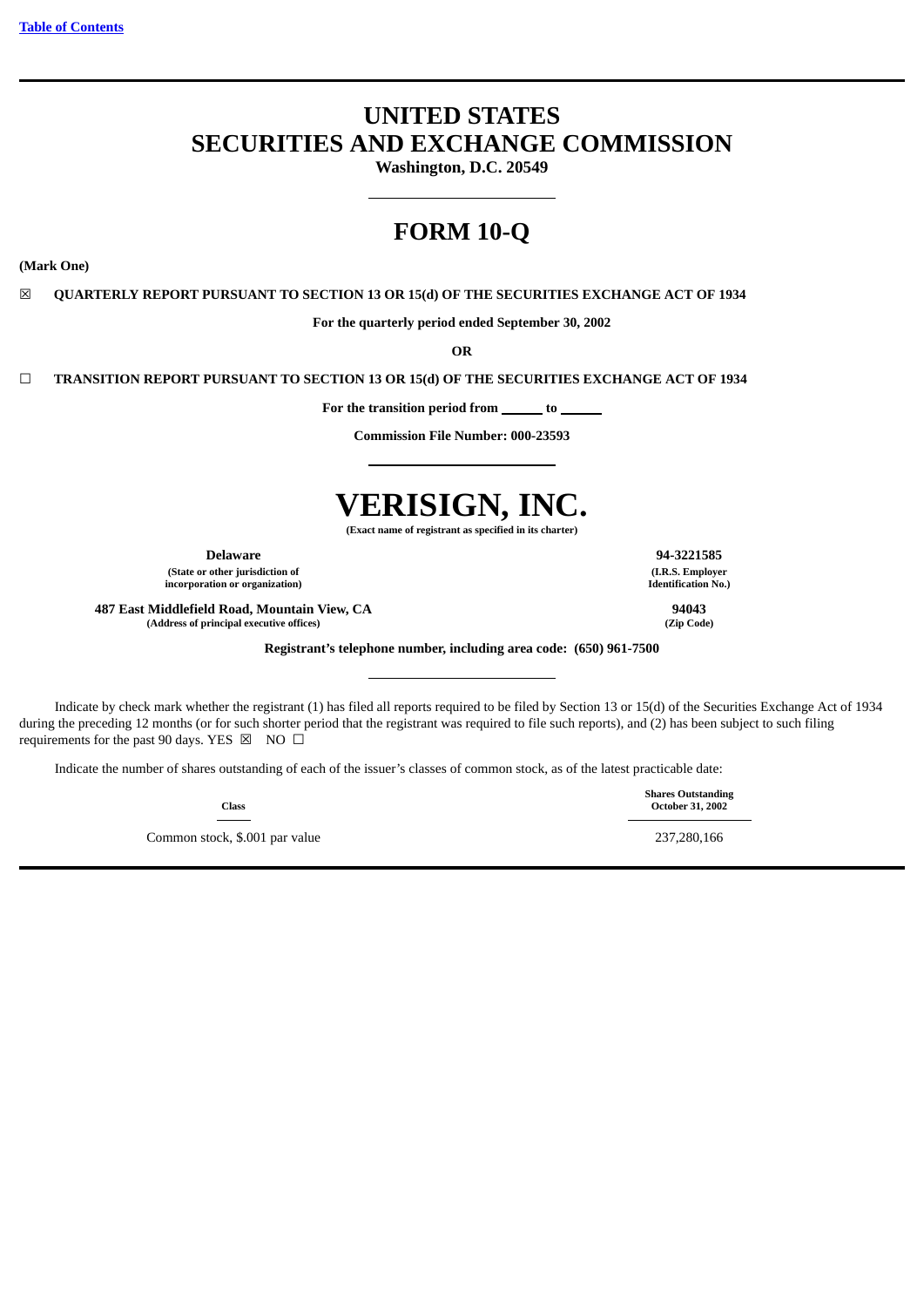# **TABLE OF CONTENTS**

<span id="page-1-0"></span>

|                       |                                                                                              | Page |
|-----------------------|----------------------------------------------------------------------------------------------|------|
|                       | <b>PART I-FINANCIAL INFORMATION</b>                                                          |      |
| Item 1.               | <b>Condensed Consolidated Financial Statements (Unaudited)</b>                               | 3    |
| Item 2.               | <b>Management's Discussion and Analysis of Financial Condition and Results of Operations</b> | 19   |
| Item 3.               | Quantitative and Qualitative Disclosures About Market Risk                                   | 54   |
| Item 4.               | <b>Evaluation of Disclosure Controls and Procedures</b>                                      | 55   |
|                       | <b>PART II-OTHER INFORMATION</b>                                                             |      |
| Item 1.               | <b>Legal Proceedings</b>                                                                     | 56   |
| Item 6.               | <b>Exhibits and Reports on Form 8-K</b>                                                      | 57   |
| <b>Signatures</b>     |                                                                                              | 58   |
| <b>Certifications</b> |                                                                                              | 59   |
|                       |                                                                                              |      |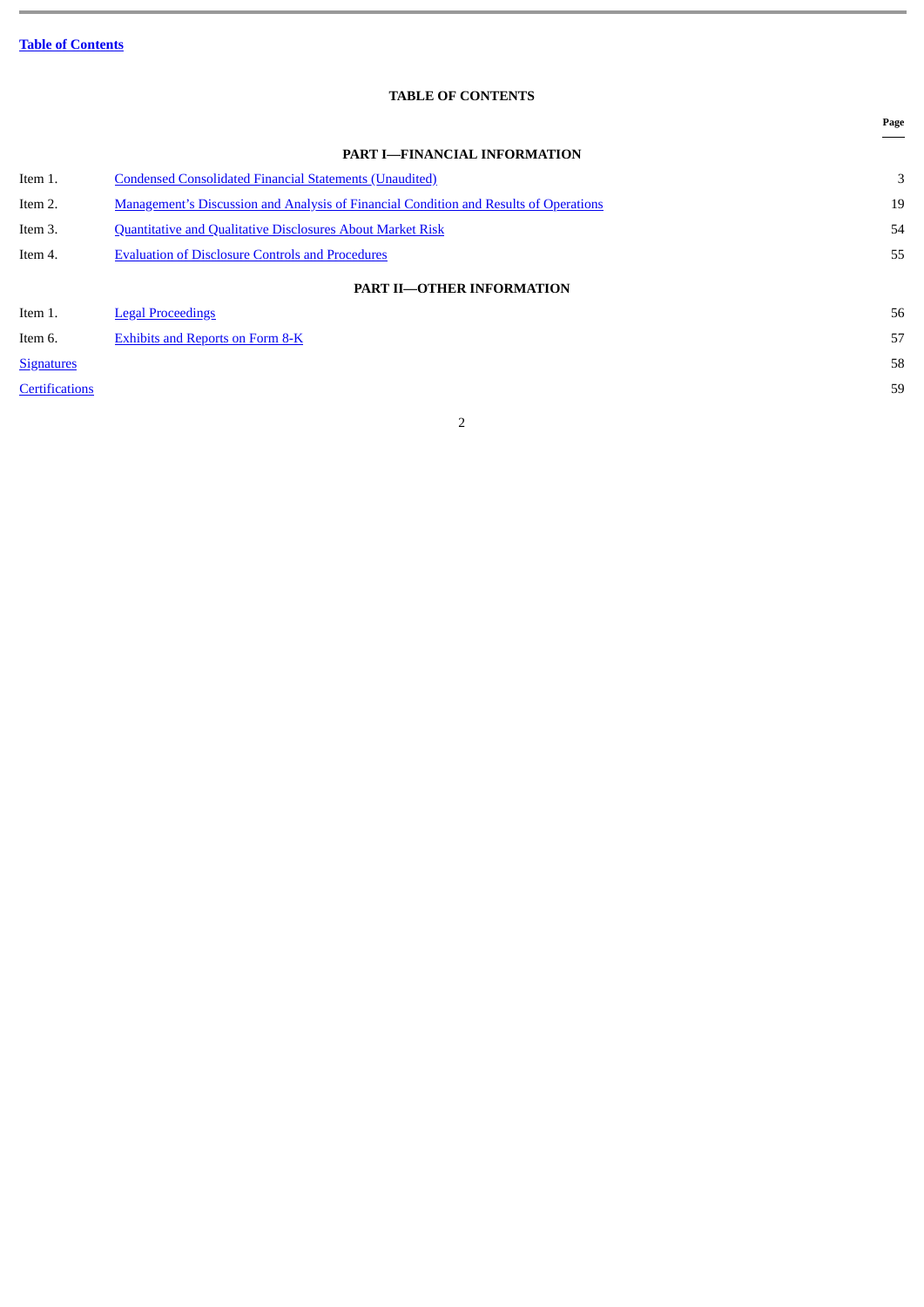# **PART I—FINANCIAL INFORMATION**

# **ITEM 1. CONDENSED CONSOLIDATED FINANCIAL STATEMENTS (Unaudited)**

<span id="page-2-0"></span>As required under Item 1—Condensed Consolidated Financial Statements (Unaudited) included in this section are as follows:

| <b>Financial Statement Description</b> |  |
|----------------------------------------|--|
|                                        |  |

• Condensed Consolidated Balance Sheets As of September 30, 2002 and December 31, 2001 4 • Condensed Consolidated Statements of Operations For the Three and Nine Months Ended September 30, 2002 and 2001 5 • Condensed Consolidated Statements of Cash Flows For the Nine Months Ended September 30, 2002 and 2001 6 • Notes to Condensed Consolidated Financial Statements 7

**Page**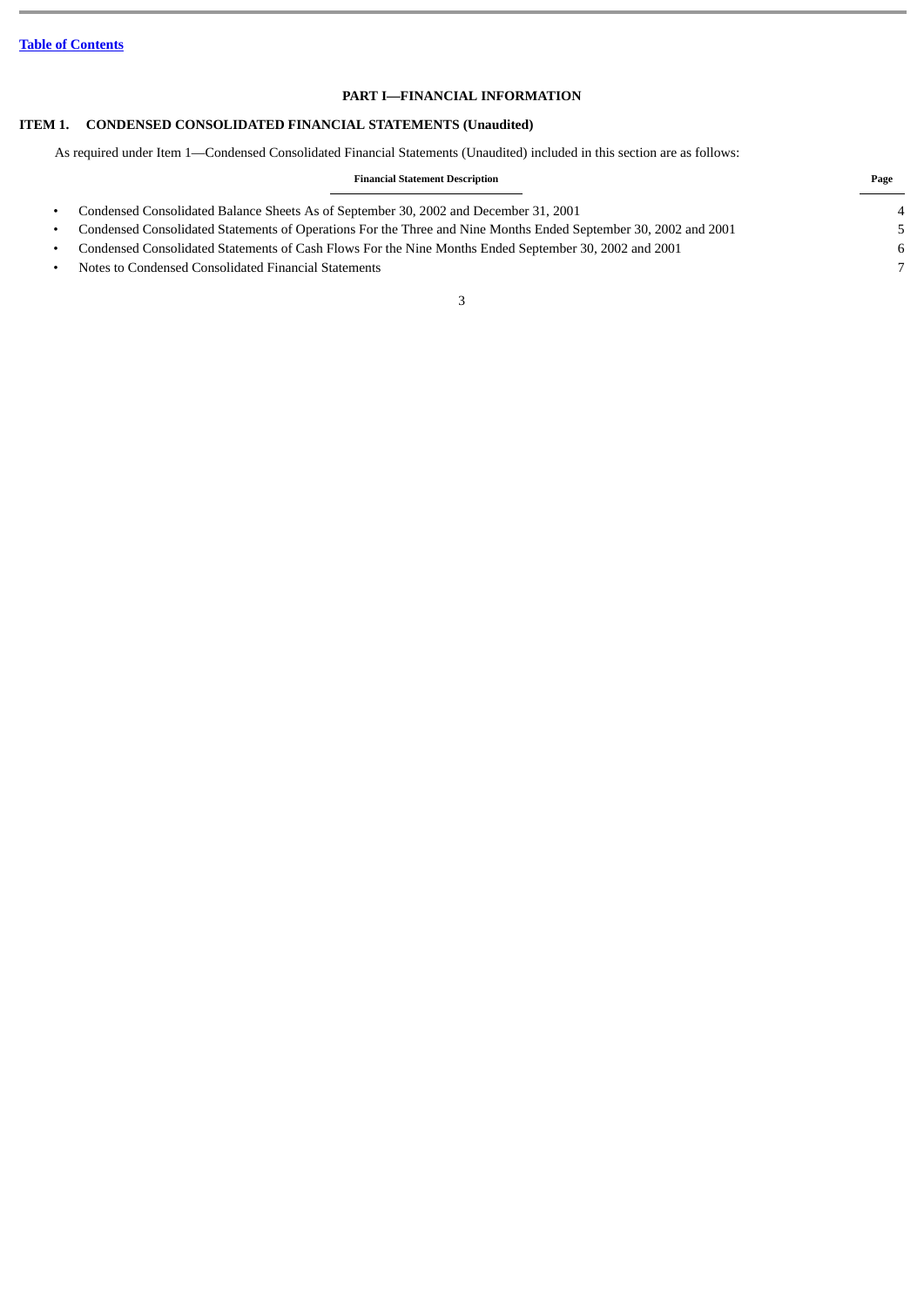# **CONDENSED CONSOLIDATED BALANCE SHEETS (In thousands, except share data) (Unaudited)**

|                                                            | September 30, 2002 | <b>December 31, 2001</b> |
|------------------------------------------------------------|--------------------|--------------------------|
| <b>ASSETS</b>                                              |                    |                          |
| Current assets:                                            |                    |                          |
| Cash and cash equivalents                                  | \$<br>212,650      | \$<br>306,054            |
| Short-term investments                                     | 114,386            | 420,643                  |
| Accounts receivable, net                                   | 206,000            | 314,923                  |
| Prepaid expenses and other current assets                  | 74,721             | 48,939                   |
| Total current assets                                       | 607,757            | 1,090,559                |
| Property and equipment, net                                | 620,425            | 532,546                  |
| Goodwill                                                   | 790,749            | 4,944,707                |
| Other intangible assets, net                               | 514,513            | 746,462                  |
| Long-term investments                                      | 55,024             | 201,781                  |
| Other assets, net                                          | 10,455             | 21,453                   |
|                                                            | \$<br>2,598,923    | \$<br>7,537,508          |
|                                                            |                    |                          |
| <b>LIABILITIES AND STOCKHOLDERS' EQUITY</b>                |                    |                          |
| Current liabilities:                                       |                    |                          |
| Accounts payable and accrued liabilities                   | \$<br>297,307      | \$<br>313,447            |
| Accrued merger costs                                       | 14,791             | 49,069                   |
| Accrued restructuring costs                                | 24,961             |                          |
| Deferred revenue                                           | 400,191            | 471,329                  |
| Total current liabilities                                  | 737,250            | 833,845                  |
| Long-term deferred revenue                                 | 126,409            | 150,727                  |
| Deferred taxes                                             | 91,878             | 26,553                   |
| Other long-term liabilities                                | 26,060             | 20,309                   |
| Total long-term liabilities                                | 244,347            | 197,589                  |
| Commitments and contingencies                              |                    |                          |
| Stockholders' equity:                                      |                    |                          |
| Preferred stock-par value \$.001 per share                 |                    |                          |
| Authorized shares: 5,000,000                               |                    |                          |
| Issued and outstanding shares: none                        |                    |                          |
| Common stock-par value \$.001 per share                    |                    |                          |
| Authorized shares: 1,000,000,000                           |                    |                          |
| Issued and outstanding shares: 237,156,305 and 234,358,114 |                    |                          |
| (excluding 1,690,000 shares held in treasury               |                    |                          |
| at September 30, 2002 and December 31, 2001)               | 237                | 234                      |
| Additional paid-in capital                                 | 23,070,527         | 23,051,546               |
| Notes receivable from stockholders                         |                    | (252)                    |
| Unearned compensation                                      | (10, 809)          | (27, 042)                |
| Accumulated deficit                                        |                    |                          |
| Accumulated other comprehensive income                     | (21, 440, 795)     | (16,518,878)             |
|                                                            | (1,834)            | 466                      |
| Total stockholders' equity                                 | 1,617,326          | 6,506,074                |
|                                                            | \$<br>2,598,923    | \$<br>7,537,508          |

See accompanying notes to condensed consolidated financial statements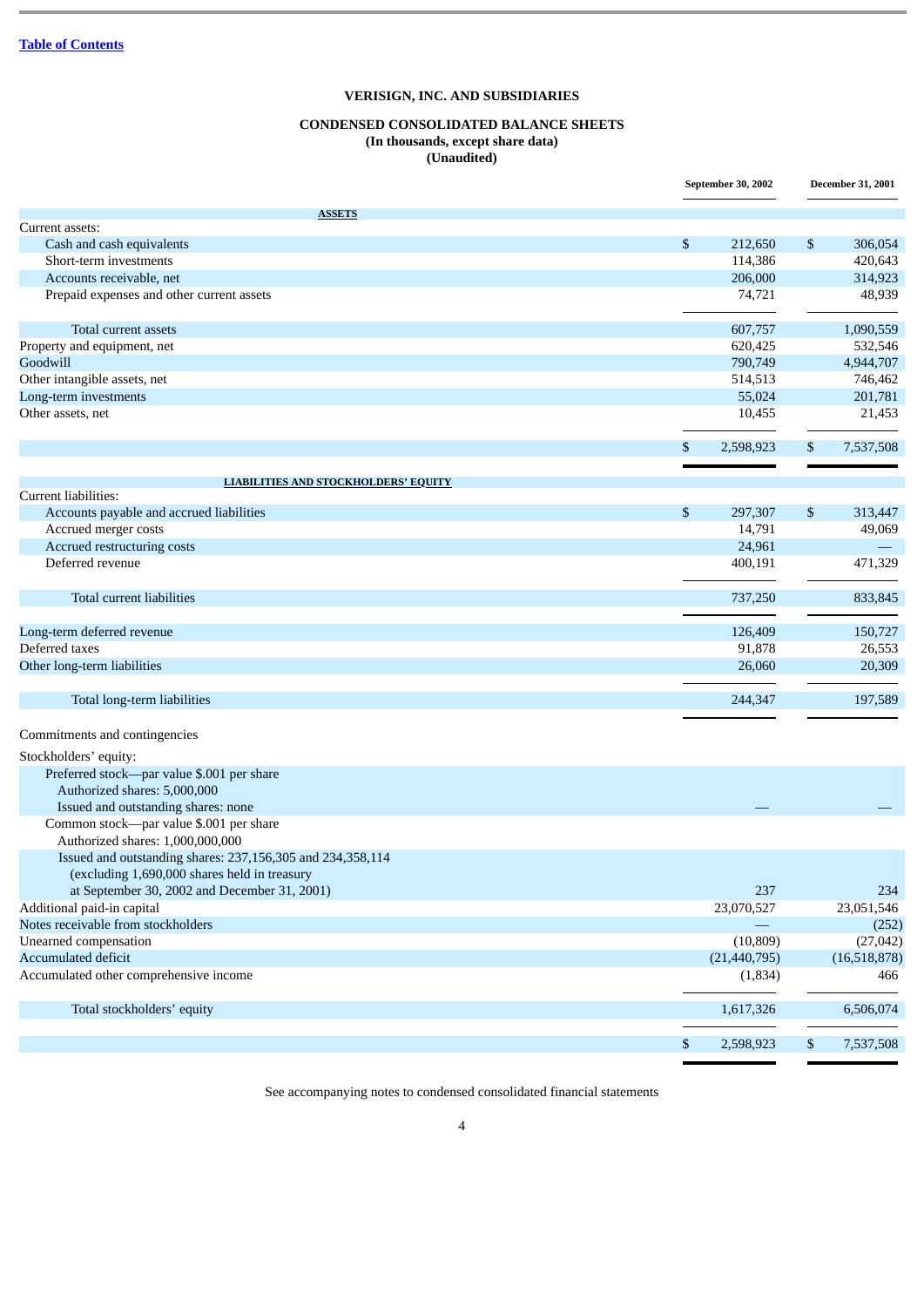# **CONDENSED CONSOLIDATED STATEMENTS OF OPERATIONS (In thousands, except per share data)**

**(Unaudited)**

|                                       | Three Months Ended September 30, |    |            |      |                | September 30, | <b>Nine Months Ended</b> |  |  |
|---------------------------------------|----------------------------------|----|------------|------|----------------|---------------|--------------------------|--|--|
|                                       | 2002                             |    | 2001       | 2002 |                |               | 2001                     |  |  |
| <b>Revenues</b>                       | \$<br>301,441                    | \$ | 255,155    | \$   | 946,666        | \$            | 699,765                  |  |  |
| Costs and expenses:                   |                                  |    |            |      |                |               |                          |  |  |
| Cost of revenues                      | 140,086                          |    | 83,518     |      | 436,084        |               | 238,166                  |  |  |
| Sales and marketing                   | 60,792                           |    | 65,803     |      | 197,392        |               | 195,591                  |  |  |
| Research and development              | 9,613                            |    | 21,649     |      | 37,405         |               | 62,195                   |  |  |
| General and administrative            | 53,189                           |    | 37,250     |      | 138,278        |               | 103,258                  |  |  |
| Restructuring and other               | 5,560                            |    |            |      | 73,339         |               |                          |  |  |
| Amortization and write-down of        |                                  |    |            |      |                |               |                          |  |  |
| goodwill and other intangible assets  | 56,201                           |    | 459,724    |      | 4,827,243      |               | 13,103,529               |  |  |
| Total costs and expenses              | 325,441                          |    | 667,944    |      | 5,709,741      |               | 13,702,739               |  |  |
|                                       |                                  |    |            |      |                |               |                          |  |  |
| <b>Operating loss</b>                 | (24,000)                         |    | (412,789)  |      | (4,763,075)    |               | (13,002,974)             |  |  |
| Other income (expense), net           | (51, 193)                        |    | 16,556     |      | (154, 025)     |               | (17, 456)                |  |  |
| Minority interest in net income       |                                  |    |            |      |                |               |                          |  |  |
| of subsidiary                         | (237)                            |    | (405)      |      | (575)          |               | (924)                    |  |  |
| Loss before income taxes              | (75, 430)                        |    | (396, 638) |      | (4,917,675)    |               | (13,021,354)             |  |  |
| Income tax benefit (expense)          | (4,242)                          |    | 9,903      |      | (4,242)        |               | 66,512                   |  |  |
| Net loss                              | \$<br>(79, 672)                  | \$ | (386, 735) |      | \$ (4,921,917) |               | \$(12,954,842)           |  |  |
|                                       |                                  |    |            |      |                |               |                          |  |  |
| Net loss per share:                   |                                  |    |            |      |                |               |                          |  |  |
| Basic and diluted                     | \$<br>(.34)                      | \$ | (1.91)     | \$   | (20.83)        | \$            | (64.34)                  |  |  |
|                                       |                                  |    |            |      |                |               |                          |  |  |
| Shares used in per share computation: |                                  |    |            |      |                |               |                          |  |  |
| <b>Basic and diluted</b>              | 236,958                          |    | 202,894    |      | 236,283        |               | 201,362                  |  |  |

See accompanying notes to condensed consolidated financial statements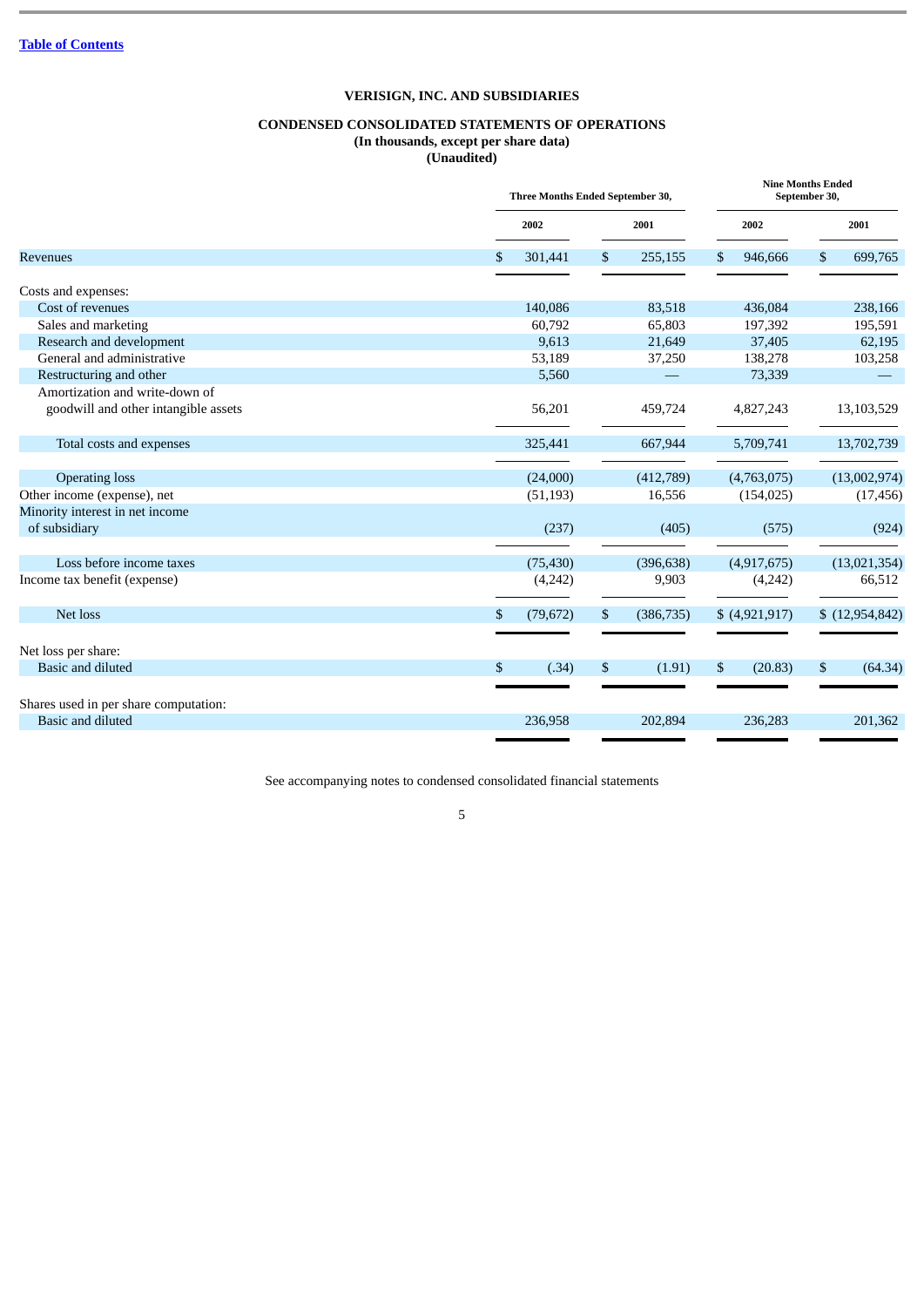# **CONDENSED CONSOLIDATED STATEMENTS OF CASH FLOWS**

# **(In thousands)**

**(Unaudited)**

|                                                                                 | <b>Nine Months Ended</b> | September 30, |                |
|---------------------------------------------------------------------------------|--------------------------|---------------|----------------|
|                                                                                 | 2002                     |               | 2001           |
| Cash flows from operating activities:                                           |                          |               |                |
| Net loss                                                                        | \$<br>(4,921,917)        | \$            | (12, 954, 842) |
| Adjustments to reconcile net loss to net cash provided by operating activities: |                          |               |                |
| Depreciation and amortization of property and equipment                         | 77,386                   |               | 40,238         |
| Amortization and write-down of goodwill and other intangible assets             | 4,827,243                |               | 13,103,529     |
| Gain on sale of marketable securities                                           |                          |               | (2, 114)       |
| Write-down of investments                                                       | 166,771                  |               | 74,690         |
| Non-cash restructuring and other                                                | 35,536                   |               |                |
| Reciprocal transactions for purchases of property and equipment                 | (6, 375)                 |               |                |
| Minority interest in net income of subsidiary                                   | 575                      |               | 924            |
| Deferred income taxes                                                           | 4,242                    |               | (66, 512)      |
| Amortization of unearned compensation                                           | 16,230                   |               | 4,130          |
| Loss on disposal of property and equipment                                      | 1,722                    |               | 5,965          |
| Changes in operating assets and liabilities:                                    |                          |               |                |
| Accounts receivable                                                             | 125,593                  |               | (85, 746)      |
| Prepaid expenses and other current assets                                       | (41,240)                 |               | (1,293)        |
| Accounts payable and accrued liabilities                                        | (24,069)                 |               | 17,211         |
| Deferred revenue                                                                | (104, 791)               |               | 31,351         |
| Net cash provided by operating activities                                       | 156,906                  |               | 167,531        |
| Cash flows from investing activities:                                           |                          |               |                |
| Purchases of investments                                                        | (89, 164)                |               | (1, 118, 782)  |
| Proceeds from maturities and sales of investments                               | 368,429                  |               | 1,186,105      |
| Purchases of property and equipment                                             | (151, 911)               |               | (65, 899)      |
| Net cash paid in business combinations                                          | (348, 643)               |               | (67, 102)      |
| Cash paid for merger costs                                                      | (53,602)                 |               | (18, 721)      |
| Other assets                                                                    | 5,944                    |               | 1,231          |
| Net cash used in investing activities                                           | (268, 947)               |               | (83, 168)      |
| Cash flows from financing activities:                                           |                          |               |                |
| Issuance of notes receivable from stockholders                                  |                          |               |                |
|                                                                                 | 19,252                   |               | (7)<br>22,348  |
| Net proceeds from issuance of common stock                                      |                          |               |                |
| Net cash provided by financing activities                                       | 19,252                   |               | 22,341         |
| Effect of exchange rate changes                                                 | (615)                    |               | (1, 349)       |
| Net increase (decrease) in cash and cash equivalents                            | (93, 404)                |               | 105,355        |
| Cash and cash equivalents at beginning of period                                | 306,054                  |               | 460,362        |
|                                                                                 |                          |               |                |
| Cash and cash equivalents at end of period                                      | \$<br>212,650            | \$            | 565,717        |
| Supplemental cash flow disclosures:                                             |                          |               |                |
| Non-cash investing and financing activities:                                    |                          |               |                |
| Issuance of common stock for business combinations                              | \$                       | \$            | 34,240         |
|                                                                                 |                          |               |                |
| Unrealized gain (loss) on investments, net of tax                               | \$<br>(1,685)            | \$            | 4,788          |

See accompanying notes to condensed consolidated financial statements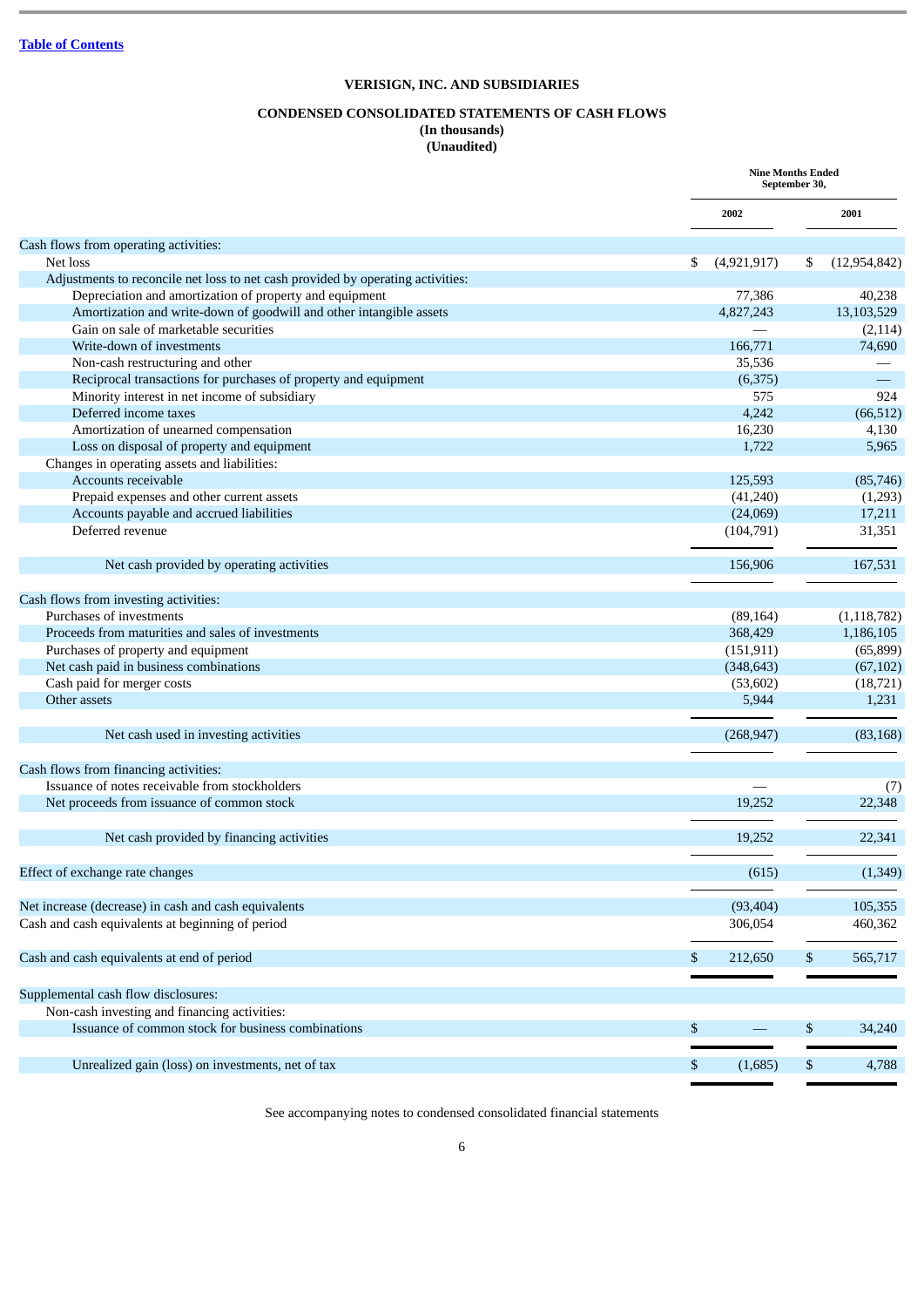# **NOTES TO CONDENSED CONSOLIDATED FINANCIAL STATEMENTS (UNAUDITED)**

#### **Note 1. Basis of Presentation**

The accompanying interim unaudited condensed consolidated balance sheets, statements of operations and cash flows reflect all adjustments, consisting of normal recurring adjustments and other adjustments, that are, in the opinion of management, necessary for a fair presentation of the financial position of VeriSign, Inc. and its subsidiaries ("VeriSign" or "the Company"), at September 30, 2002, and the results of operations and cash flows for the interim periods ended September 30, 2002 and 2001.

The accompanying unaudited condensed consolidated financial statements have been prepared by VeriSign in accordance with the instructions for Form 10-Q pursuant to the rules and regulations of the Securities and Exchange Commission ("SEC") and, therefore, do not include all information and notes normally provided in audited financial statements and should be read in conjunction with VeriSign's financial statements for the year ended December 31, 2001 included in the annual report previously filed on Form 10-K.

The results of operations for any interim period are not necessarily indicative, nor comparable to the results of operations for any other interim period or for a full fiscal year. The carrying amount of cash and cash equivalents, investments, accounts receivable, and accounts payable and accrued liabilities approximate their respective fair values.

#### **Note 2. Business Combination**

In February 2002, VeriSign completed its acquisition of H.O. Systems, Inc., a provider of billing and customer care solutions to wireless carriers. VeriSign paid approximately \$350 million in cash for all of the outstanding stock of LiveWire Corp., H.O. Systems' parent company, for the purchase of H.O. Systems. As part of the purchase price, VeriSign recorded an accrual for merger-related costs of \$17 million of which \$1.8 million is in the accrued merger costs balance as of September 30, 2002. The total purchase price has been allocated to the tangible and intangible assets acquired and the liabilities assumed based on their respective fair values on the acquisition date. VeriSign recorded goodwill of approximately \$213 million and other intangible assets of approximately \$210 million as a result of this acquisition. In accordance with the provisions of SFAS No. 142, VeriSign evaluated goodwill and intangible assets for impairment during the second quarter of 2002. The results of this evaluation indicated the carrying value of its goodwill and other intangible assets exceeded their implied fair values and an impairment charge was recorded in the second quarter of 2002—see Note 5 to Condensed Consolidated Financial Statements. VeriSign has evaluated the remaining useful lives of H.O. Systems' intangible assets to determine if any adjustments to the useful lives were necessary or if any of these assets had indefinite lives and therefore, were not subject to amortization. VeriSign determined that no adjustments to the useful lives of its other intangible assets were necessary and its intangible assets would continue to be amortized over a six-year period. Goodwill is not amortized but will be tested for impairment at least annually. H.O. Systems' results of operations have been included in the consolidated financial statements from its date of acquisition.

In July 2002, VeriSign increased its equity ownership in VeriSign Australia Limited (formerly known as eSign Australia Limited) to approximately 51% of the total outstanding stock of VeriSign Australia, and as a result, has included their financial statements in our consolidated results as of the third quarter of 2002. These results are not considered significant or material to the consolidated financial statements.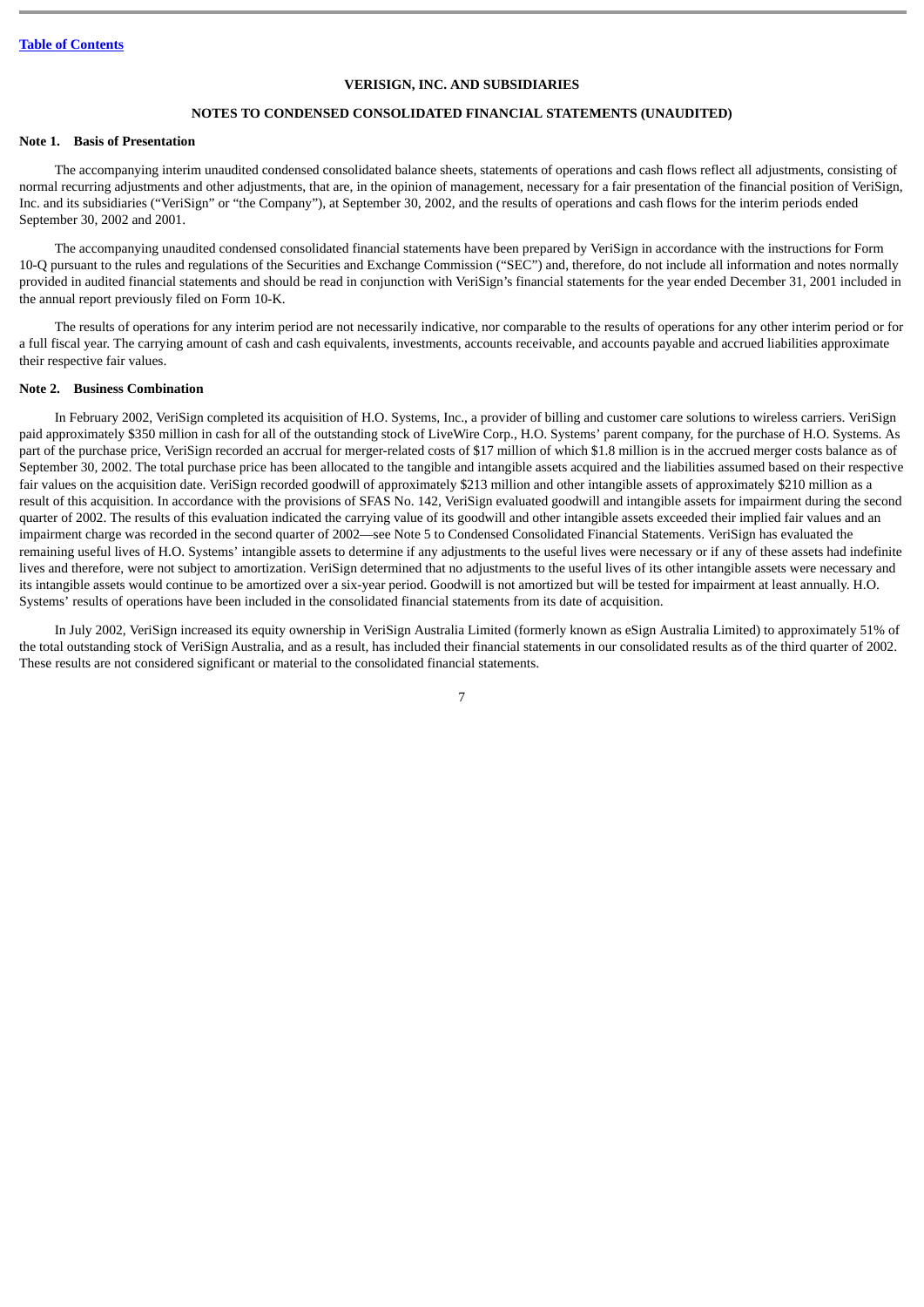# **NOTES TO CONDENSED CONSOLIDATED FINANCIAL STATEMENTS—(Continued)**

#### **Note 3. Restructuring and Other Costs**

In April 2002, the Company announced plans to restructure its operations to rationalize, integrate and align the resources of the Company. This restructuring program included workforce reductions, closure of excess facilities, write-down of property and equipment and other charges. As a result of this restructuring program, in conformity with SEC Staff Accounting Bulletin ("SAB") No. 100 and Emerging Issues Task Force ("EITF") Issue No. 94-3, VeriSign recorded restructuring and other charges of \$5.6 million classified as operating expenses during the quarter ended September 30, 2002 and \$73.3 million in the nine-month period ended September 30, 2002. VeriSign expects to incur additional restructuring charges of approximately \$15 to \$20 million over the next two quarters related to the restructuring of our consulting services.

#### *Workforce reduction*

The restructuring program resulted in a workforce reduction of approximately 400 employees across certain business functions, operating units, and geographic regions. VeriSign recorded a workforce reduction charge of \$900,000 during the quarter ended September 30, 2002 and \$4.7 million during the first nine months of 2002, relating primarily to severance and fringe benefits.

#### *Closure of excess facilities*

VeriSign recorded charges of approximately \$2.7 million during the quarter ended September 30, 2002 and \$29.1 million during the first nine months of 2002 for abandoned or excess facilities relating to lease terminations and non-cancelable lease costs. To determine the lease loss, which is the loss after VeriSign's cost recovery efforts from subleasing a building, certain estimates were made related to the (1) time period over which the relevant building would remain vacant, (2) sublease terms, and (3) sublease rates, including common area charges. If market rates continue to decrease in these markets or if it takes longer than expected to sublease these facilities, the actual loss could exceed this estimate. Property and equipment that was disposed of or removed from operations resulted in a net charge of \$20.2 million during the first nine months of 2002 and consisted primarily of computer software, leasehold improvements, and computer equipment.

#### *Exit costs and other charges*

VeriSign recorded other exit costs consisting of the write-down of prepaid license fees associated with products that were intended to be incorporated into the Company's product offerings but were subsequently abandoned as a result of the decision to restructure. These charges totaled approximately \$400,000 during the quarter ended September 30, 2002 and \$8.9 million during the first nine months of 2002. As part of the Company's efforts to rationalize, integrate and align its resources, VeriSign also recorded other charges of \$1.6 million during the quarter ended September 30, 2002 and \$10.5 million during the first nine months of 2002 relating primarily to the write-down of impaired prepaid marketing assets associated with discontinued advertising.

A summary of the restructuring and other costs recorded during the three-month and nine-month periods ended September 30, 2002 are as follows:

|                                      | <b>Three Months Ended September</b><br>30, 2002 |                |    | <b>Nine Months Ended September</b><br>30, 2002 |
|--------------------------------------|-------------------------------------------------|----------------|----|------------------------------------------------|
|                                      |                                                 | (In thousands) |    |                                                |
| Workforce reduction                  | \$                                              | 900            | S  | 4,730                                          |
| Excess facilities                    |                                                 | 2,680          |    | 29,050                                         |
| Write-down of property and equipment |                                                 |                |    | 20,179                                         |
| Exit costs and other charges         |                                                 | 1,980          |    | 19,380                                         |
|                                      |                                                 | 5,560          | \$ | 73,339                                         |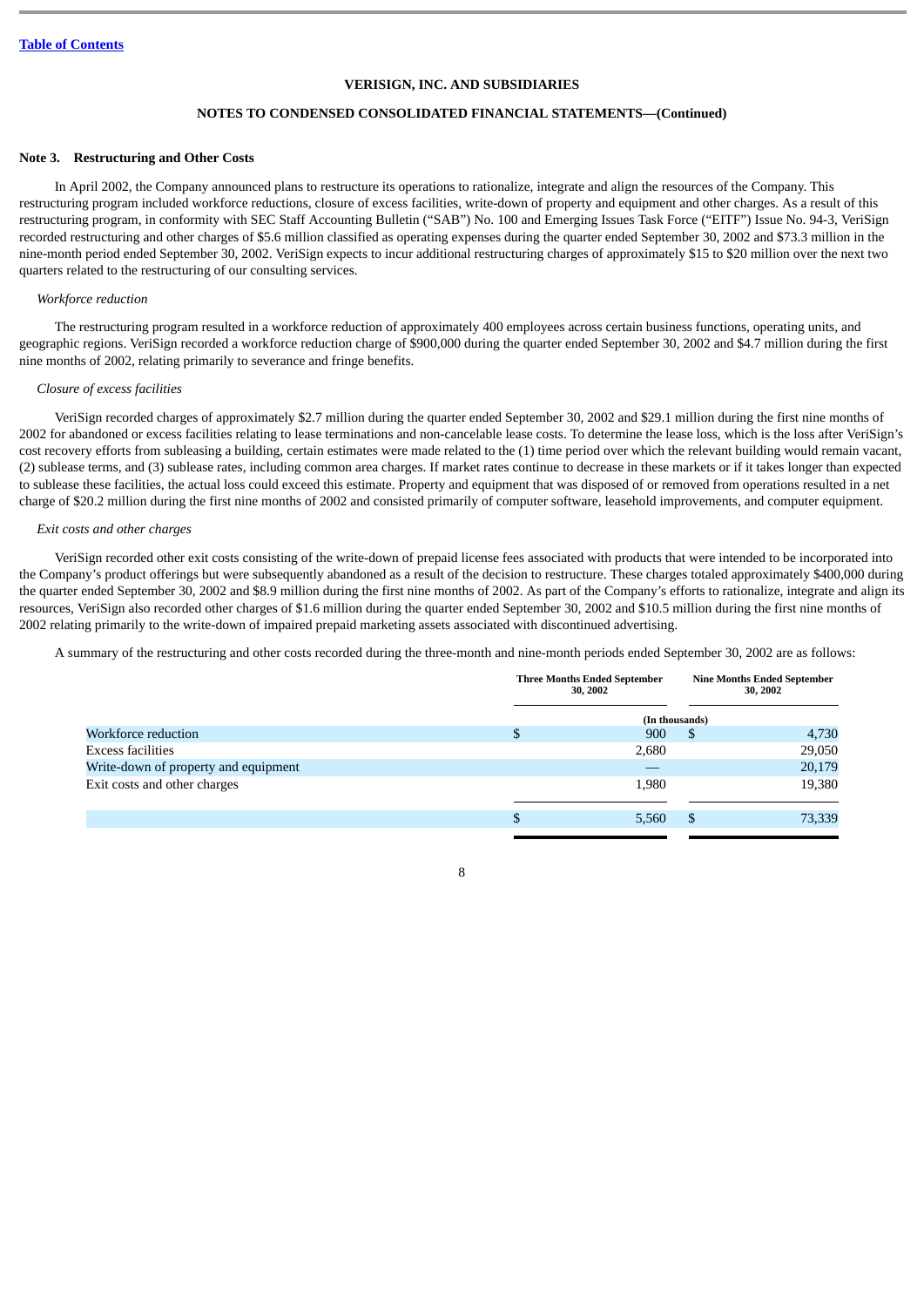# **NOTES TO CONDENSED CONSOLIDATED FINANCIAL STATEMENTS—(Continued)**

At September 30, 2002, the accrued liability associated with the restructuring and other related charges was \$25.0 million and consisted of the following:

|                                      | <b>Restructuring and Other</b><br><b>Charges</b> |    | Non-cash<br>Cash<br><b>Restructuring</b><br>and Other Charges<br>Payments |            | Restructuring<br><b>Accrual at</b><br>September 30, 2002 |
|--------------------------------------|--------------------------------------------------|----|---------------------------------------------------------------------------|------------|----------------------------------------------------------|
|                                      |                                                  |    | (In thousands)                                                            |            |                                                          |
| Workforce reduction                  | \$<br>4,730                                      | \$ |                                                                           | \$(4,680)  | \$<br>50                                                 |
| Excess facilities                    | 29,050                                           |    |                                                                           | (4,350)    | 24,700                                                   |
| Write-down of property and equipment | 20,179                                           |    | (20, 179)                                                                 |            |                                                          |
| Exit costs and other charges         | 19,380                                           |    | (15, 357)                                                                 | (3,812)    | 211                                                      |
|                                      | \$<br>73,339                                     | \$ | (35,536)                                                                  | \$(12,842) | \$<br>24,961                                             |
|                                      |                                                  |    |                                                                           |            |                                                          |

The restructuring accrual is included on the balance sheet as accrued restructuring costs. Amounts related to the lease terminations due to the closure of excess facilities will be paid over the respective lease terms the longest of which extends through February 2008.

#### **Note 4. Reciprocal Transactions**

VeriSign did not enter into any new reciprocal transactions during the quarter ended September 30, 2002. There were approximately \$1.4 million of revenues related to prior period transactions for the quarter ended September 30, 2002. Revenues recognized under reciprocal arrangements were approximately \$11.1 million in the quarter ended September 30, 2001, of which all involved non-monetary transactions.

Reciprocal transactions entered into during the first nine months of 2002, accounted for approximately \$7.2 million of revenues of which \$4.5 million was non-monetary. An additional \$5.4 million of revenues was recognized during the first nine months of 2002, which related to reciprocal transactions entered into in prior periods. Revenues recognized under reciprocal arrangements were approximately \$20.6 million in the first nine months of 2001 all of which involved nonmonetary transactions.

#### **Note 5. Goodwill and Other Intangible Assets**

VeriSign adopted Statement of Financial Accounting Standards ("SFAS") No. 142 as of January 1, 2002. Under the provisions of SFAS No. 142, purchased goodwill and certain indefinite-lived intangibles are no longer amortized but are subject to testing for impairment upon adoption, and on at least an annual basis thereafter, or whenever events or changes in circumstances suggest the carrying amount may not be recoverable. The net book value of goodwill on January 1, 2002 was approximately \$4.9 billion, which included approximately \$10.9 million of intangible assets previously allocated to workforce in place that were subsumed into goodwill as of January 1, 2002 in accordance with the provisions of SFAS No. 141. As of January 1, 2002 VeriSign evaluated the remaining useful lives of its other intangible assets to determine if any adjustments to the useful lives were necessary or if any of these assets had indefinite lives and were therefore, not subject to amortization. VeriSign determined that no adjustments to the useful lives of its other intangible assets were necessary.

The provisions of SFAS No. 142 require that a two-step evaluation be performed to assess goodwill and other intangible assets for impairment. First, the fair value of each reporting unit is compared to its carrying value. If the fair value exceeds the carrying value, goodwill and other intangible assets are not impaired and proceeding to the second step is not required. If the carrying value of any reporting unit exceeds its fair value, then the implied fair value of the reporting unit's goodwill must be determined and compared to the carrying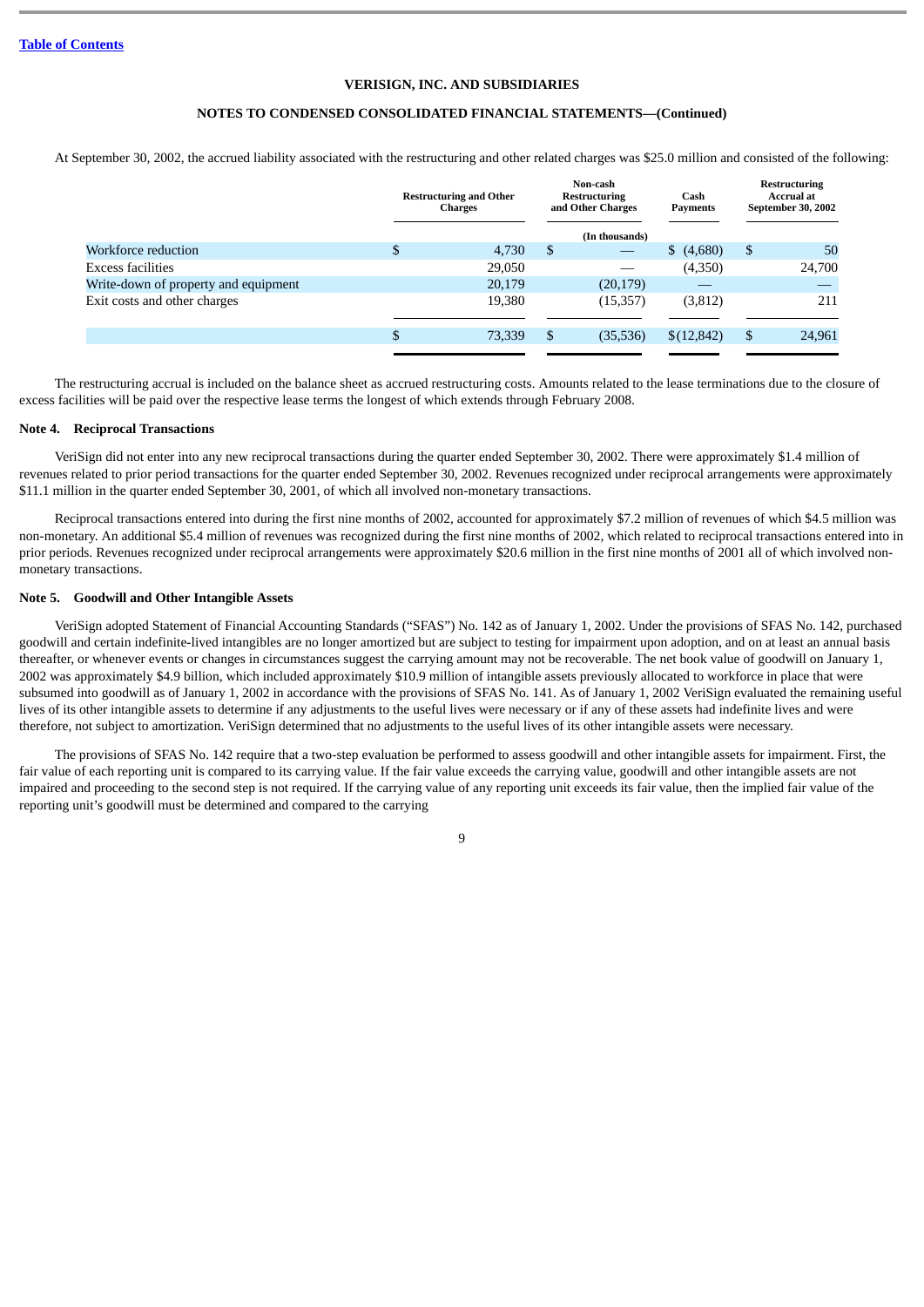# **NOTES TO CONDENSED CONSOLIDATED FINANCIAL STATEMENTS—(Continued)**

value of its goodwill (the second step). If the carrying value of a reporting unit's goodwill exceeds its implied fair value, then an impairment charge equal to the difference is recorded. VeriSign performed its transitional impairment test with regard to the carrying value of goodwill as of January 1, 2002 and concluded no material impairment of the carrying value of goodwill existed at that date.

VeriSign performed its annual impairment test as of June 30, 2002. The fair value of VeriSign's reporting units was determined using a combination of the income and the market valuation approaches. Under the income approach, the fair value of the reporting unit is based on the present value of estimated future cash flows that the reporting unit is expected to generate over its remaining life. Under the market approach, the value of the reporting unit is based on an analysis that compares the value of the reporting unit to values of publicly traded companies in similar lines of business. Other intangible assets were valued using a combination of the income approach and cost approaches. Under the cost approach, fair value is based on an estimate of the current costs to replace the asset with an asset of similar utility. In the application of the income, market and cost valuation approaches, VeriSign was required to make estimates of future operating trends and judgments on discount rates and other variables. Actual future results and other assumed variables could differ from these estimates. As a result of the deterioration in the value of the Company since January 1, 2002, the results of this annual impairment test indicated the carrying value of goodwill and other intangible assets for certain reporting units exceeded their implied fair values and an impairment charge was recorded during the second quarter of 2002.

The impairment charge to goodwill and other intangible assets from the annual impairment test resulted in a write-off of the net book value in the second quarter of 2002 as follows:

|                                         | <b>Mass Markets</b><br><b>Division</b> |    | <b>Enterprise and</b><br><b>Service Provider</b><br><b>Division</b> |    | <b>Total</b> |
|-----------------------------------------|----------------------------------------|----|---------------------------------------------------------------------|----|--------------|
|                                         |                                        |    | (In thousands)                                                      |    |              |
| Goodwill                                | \$<br>2,026,375                        | \$ | 2,348,450                                                           | \$ | 4,374,825    |
| Customer relationships                  | 3,297                                  |    | 24,294                                                              |    | 27,591       |
| Technology in place                     | 256                                    |    | 40,693                                                              |    | 40,949       |
| Trade name                              |                                        |    | 3,205                                                               |    | 3,205        |
| Contracts with ICANN and customer lists | 23,092                                 |    | 129,007                                                             |    | 152,099      |
|                                         |                                        |    |                                                                     |    |              |
|                                         | \$<br>2,053,020                        | \$ | 2,545,649                                                           | S  | 4,598,669    |
|                                         |                                        |    |                                                                     |    |              |

VeriSign's other intangible assets comprise:

|                                         | As of September 30, 2002       |    |                                               |    |                              |  |  |
|-----------------------------------------|--------------------------------|----|-----------------------------------------------|----|------------------------------|--|--|
|                                         | <b>Gross Carrying</b><br>Value |    | Accumulated<br>Amortization<br>and Write-down |    | <b>Net Carrying</b><br>Value |  |  |
|                                         |                                |    | (In thousands)                                |    |                              |  |  |
| <b>ISP</b> hosting relationships        | \$<br>11,388                   | \$ | (10, 689)                                     | \$ | 699                          |  |  |
| Customer relationships                  | 260,597                        |    | (75, 450)                                     |    | 185,147                      |  |  |
| Technology in place                     | 148,993                        |    | (82,091)                                      |    | 66,902                       |  |  |
| Non-compete agreement                   | 1,019                          |    | (903)                                         |    | 116                          |  |  |
| Trade name                              | 76,314                         |    | (76,212)                                      |    | 102                          |  |  |
| Contracts with ICANN and customer lists | 953,589                        |    | (692, 042)                                    |    | 261,547                      |  |  |
|                                         |                                |    |                                               |    |                              |  |  |
|                                         | \$<br>1,451,900                | \$ | (937, 387)                                    | \$ | 514,513                      |  |  |
|                                         |                                |    |                                               |    |                              |  |  |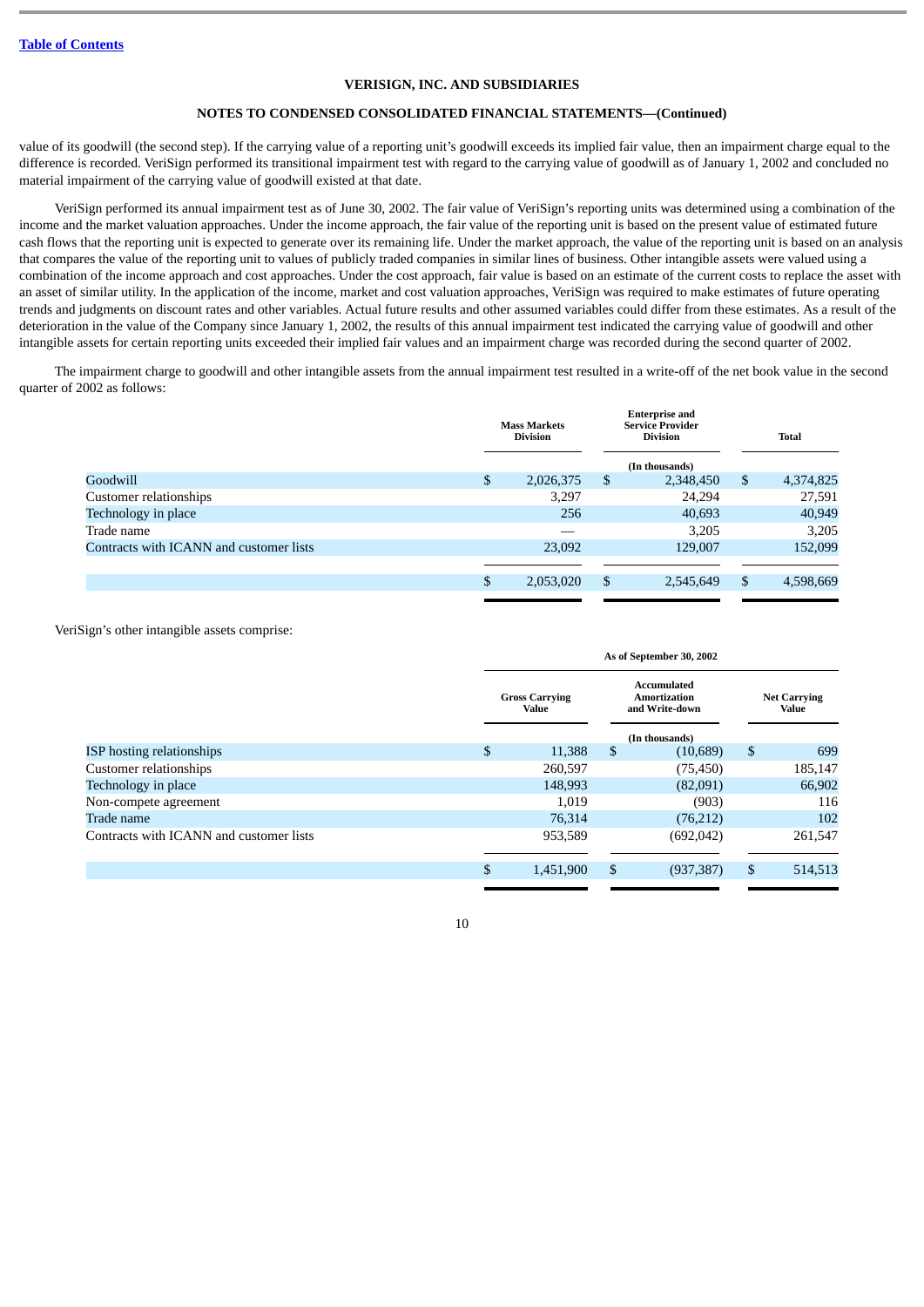#### **NOTES TO CONDENSED CONSOLIDATED FINANCIAL STATEMENTS—(Continued) As of December 31, 2001**

|                                         | <b>Gross Carrying</b><br>Value |    | Accumulated<br><b>Amortization</b><br>and Write-down |    | <b>Net Carrying</b><br>Value |
|-----------------------------------------|--------------------------------|----|------------------------------------------------------|----|------------------------------|
|                                         |                                |    | (In thousands)                                       |    |                              |
| <b>ISP</b> hosting relationships        | \$<br>11,388                   | \$ | (9,116)                                              | \$ | 2,272                        |
| Customer relationships                  | 260,597                        |    | (15, 408)                                            |    | 245,189                      |
| Technology in place                     | 49,163                         |    | (20, 943)                                            |    | 28,220                       |
| Non-compete agreement                   | 1,019                          |    | (649)                                                |    | 370                          |
| Trade name                              | 74,464                         |    | (72,514)                                             |    | 1,950                        |
| Contracts with ICANN and customer lists | 826,390                        |    | (368, 870)                                           |    | 457,520                      |
| Workforce in place                      | 18,595                         |    | (7,654)                                              |    | 10,941                       |
|                                         |                                |    |                                                      |    |                              |
|                                         | \$<br>1,241,616                | \$ | (495, 154)                                           | \$ | 746,462                      |
|                                         |                                |    |                                                      |    |                              |

For the three-month periods ended September 30, 2002 and 2001, amortization of other intangible assets was \$56.2 million and \$459.7 million, respectively. Amortization and write-down of goodwill and other intangible assets was \$4.8 billion and \$13.1 billion for the nine-month periods ended September 30, 2002 and 2001, respectively.

Estimated future amortization expense related to other intangible assets at September 30, 2002 is as follows:

|                 | (In thousands) |
|-----------------|----------------|
| 2002 (3 months) | \$<br>55,905   |
| 2003            | 190,203        |
| 2004            | 69,556         |
| 2005            | 69,556         |
| 2006            | 65,019         |
| Thereafter      | 64,274         |
|                 | \$<br>514,513  |

Had the provisions of SFAS No. 142 been in effect for all periods presented, VeriSign's net loss would have been as follows:

|                                                    | <b>Three Months Ended</b><br>September 30, |              |    | <b>Nine Months Ended</b><br>September 30, |      |                                       |      |                |
|----------------------------------------------------|--------------------------------------------|--------------|----|-------------------------------------------|------|---------------------------------------|------|----------------|
|                                                    |                                            | 2002<br>2001 |    |                                           | 2002 |                                       | 2001 |                |
|                                                    |                                            |              |    |                                           |      | (In thousands, except per share data) |      |                |
| Net loss:                                          |                                            |              |    |                                           |      |                                       |      |                |
| Net loss as reported                               | \$                                         | (79, 672)    | \$ | (386, 735)                                | \$   | (4,921,917)                           | \$   | (12, 954, 842) |
| Add back amortization of goodwill and workforce in |                                            |              |    |                                           |      |                                       |      |                |
| place                                              |                                            |              |    | 394,920                                   |      |                                       |      | 3,013,172      |
|                                                    |                                            |              |    |                                           |      |                                       |      |                |
| Net loss as adjusted                               | S                                          | (79, 672)    | \$ | 8,185                                     | \$   | (4,921,917)                           | \$   | (9,941,670)    |
|                                                    |                                            |              |    |                                           |      |                                       |      |                |
| Net loss per share:                                |                                            |              |    |                                           |      |                                       |      |                |
| Basic and diluted as reported                      | \$                                         | (.34)        | \$ | (1.91)                                    | \$   | (20.83)                               | \$   | (64.34)        |
| Add back amortization of goodwill and workforce in |                                            |              |    |                                           |      |                                       |      |                |
| place                                              |                                            |              |    | 1.95                                      |      |                                       |      | 14.97          |
|                                                    |                                            |              |    |                                           |      |                                       |      |                |
| Basic and diluted as adjusted                      | \$                                         | (.34)        | \$ | .04                                       | \$   | (20.83)                               | \$   | (49.37)        |
|                                                    |                                            |              |    |                                           |      |                                       |      |                |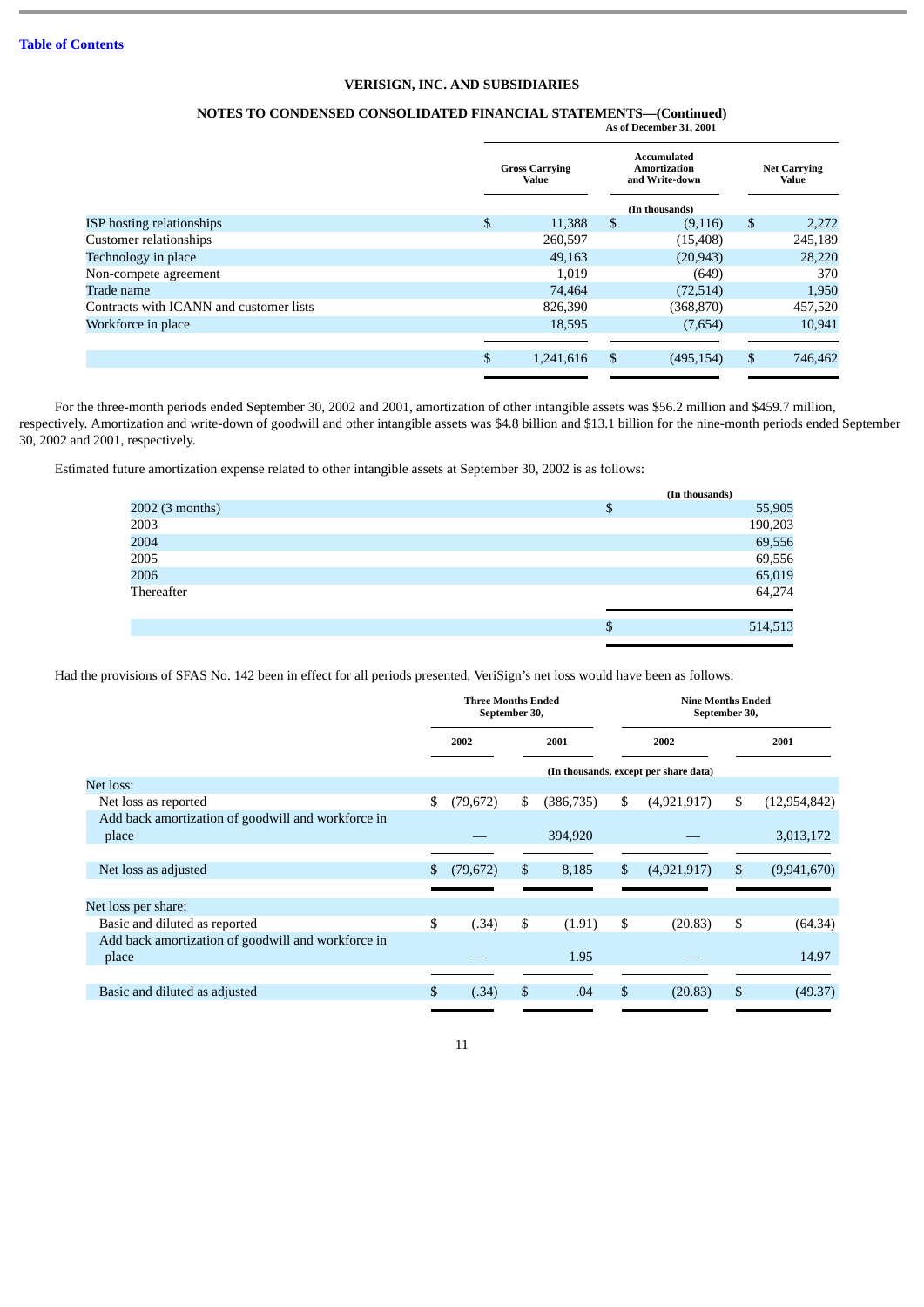# **NOTES TO CONDENSED CONSOLIDATED FINANCIAL STATEMENTS—(Continued)**

#### **Note 6. Investments**

VeriSign invests in debt and equity securities of technology companies for business and strategic purposes. Investments in public companies are classified as "available-for-sale" and are included in short-term investments in the condensed consolidated financial statements. These investments are carried at fair value based on quoted market prices. VeriSign reviews its marketable equity holdings in publicly traded companies on a regular basis to determine if any security has experienced an other-than-temporary decline in its fair value. VeriSign considers the investee company's cash position, earnings and revenue outlook, stock price performance over the past six months, liquidity and management, among other factors, in its review. If it is determined that an other-than-temporary decline exists in a marketable equity security, VeriSign writes down the investment to its market value and records the related write-down as an investment loss in its consolidated statements of operations.

Investments in non-public companies are included in long-term investments in the condensed consolidated balance sheets and are accounted for under the cost method. For these non-quoted investments, VeriSign regularly reviews the assumptions underlying the operating performance and cash flow forecasts based on information requested from these privately held companies. Generally, this information may be more limited, may not be as timely and may be less accurate than information available from publicly traded companies. Assessing each investment's carrying value requires significant judgment by management. If it is determined that an other-than-temporary decline exists in a non-public equity security, VeriSign writes down the investment to its fair value and records the related write-down as an investment loss in its consolidated statements of operations. Generally, if cash balances are insufficient to sustain the investee's operations for a six-month period and there are no current prospects of future funding for the investee, VeriSign considers the decline in fair value to be otherthan-temporary.

During the third quarter of 2002, VeriSign determined that the decline in value of certain of its public and non-public equity investments was other-thantemporary and recorded write-downs of these investments totaling \$53.2 million. During the third quarter of 2001,VeriSign determined that no investment writedowns were necessary. During the first nine months of 2002 and 2001, VeriSign recorded write-downs of certain of its public and non-public equity investments totaling \$166.8 million and \$74.7 million, respectively. VeriSign reviews all of its public and non-public investments on a quarterly basis to determine if any other-than-temporary declines exist.

From time to time, VeriSign may recognize revenues from companies in which it also has made an investment. In addition to its normal revenue recognition policies, VeriSign also considers the amount of other third-party investments in the company, its earnings and revenue outlook, and its operational performance in determining the propriety and amount of revenues to recognize. If the investment is made in the same quarter that revenues are recognized, VeriSign looks to the investments of other third parties made at that time to establish the fair value of VeriSign's investment in the company as well as to support the amount of revenues recognized. VeriSign typically makes its investments with others where its investment is less than 50% of the total financing round. VeriSign's policy is not to recognize revenue in excess of other investors' financing of the company. VeriSign recognized revenues totaling \$6.3 million and \$23.9 million in the third quarter and the first nine months of 2002, respectively, and recognized revenues totaling \$10.6 million and \$26.8 million in the third quarter and the first nine months of 2001, respectively, from customers, including VeriSign Affiliates, with whom it had previously participated in a private equity round of financing.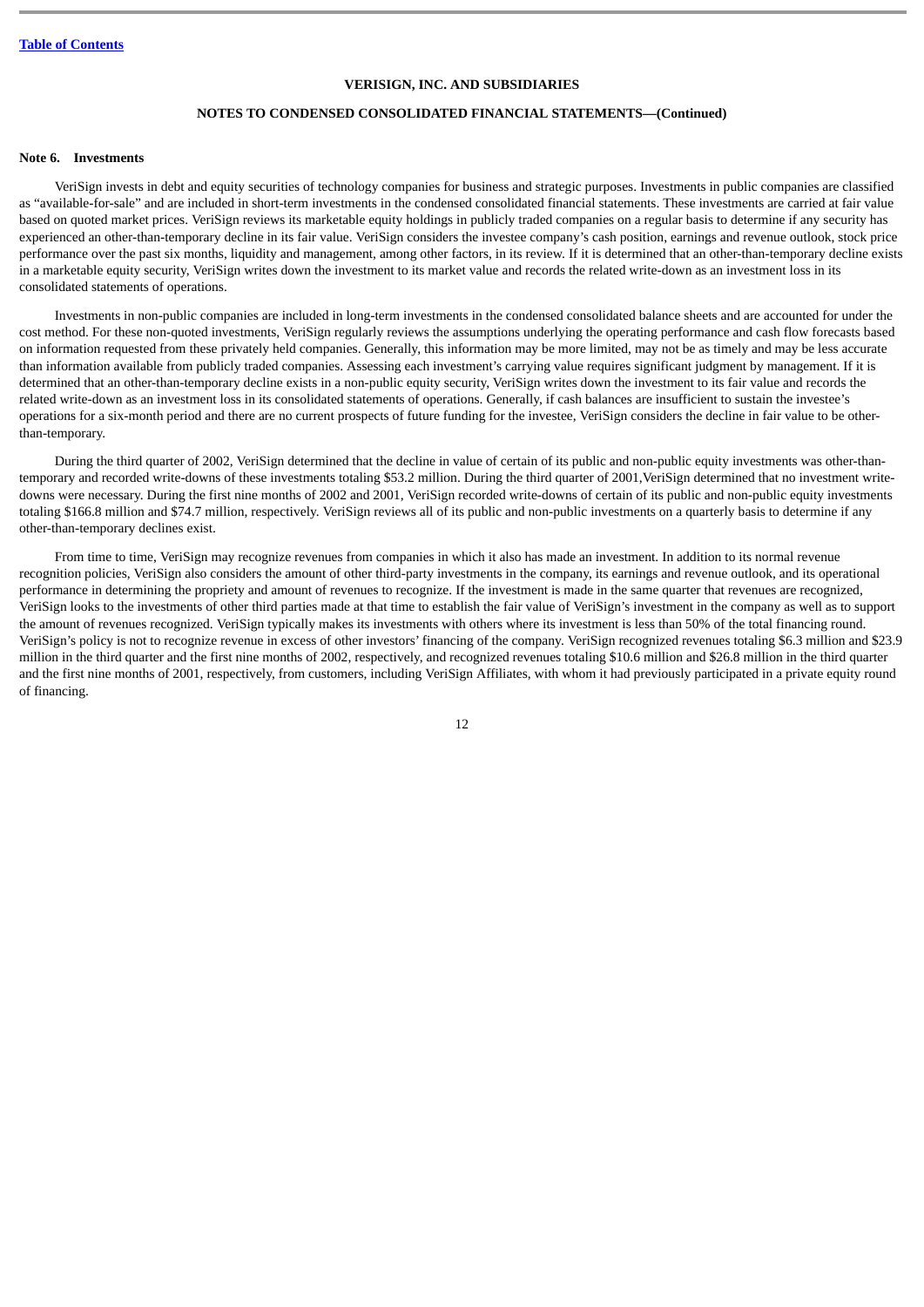## **NOTES TO CONDENSED CONSOLIDATED FINANCIAL STATEMENTS—(Continued)**

## **Note 7. Comprehensive Loss**

Comprehensive loss consists of net loss plus unrealized gains and losses on marketable securities classified as available-for-sale and foreign currency translation adjustments.

|                                                             | <b>Three Months Ended</b><br>September 30, |           |      |            | <b>Nine Months Ended</b><br>September 30, |             |  |                |
|-------------------------------------------------------------|--------------------------------------------|-----------|------|------------|-------------------------------------------|-------------|--|----------------|
|                                                             | 2002                                       |           | 2001 |            | 2002                                      |             |  | 2001           |
|                                                             |                                            |           |      |            | (In thousands)                            |             |  |                |
| Net loss                                                    | S.                                         | (79,672)  | S    | (386, 735) | S                                         | (4,921,917) |  | (12, 954, 842) |
| Change in unrealized gain (loss) on investments, net of tax |                                            | (1,205)   |      | (430)      |                                           | (1,685)     |  | 4,788          |
| Translation gain (loss) adjustments                         |                                            | (821)     |      | 22         |                                           | (615)       |  | (1, 349)       |
|                                                             |                                            |           |      |            |                                           |             |  |                |
| Comprehensive loss                                          | \$.                                        | (81, 698) |      | (387, 143) | S                                         | (4,924,217) |  | (12, 951, 403) |
|                                                             |                                            |           |      |            |                                           |             |  |                |

#### **Note 8. Calculation of Net Loss per Share**

Basic net loss per share is computed by dividing net loss (numerator) by the weighted average number of shares of common stock outstanding (denominator) during the period. Diluted net loss per share gives effect to stock options considered to be potential common shares, if dilutive. Potential common shares consist of shares issuable upon the exercise of stock options computed using the treasury stock method.

The following table represents the computation of basic and diluted net loss per share:

| <b>Three Months Ended</b><br>September 30, |              |         | <b>Nine Months Ended</b><br>September 30, |         |             |                                                  |                |
|--------------------------------------------|--------------|---------|-------------------------------------------|---------|-------------|--------------------------------------------------|----------------|
|                                            | 2002<br>2001 |         | 2002                                      |         |             | 2001                                             |                |
|                                            |              |         |                                           |         |             |                                                  |                |
|                                            |              |         |                                           |         |             |                                                  |                |
| \$                                         | (79, 672)    | \$      | (386, 735)                                | \$      | (4,921,917) | \$                                               | (12, 954, 842) |
|                                            |              |         |                                           |         |             |                                                  |                |
|                                            | 236,958      |         | 202.894                                   |         | 236,283     |                                                  | 201,362        |
|                                            |              |         |                                           |         |             |                                                  |                |
|                                            |              |         |                                           |         |             |                                                  | 201,362        |
|                                            |              |         |                                           |         |             |                                                  |                |
| \$                                         | (.34)        | \$      | (1.91)                                    | S       | (20.83)     | \$                                               | (64.34)        |
|                                            |              | 236,958 |                                           | 202.894 |             | (In thousands, except per share data)<br>236,283 |                |

VeriSign has excluded potential common shares subject to outstanding stock options from the calculation of diluted net loss per share for all periods presented because their effect would have been anti-dilutive. At September 30, 2002, options to purchase 40,583,618 shares were outstanding and at September 30, 2001, options to purchase 29,202,143 shares were outstanding.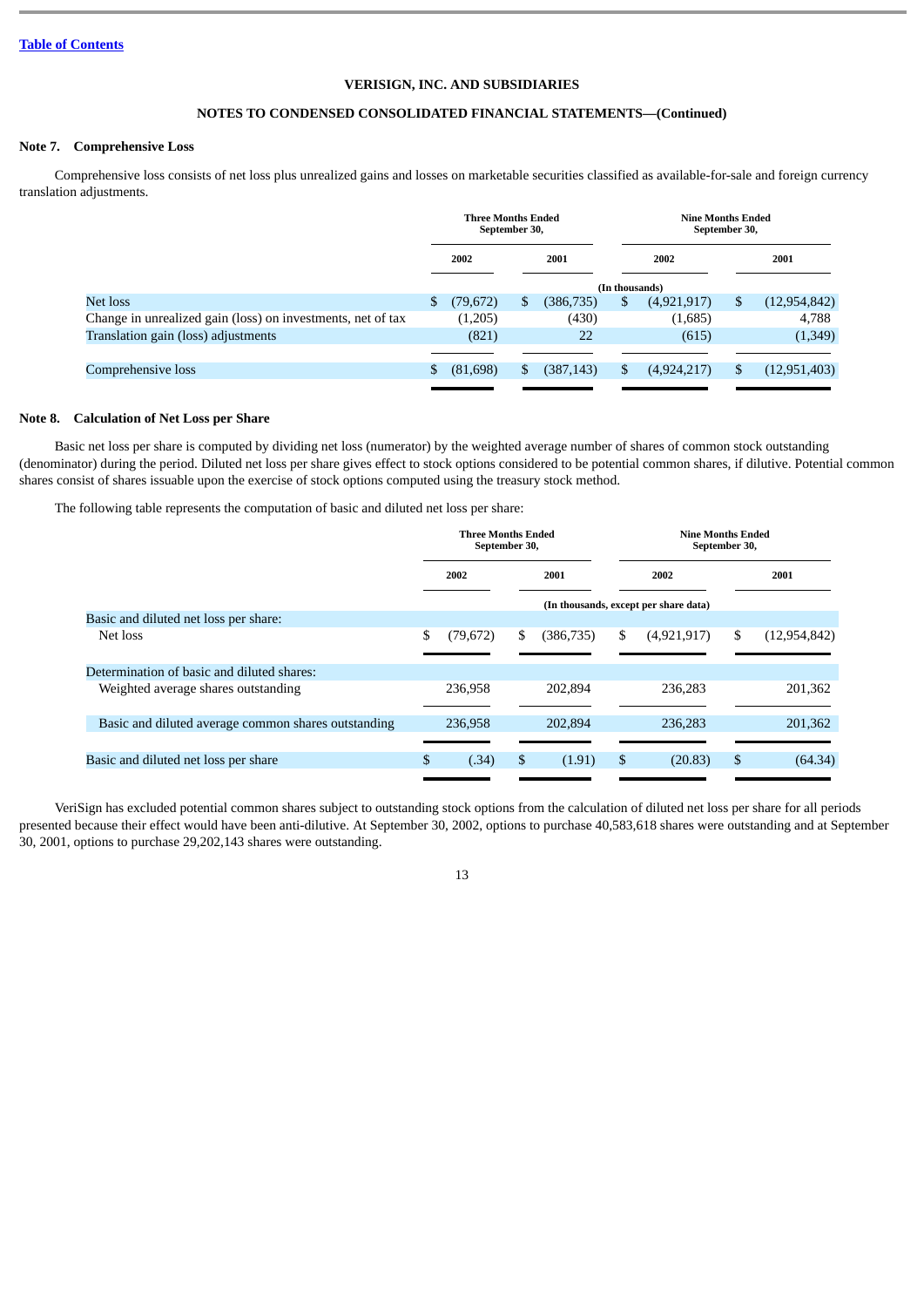# **NOTES TO CONDENSED CONSOLIDATED FINANCIAL STATEMENTS—(Continued)**

#### **Note 9. Commitments and Contingencies**

#### *Legal proceedings*

VeriSign is engaged in complaints, lawsuits and investigations arising in the ordinary course of business. VeriSign believes that it has adequate legal defenses and that the ultimate outcome of these actions will not have a material effect on VeriSign's consolidated financial position and results of operations.

# **Note 10. Segment Information**

#### *Description of segments*

VeriSign's business is organized into two reportable operating segments; the Enterprise and Service Provider Division and the Mass Markets Division. The segments were determined based primarily on how the chief operating decision maker ("CODM") views and evaluates VeriSign's operations. VeriSign's Chief Executive Officer has been identified as the CODM as defined by SFAS No. 131, "Disclosures About Segments of an Enterprise and Related Information." Other factors, including customer base, homogeneity of products, technology and delivery channels, were also considered in determining the reportable segments. The performance of each segment is measured based on several metrics, including gross margin.

The Mass Markets Division provides domain name registration, digital certificate and payment services and other value-added services to small and medium sized companies as well as to individual consumers. The Enterprise and Service Provider Division provides products and services to organizations that want to establish and deliver Internet-based and telecommunications-based services for their customers in both business-to-consumer and business-to-business environments.

The following table reflects the results of VeriSign's reportable segments under VeriSign's management system. The "Other" segment consists primarily of unallocated corporate expenses. These results are used by the CODM and by management, in evaluating the performance of, and in allocating resources to, each of the segments. Internal revenues and segment gross margin include transactions between segments that are intended to reflect an arm's length transfer at the best price available for comparable external transactions.

|                                         | <b>Mass Markets</b><br><b>Division</b> | <b>Enterprise and</b><br><b>Service Provider Division</b> |                | Other     | Total<br><b>Segments</b> |
|-----------------------------------------|----------------------------------------|-----------------------------------------------------------|----------------|-----------|--------------------------|
|                                         |                                        |                                                           | (In thousands) |           |                          |
| Three months ended September 30, 2002:  |                                        |                                                           |                |           |                          |
| Total revenues                          | \$<br>100.476                          | \$                                                        | 221,476        | \$        | \$321,952                |
| Internal revenues                       |                                        |                                                           | (20,511)       |           | (20,511)                 |
|                                         |                                        |                                                           |                |           |                          |
| Total external revenues                 | \$<br>100,476                          | \$                                                        | 200,965        | \$        | \$301,441                |
|                                         |                                        |                                                           |                |           |                          |
| Cost of revenues                        | \$<br>49,372                           | \$                                                        | 103,899        | \$7,326   | \$160,597                |
| Internal cost of revenues               | (20,511)                               |                                                           |                |           | (20,511)                 |
|                                         |                                        |                                                           |                |           |                          |
| Total cost of revenues                  | \$<br>28,861                           | \$                                                        | 103.899        | \$7,326   | \$140,086                |
|                                         |                                        |                                                           |                |           |                          |
| Segment gross margin after eliminations | \$<br>71,615                           | \$                                                        | 97,066         | \$(7,326) | \$161,355                |
|                                         |                                        |                                                           |                |           |                          |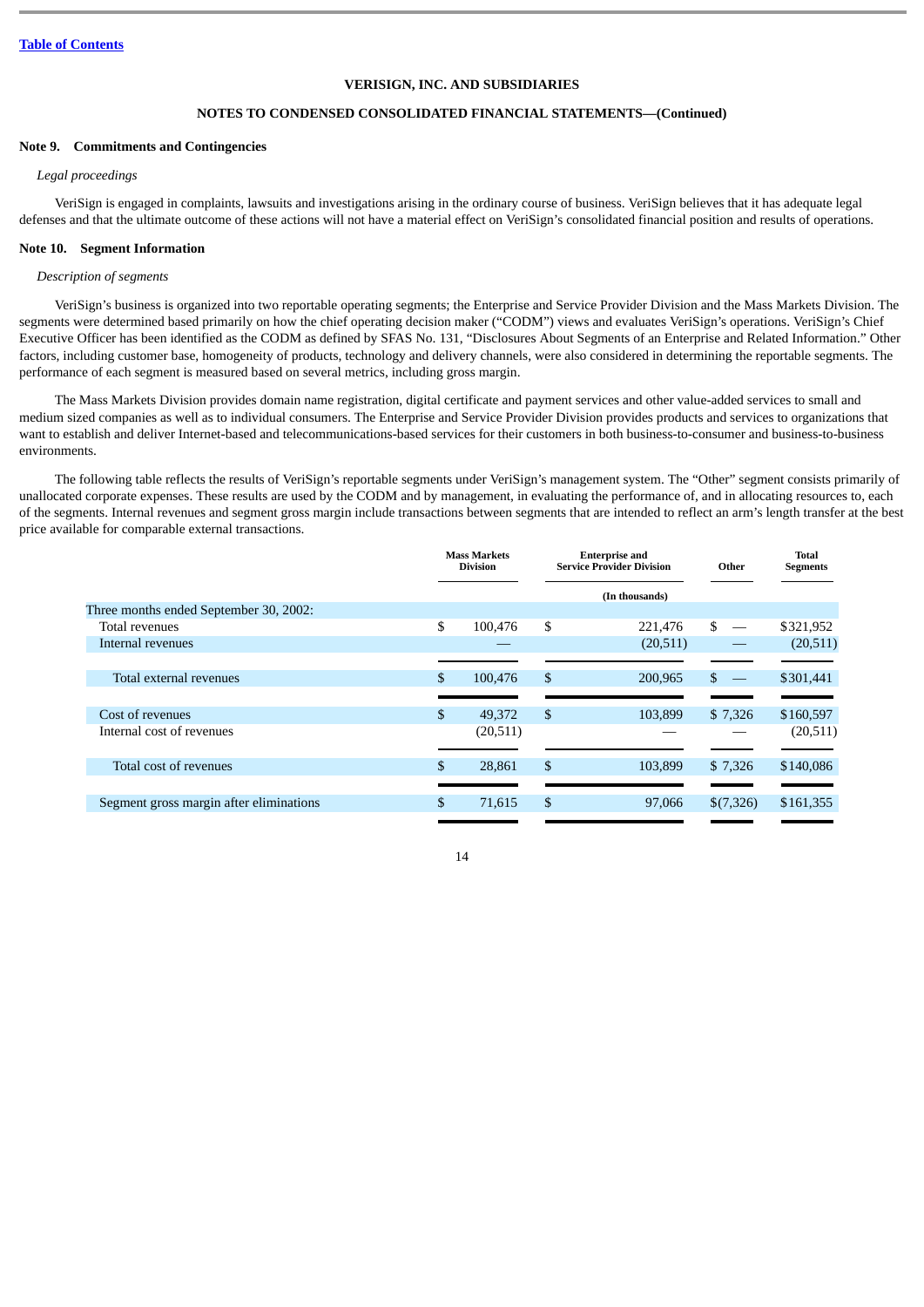# **NOTES TO CONDENSED CONSOLIDATED FINANCIAL STATEMENTS—(Continued)**

|                                         | <b>Mass Markets</b><br><b>Division</b> | <b>Enterprise and</b><br><b>Service Provider</b><br><b>Division</b> |                | Other |                          | <b>Total</b><br><b>Segments</b> |             |
|-----------------------------------------|----------------------------------------|---------------------------------------------------------------------|----------------|-------|--------------------------|---------------------------------|-------------|
|                                         |                                        |                                                                     | (In thousands) |       |                          |                                 |             |
| Three months ended September 30, 2001:  | \$142,779                              |                                                                     |                |       | $\frac{1}{2}$            |                                 | \$288,564   |
| Total revenues<br>Internal revenues     |                                        | \$                                                                  | 145,785        | \$    | $\qquad \qquad$          |                                 |             |
|                                         |                                        |                                                                     | (33, 409)      |       |                          |                                 | (33, 409)   |
| Total external revenues                 | 142,779<br>S.                          | \$                                                                  | 112,376        | \$    | $\equiv$                 |                                 | \$255,155   |
| Cost of revenues                        | 71,915<br>\$                           | $\mathbb{S}$                                                        | 44,505         | \$    | 507                      |                                 | \$116,927   |
| Internal cost of revenues               | (33, 409)                              |                                                                     |                |       |                          |                                 | (33, 409)   |
| Total cost of revenues                  | \$<br>38,506                           | \$                                                                  | 44,505         | \$    | 507                      | \$                              | 83,518      |
| Segment gross margin after eliminations | 104,273<br>\$                          | \$                                                                  | 67,871         | \$    | (507)                    |                                 | \$171,637   |
| Nine months ended September 30, 2002:   |                                        |                                                                     |                |       |                          |                                 |             |
| <b>Total revenues</b>                   | \$ 316,916                             | \$                                                                  | 700,720        | \$    | $\overline{\phantom{m}}$ |                                 | \$1,017,636 |
| Internal revenues                       |                                        |                                                                     | (70, 970)      |       |                          |                                 | (70, 970)   |
| Total external revenues                 | \$ 316,916                             | \$                                                                  | 629,750        | \$    |                          |                                 | \$946,666   |
| Cost of revenues                        | \$156,084                              | $\mathbb{S}$                                                        | 329,497        |       | \$21,473                 |                                 | \$ 507,054  |
| Internal cost of revenues               | (70, 970)                              |                                                                     |                |       |                          |                                 | (70, 970)   |
| Total cost of revenues                  | \$<br>85,114                           | \$                                                                  | 329,497        |       | \$21,473                 |                                 | \$436,084   |
| Segment gross margin after eliminations | 231,802<br>\$                          | \$                                                                  | 300,253        |       | \$(21, 473)              |                                 | \$ 510,582  |
|                                         |                                        |                                                                     |                |       |                          |                                 |             |
| Nine months ended September 30, 2001:   |                                        |                                                                     |                |       |                          |                                 |             |
| Total revenues                          | 425,301<br>\$                          | \$                                                                  | 375,446        | \$    | $\frac{1}{2}$            |                                 | \$ 800,747  |
| Internal revenues                       |                                        |                                                                     | (100, 982)     |       |                          |                                 | (100, 982)  |
| Total external revenues                 | \$425,301                              | \$                                                                  | 274,464        | \$    |                          |                                 | \$699,765   |
| Cost of revenues                        | \$223,405                              | \$                                                                  | 109,283        |       | \$6,460                  |                                 | \$ 339,148  |
| Internal cost of revenues               | (100, 982)                             |                                                                     |                |       |                          |                                 | (100, 982)  |
| Total cost of revenues                  | \$122,423                              | \$                                                                  | 100,982        |       | \$6,460                  |                                 | \$238,166   |
| Segment gross margin after eliminations | \$ 302,878                             | \$                                                                  | 165,181        |       | \$ (6,460)               |                                 | \$461,599   |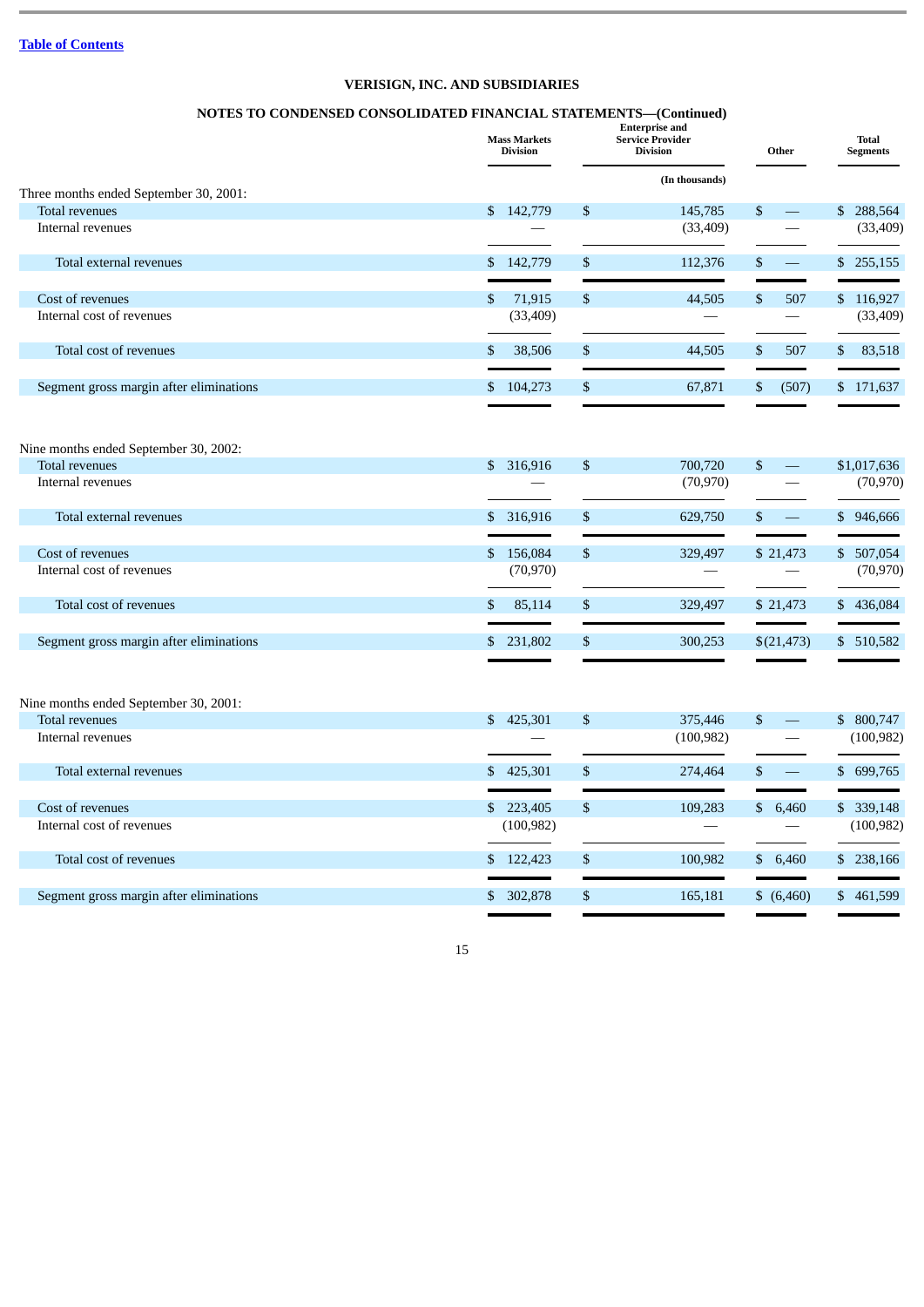# **NOTES TO CONDENSED CONSOLIDATED FINANCIAL STATEMENTS—(Continued)**

# *Reconciliation to VeriSign, as reported*

|                                               | <b>Three Months Ended</b><br>September 30, |    |            | <b>Nine Months Ended</b><br>September 30, |             |    |                |
|-----------------------------------------------|--------------------------------------------|----|------------|-------------------------------------------|-------------|----|----------------|
|                                               | 2002                                       |    | 2001       |                                           | 2002        |    | 2001           |
|                                               |                                            |    |            | (In thousands)                            |             |    |                |
| Revenues:                                     |                                            |    |            |                                           |             |    |                |
| Total segments                                | \$<br>321,952                              | \$ | 288,564    | \$                                        | 1,017,636   | \$ | 800,747        |
| Elimination of internal revenues              | (20, 511)                                  |    | (33, 409)  |                                           | (70, 970)   |    | (100, 982)     |
|                                               |                                            |    |            |                                           |             |    |                |
| Revenues, as reported                         | \$<br>301,441                              | \$ | 255,155    | \$                                        | 946,666     | \$ | 699,765        |
|                                               |                                            |    |            |                                           |             |    |                |
| Net loss:                                     |                                            |    |            |                                           |             |    |                |
| Segment gross margin                          | \$<br>161,355                              | \$ | 171,637    | \$                                        | 510,582     | \$ | 461,599        |
| <b>Operating expenses</b>                     | 185,355                                    |    | 584,426    |                                           | 5,273,657   |    | 13,464,573     |
|                                               |                                            |    |            |                                           |             |    |                |
| <b>Operating loss</b>                         | (24,000)                                   |    | (412,789)  |                                           | (4,763,075) |    | (13,002,974)   |
| Other income (expense)                        | (51, 193)                                  |    | 16,556     |                                           | (154, 025)  |    | (17, 456)      |
| Minority interest in net income of subsidiary | (237)                                      |    | (405)      |                                           | (575)       |    | (924)          |
|                                               |                                            |    |            |                                           |             |    |                |
| Loss before income taxes                      | (75, 430)                                  |    | (396, 638) |                                           | (4,917,675) |    | (13,021,354)   |
| Income tax benefit (expense)                  | (4,242)                                    |    | 9,903      |                                           | (4,242)     |    | 66,512         |
|                                               |                                            |    |            |                                           |             |    |                |
| Net loss, as reported                         | \$<br>(79, 672)                            | \$ | (386, 735) | \$                                        | (4,921,917) | S. | (12, 954, 842) |
|                                               |                                            |    |            |                                           |             |    |                |

Assets are not tracked by segment and the CODM does not evaluate segment performance based on asset utilization.

# *Geographic information*

|                      | <b>Three Months Ended</b><br>September 30, |    |         |                | <b>Nine Months Ended</b><br>September 30, |      |         |  |
|----------------------|--------------------------------------------|----|---------|----------------|-------------------------------------------|------|---------|--|
|                      | 2002                                       |    | 2001    | 2002           |                                           | 2001 |         |  |
|                      |                                            |    |         | (In thousands) |                                           |      |         |  |
| Revenues:            |                                            |    |         |                |                                           |      |         |  |
| <b>United States</b> | \$<br>275,906                              | \$ | 216,231 | \$             | 866,248                                   | \$   | 607,008 |  |
| All other countries  | 25,535                                     |    | 38,924  |                | 80,418                                    |      | 92,757  |  |
|                      |                                            |    |         |                |                                           |      |         |  |
| <b>Total</b>         | \$<br>301,441                              | \$ | 255,155 | \$             | 946,666                                   | S    | 699,765 |  |

VeriSign operates in the United States, Europe, South Africa, Asia, Australia and Canada. In general, revenues are attributed to the country in which the contract originated. However, revenues from all digital certificates issued from our Mountain View, California facility and domain names registered through or at our Herndon, Virginia facility are attributed to the United States because it is impracticable to determine the country of origin.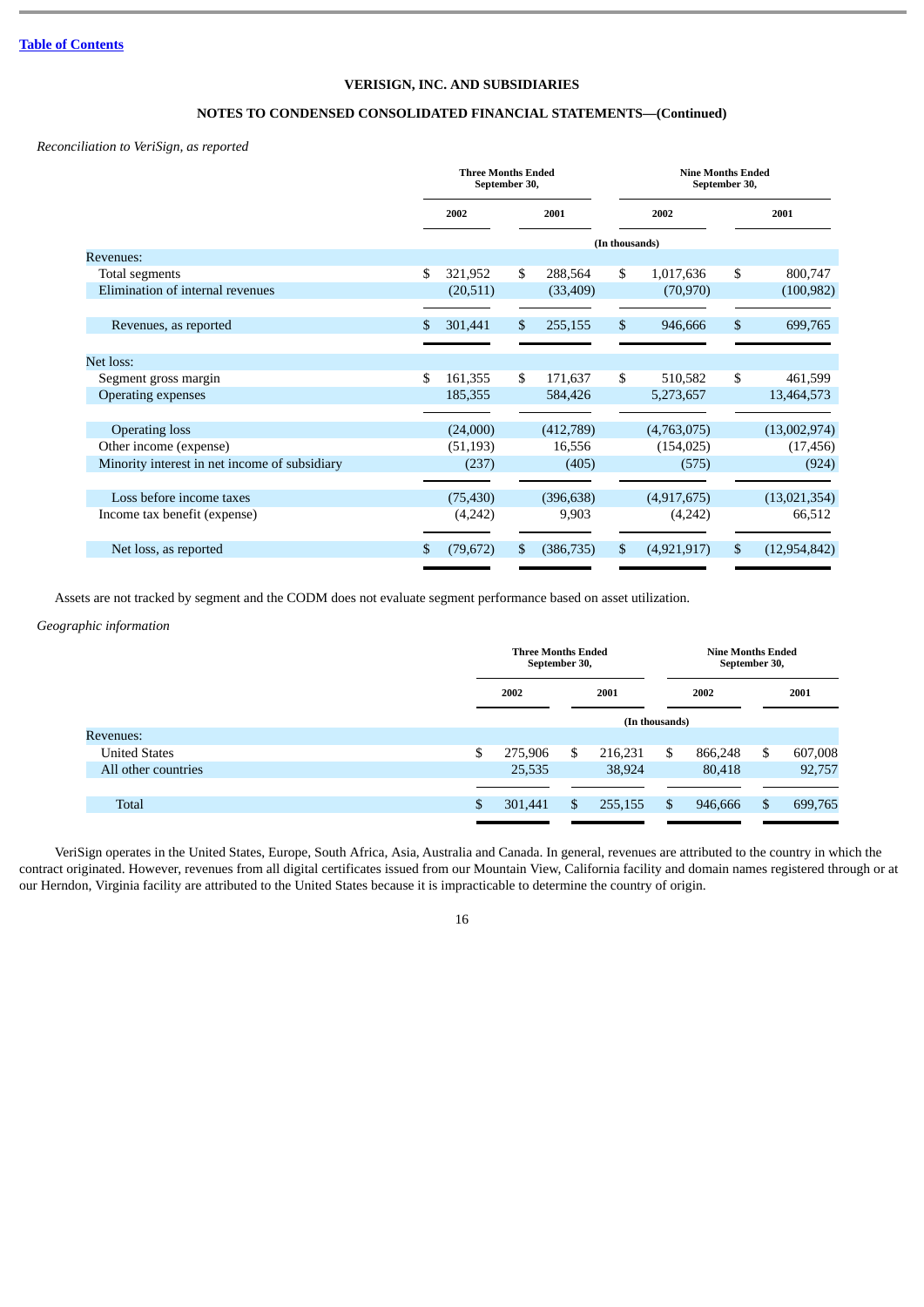# **NOTES TO CONDENSED CONSOLIDATED FINANCIAL STATEMENTS—(Continued)**

Long-lived assets consist primarily of goodwill and other intangible assets, property and equipment, long-term investments, and other long-term assets.

|                      | As of September 30, |                |           |  |  |
|----------------------|---------------------|----------------|-----------|--|--|
|                      | 2002                |                | 2001      |  |  |
|                      |                     | (In thousands) |           |  |  |
| Long-lived assets:   |                     |                |           |  |  |
| <b>United States</b> | \$<br>1,915,484     | \$             | 5,107,419 |  |  |
| All other countries  | 75,682              |                | 236,438   |  |  |
|                      |                     |                |           |  |  |
| <b>Total</b>         | \$<br>1,991,166     | \$             | 5,343,857 |  |  |
|                      |                     |                |           |  |  |

#### **Note 11. Income Taxes**

For the three and nine-month periods ended September 30, 2002, VeriSign recorded tax expense of \$4.2 million relating to foreign withholding and income taxes. VeriSign recorded no tax benefit relating to domestic operations. This is due to the uncertainty of the realization of current net operating losses and certain deferred tax assets.

VeriSign's accounting for deferred taxes under SFAS No. 109, "Accounting for Income Taxes," involves the evaluation of a number of factors concerning the realizability of its deferred tax assets. In concluding that a valuation allowance is required to be applied to certain deferred tax assets, management considered such factors as VeriSign's history of operating losses, its uncertainty as to the projected long-term operating results, and the nature of its deferred tax assets. Although VeriSign's operating plans assume taxable and operating income in future periods, management's evaluation of all of the available evidence in assessing the realizability of the deferred tax assets indicated that such plans were not considered sufficient to overcome the available negative evidence. The possible future reversal of the valuation allowance will result in future income statement benefit to the extent the valuation allowance was applied to deferred tax assets generated through ongoing operations. To the extent the valuation allowance relates to deferred tax assets generated through stock compensation deductions, the possible future reversal of such valuation allowance will result in a benefit to additional paid in capital and will not result in future income statement benefit.

#### **Note 12. Recent Accounting Pronouncements**

In August 2001, the FASB issued SFAS No. 143, "Accounting for Asset Retirement Obligations." SFAS No. 143 requires that the fair value of an asset retirement obligation be recorded as a liability in the period in which the obligation is incurred. SFAS No. 143 is effective for fiscal years beginning after June 15, 2002. VeriSign will adopt SFAS No. 143 effective January 1, 2003. The effect of adopting SFAS No. 143 is not expected to have a material effect on VeriSign's consolidated financial position or results of operations.

In April 2002, the FASB issued SFAS No. 145, "Recission of FASB Statements No. 4, 44 and 64, Amendment of FASB Statement No. 13, and Technical Corrections." Among other provisions, SFAS 145 rescinds SFAS 4, "Reporting Gains and Losses from Extinguishment of Debt." Accordingly, gains or losses from extinguishment of debt that do not meet the criteria of APB No. 30 should be reclassified to income from continuing operations in all prior periods presented. SFAS 145 is effective for fiscal years beginning after May 15, 2002. The Company plans to adopt SFAS 145 beginning in its fiscal year 2003. The effect of adopting SFAS 145 is not expected to have a material effect on VeriSign's consolidated financial position or results of operations.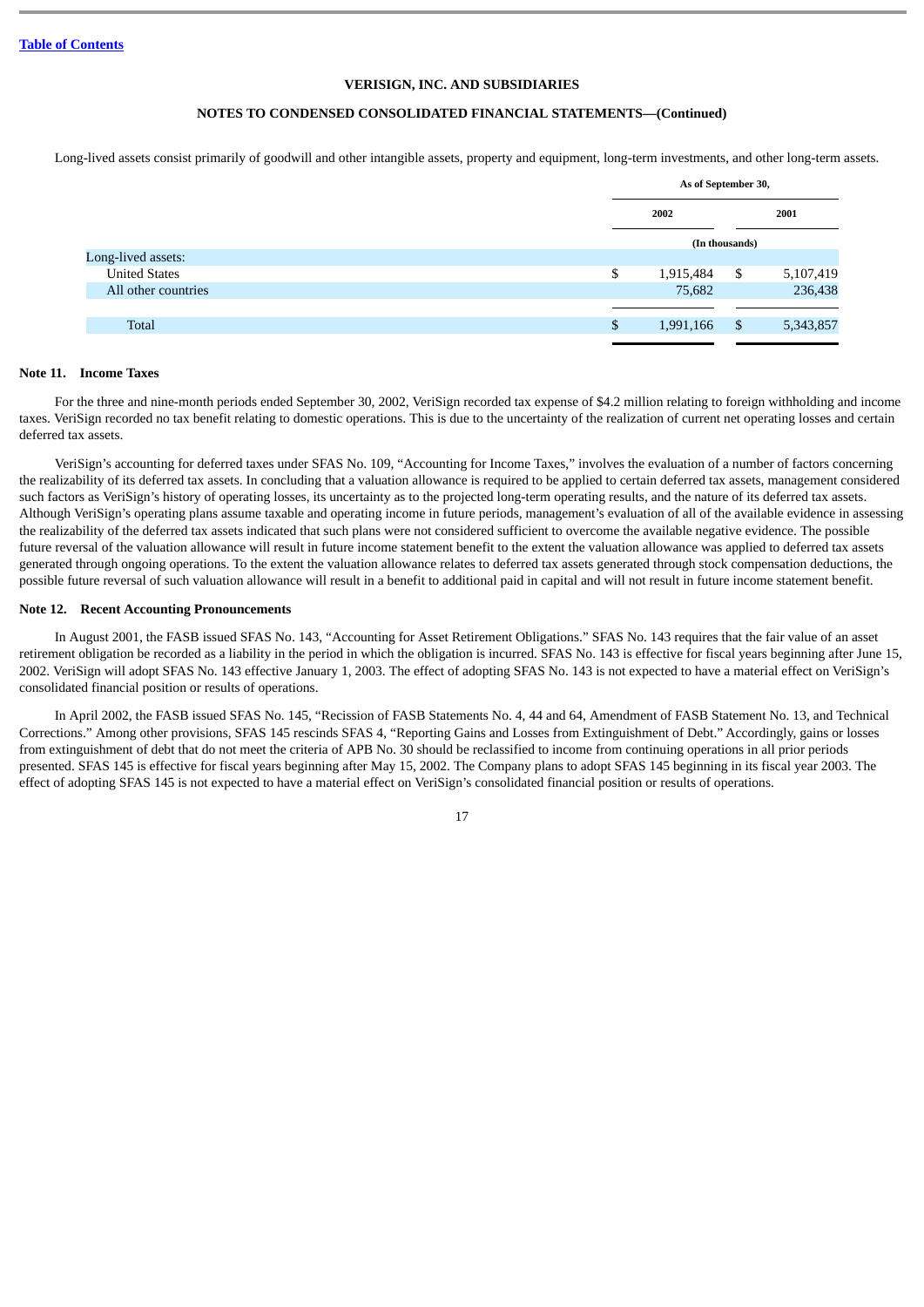# **NOTES TO CONDENSED CONSOLIDATED FINANCIAL STATEMENTS—(Continued)**

In June 2002, the FASB, issued SFAS No. 146, "Accounting for Costs Associated with Exit or Disposal Activities." SFAS No. 146 eliminates Emerging Issues Task Force, or EITF, Issue No. 94-3 "Liability Recognition for Certain Employee Termination Benefits and Other Costs to Exit an Activity (Including Certain Costs Incurred in a Restructuring)." Under SFAS No. 146, liabilities for costs associated with an exit or disposal activity are recognized when the liabilities are incurred, as opposed to being recognized at the date of entity's commitment to an exit plan under EITF No. 94-3. Furthermore, SFAS No. 146 establishes that fair value is the objective for initial measurement of the liabilities. This Statement will be effective for exit or disposal activities that are initiated after December 31, 2002. The effect of adopting SFAS 146 is not expected to have a material effect on VeriSign's consolidated financial position or results of operations. The effect on timing of recognition of liabilities could be significantly different from previous restructurings.

#### **Note 13. Adoption of Stockholder Right Plan**

On September 24, 2002, the Board of Directors adopted a stockholder rights plan designed to protect the long-term value of the Company for its stockholders during any future unsolicited acquisition attempt. Under the plan, the Board of Directors declared a dividend of one stock purchase right for each share of VeriSign's common stock outstanding on October 4, 2002. The rights will become exercisable only upon the occurrence of certain events specified in the plan, including the acquisition of 15% of VeriSign's outstanding common stock by a person or group. Each right entitles the holder, other than an "acquiring person," to acquire shares of VeriSign's common stock at a 50% discount to the then prevailing market price. VeriSign's Board of Directors may redeem outstanding rights at any time prior to a person becoming an "acquiring person," at a price of \$0.001 per right. Prior to such time, the terms of the rights may be amended by VeriSign's Board of Directors without the approval of the holders of the rights.

#### **Note 14. Subsequent Event**

On October 14, 2002, the Internet Corporation for Assigned Names and Numbers Board of Directors, or ICANN, selected the proposal of the Internet Society for negotiations toward an agreement with ICANN to become the successor operator of the *.org* top-level domain. If the negotiations are successful, the Internet Society will replace VeriSign as operator of the *.org* top-level domain when our agreement with ICANN expires December 31, 2002. Pursuant to the terms of our *.org* Registry Agreement, if the Internet Society is a non-profit entity we will pay to ICANN or ICANN's designee the sum of \$5 million to be used to establish an endowment to be used to fund future operating costs of the successor operator of the *.org* registry. We have placed such sum in escrow for this purpose. The expiration of the *.org* Registry Agreement is expected to reduce revenues generated from the *.org* top-level domain name by approximately \$4 million in 2003.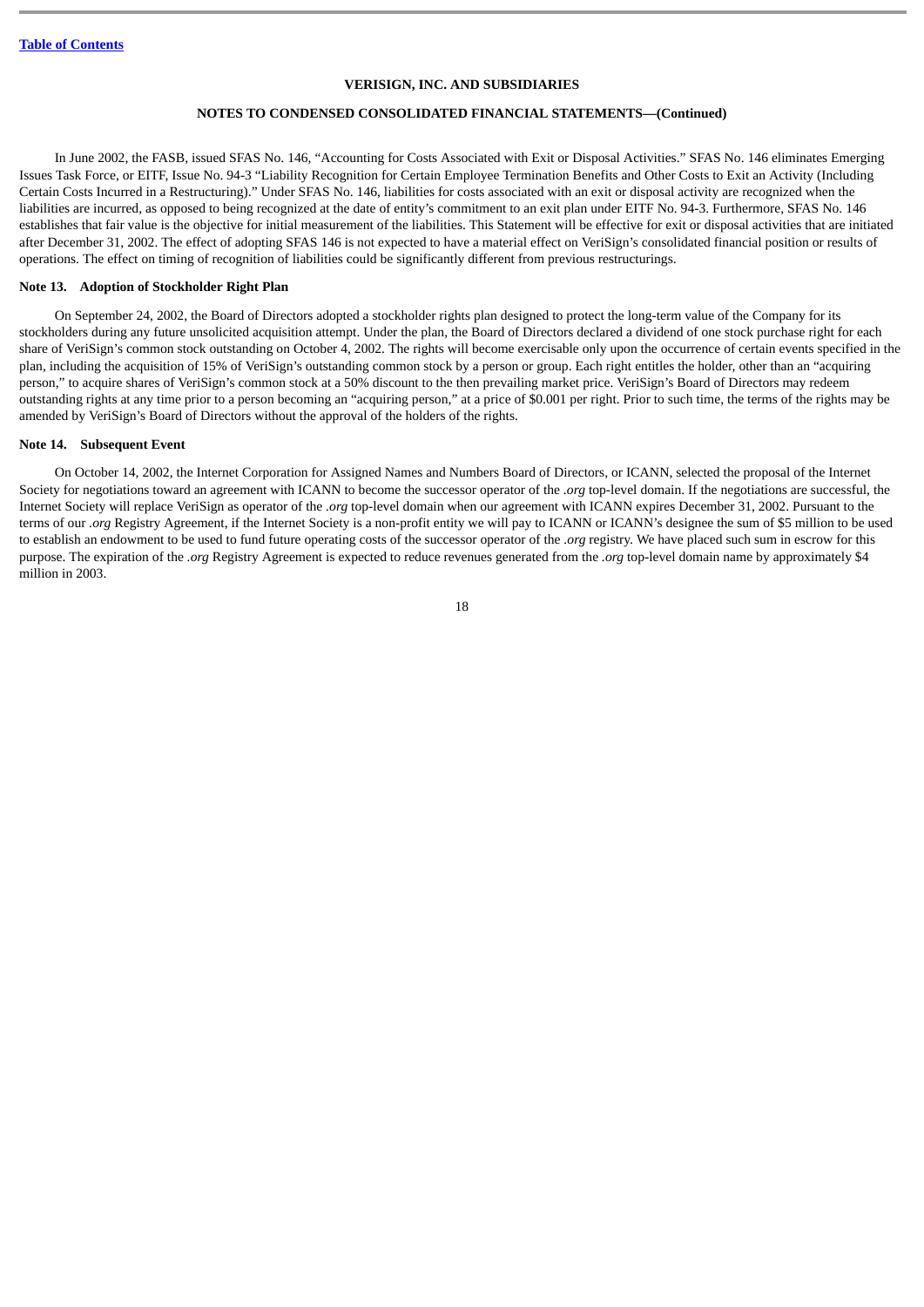# <span id="page-18-0"></span>**ITEM 2. MANAGEMENT'S DISCUSSION AND ANALYSIS OF FINANCIAL CONDITION AND RESULTS OF OPERATIONS Forward-Looking Statements**

*You should read the following discussion in conjunction with the interim unaudited condensed consolidated financial statements and related notes.*

*Except for historical information, this Report contains forward-looking statements within the meaning of Section 27A of the Securities Act of 1933 and Section 21E of the Securities Exchange Act of 1934. These forward-looking statements involve risks and uncertainties, including, among other things, statements regarding our anticipated costs and expenses and revenue mix. Forward-looking statements include, among others, those statements including the words "expects," "anticipates," "intends," "believes" and similar language. Our actual results may differ significantly from those projected in the forward-looking statements. Factors that may affect future results of operations and cause or contribute to such differences include, but are not limited to, those discussed in the section "Factors That May Affect Future Results of Operations." You should carefully review the risks described in other documents we file from time to time with the Securities and Exchange Commission, including the Quarterly Reports on Form 10-Q that we have filed or will file in 2002 and our Annual Report on Form 10-K for the period ending December 31, 2001, which was filed on March 19, 2002. You are cautioned not to place undue reliance on the forward-looking statements, which speak only as of the date of this Quarterly Report on Form 10-Q. We undertake no obligation to publicly release any revisions to the forwardlooking statements or reflect events or circumstances after the date of this document.*

#### **Overview**

VeriSign is a leading provider of digital trust services that enable Web site owners, enterprises, communications service providers, electronic commerce service providers and individuals to engage in secure digital commerce and communications. Our digital trust services include three core offerings: managed security and network services, registry and telecommunications services, and Web presence and trust services. We market our services through our direct sales force, telesales operations, member organizations in our global affiliate network, value added resellers, service providers and our Web sites.

We are organized into two customer-focused lines of business: the Enterprise and Service Provider Division and the Mass Markets Division. The Enterprise and Service Provider Division delivers products and services to organizations that want to establish and deliver Internet-based and telecommunications-based services to customers in the business-to-consumer and business-to-business environments. The Mass Markets Division delivers products and services to small and medium size enterprises, as well as to consumers who wish to establish an online presence.

#### *Mass Markets Division*

The Mass Markets Division provides the following types of Web-related services: Web presence services, Web trust services and payment services.

Through our Web presence services, we provide digital identity through domain name registration services and value added services, such as email, Web site creation tools and other e-commerce enabling offerings. We register second-level domain names in the *.com*, .*net*, .*org*, .*biz* and .*info* global top-level domains, as well as selected country code top-level domains, such as *.us,* .*de* and .*tv*, around the world, enabling individuals, companies and organizations to establish a unique identity on the Internet.

Web trust services include our Web server digital certificate services, which enable merchants to implement and operate secure Web sites that utilize the Secure Sockets Layer, or SSL, or Wireless Transport Layer Security, or WTLS, protocols. These services provide merchants with the means to identify themselves to consumers and to encrypt communications between consumers and their Web site.

Our payment services provide Internet merchants with the ability to securely and digitally authorize, capture and settle a variety of payment types using our Internet payment gateway.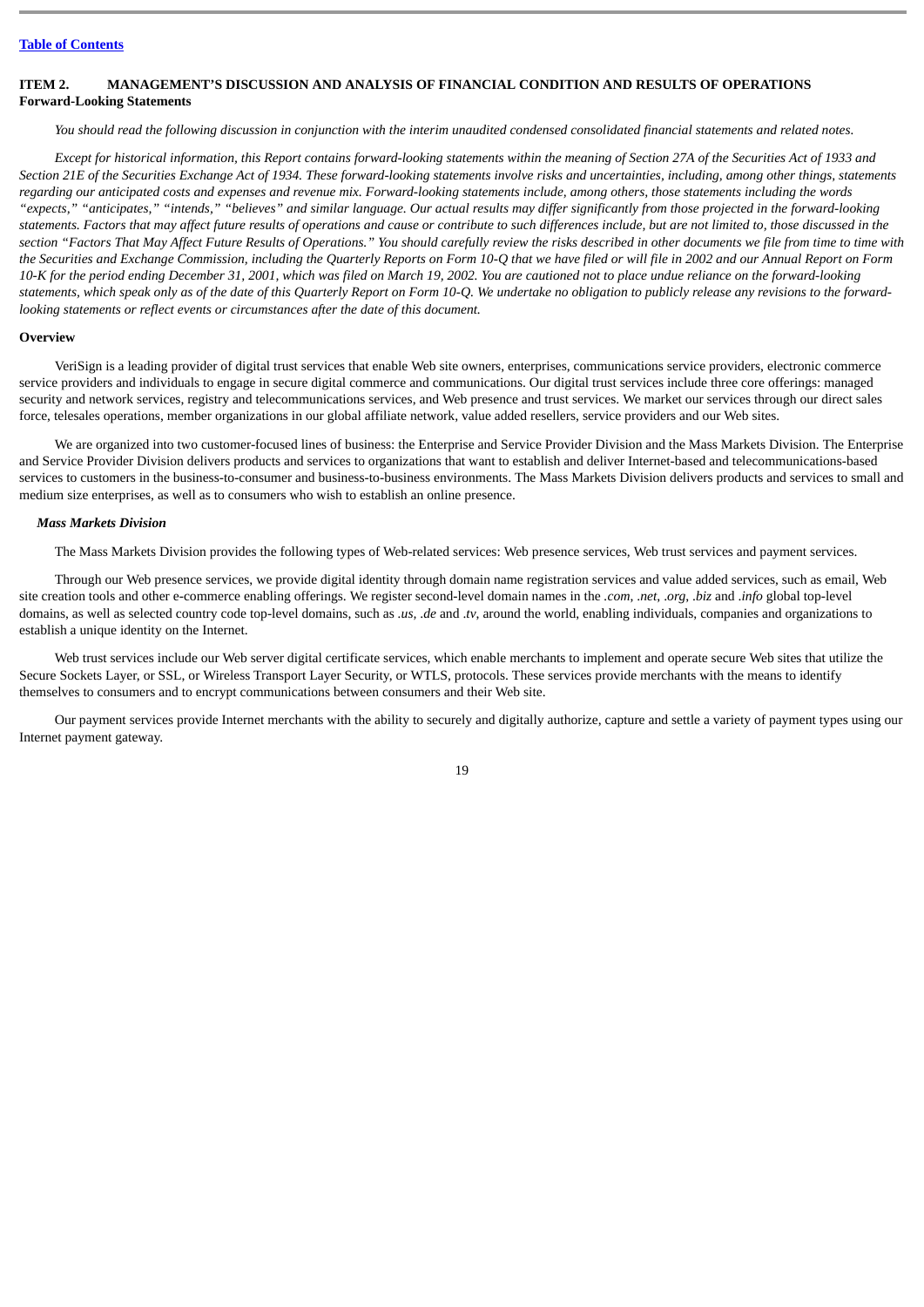# *Enterprise and Service Provider Division*

The Enterprise and Service Provider Division provides the following types of services: managed security and network services, registry services and telecommunications services.

Managed security and network services include our traditional public key infrastructure, or PKI, services for enterprises or members of our VeriSign Affiliate program, enterprise consulting and management services, digital brand management services and managed domain name services.

As a registry, we are the exclusive registry of domain names within the .*com*, .*net* and .*org* global top-level domains under agreements with the Internet Corporation for Assigned Names and Numbers, or ICANN, and the Department of Commerce, or DOC. We maintain the master directory of all second-level domain names in these top-level domains. We own and maintain the shared registration system that allows all registrars to enter new second-level domain names into the master directory and to submit modifications, transfers, re-registrations and deletions for existing second-level domain names.

We provide specialized services to telecommunications carriers through our Illuminet Holdings and H.O. Systems subsidiaries. Illuminet's service offerings include the Signaling System 7, or SS7, network, as either part of the connectivity, switching and transport function of the SS7 network or as intelligent network services delivered over the SS7 network. SS7 is an industry-standard system of protocols and procedures that is used to control telephone communications and provide routing information in association with vertical calling features, such as calling card validation, advanced intelligent network services, local number portability, wireless services, toll-free number database access and caller identification. H.O. Systems offers advanced billing and customer care services to wireless carriers.

#### *Acquisitions*

In February 2002, we completed our acquisition of H.O. Systems, Inc., a provider of billing and customer care solutions to wireless carriers. We paid approximately \$350 million in cash for all of the outstanding stock of LiveWire Corp., H.O. Systems' parent company, for the purchase of H.O. Systems. As part of the purchase price, we recorded an accrual for merger-related costs of \$17 million. The total purchase price has been allocated to the tangible and intangible assets acquired and the liabilities assumed based on their respective fair values on the acquisition date. We recorded goodwill of approximately \$213 million and other intangible assets of approximately \$210 million as a result of this acquisition. In accordance with the provisions of SFAS No. 142, VeriSign evaluated H.O. Systems' goodwill and intangible assets for impairment during the second quarter of 2002. The results of this evaluation indicated the carrying value of their goodwill and other intangible assets exceeded their implied fair values and an impairment charge was recorded in the second quarter of 2002—see Note 5 to Condensed Consolidated Financial Statements. VeriSign has evaluated the remaining useful lives of H.O. Systems' intangible assets to determine if any adjustments to the useful lives were necessary or if any of these assets had indefinite lives and therefore, were not subject to amortization. VeriSign determined that no adjustments to the useful lives of its other intangible assets were necessary and its intangible assets would continue to be amortized over a six-year period. Goodwill will not be amortized but will be tested for impairment at least annually. H.O. Systems' results of operations have been included in the consolidated financial statements from its date of acquisition.

In July 2002, VeriSign increased its equity ownership in eSign Australia Limited to approximately 51% of the total outstanding stock of eSign, and as a result, has included their financial statements in our consolidated results as of the third quarter of 2002. These results are not considered significant or material to the consolidated financial statements.

We completed our acquisition of Illuminet Holdings in December 2001. In addition, during 2001, we completed acquisitions of or acquired certain assets of eleven other privately held companies, which were not significant, either individually or in the aggregate. Each of these transactions has been accounted for as a purchase and, accordingly, the results of the acquired companies' operations are included in our consolidated financial statements from their respective dates of acquisition.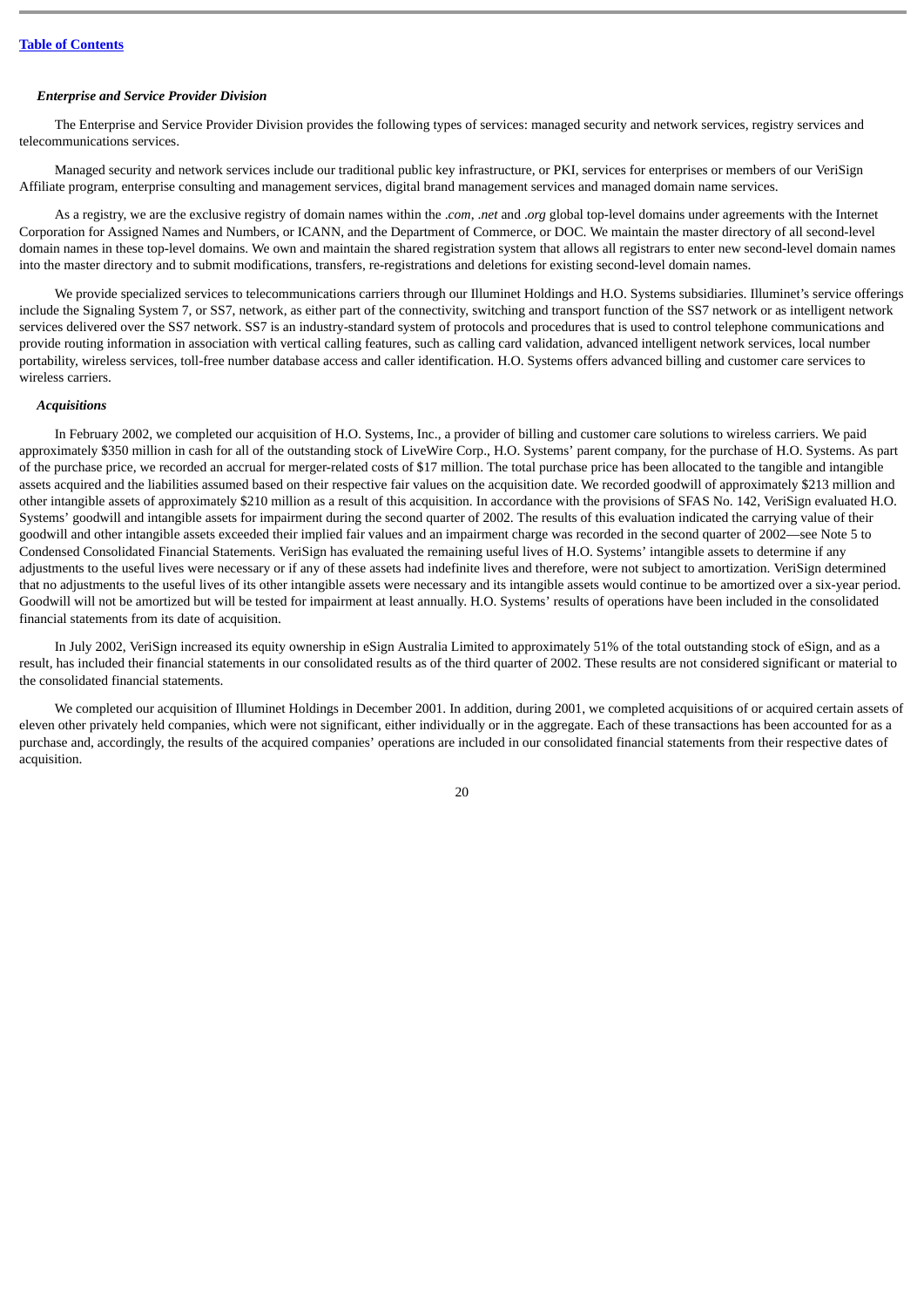# *Critical Accounting Policies*

The discussion and analysis of our financial condition and results of operations are based upon our condensed consolidated financial statements, which have been prepared in accordance with accounting principles generally accepted in the United States. The preparation of these financial statements requires management to make estimates and judgments that affect the reported amounts of assets, liabilities, revenues and expenses, and related disclosures of contingent assets and liabilities. On an ongoing basis, management evaluates its estimates, including those related to revenue recognition, doubtful accounts, investments and long-lived assets. Management bases its estimates on historical experience and on various other assumptions that are believed to be reasonable under the circumstances, the results of which form the basis for making judgments about the carrying value of assets and liabilities that are not readily available from other sources. Actual results may differ from these estimates under different assumptions or conditions.

We believe the following critical accounting policies affect our more significant judgments and estimates used in preparing our consolidated financial statements.

#### *Revenue recognition*

We derive revenues from three primary categories: Web presence and trust services, which include domain name registration services, Web trust services and payment services; managed security and network services, which include enterprise and affiliate PKI services and enterprise consulting services; and registry and telecommunications services, which include registry services, connectivity, intelligent networks, wireless and clearinghouse services. The revenue recognition policy for each of these areas is as follows:

Domain name registration revenues consist primarily of registration fees charged to customers and registrars for domain name registration services. Revenues from the sale or renewal of domain name registration services are deferred and recognized ratably over the registration term, generally one to two years and up to ten years.

Domain name registration renewal fees are estimated and recorded based on recent renewal and collection rates. Customers are notified of the expiration of their registration in advance, and we record the receivables for estimated renewal fees in the month preceding the anniversary date of their registration when we have a right to bill under the terms of domain name registration agreements. Currently, the vast majority of collections for renewals take place prior to the anniversary date of the registration. The remaining minor variance between actual collections and the rate used to estimate renewal fees at the end of a quarter is adjusted in the subsequent quarter. Fees for renewals and advance extensions to the existing term are deferred until the new incremental period commences. These fees are then recognized ratably over the new registration term, ranging from one to ten years.

Revenues from the licensing of digital certificate technology and business process technology are derived from arrangements involving multiple elements including post-contract customer support, training and other services. These licenses, which do not provide for right of return, are primarily perpetual licenses for which revenues are recognized up front once all criteria for revenue recognition have been met.

Revenues from the sale or renewal of digital certificates are deferred and recognized ratably over the life of the digital certificate, generally 12 months. Revenues from the sale of OnSite managed services are deferred and recognized ratably over the term of the license, generally 12 to 36 months. Maintenance is bundled with OnSite licenses and recognized over the license term.

We recognize revenues from issuances of digital certificates and business process licensing to VeriSign Affiliates in accordance with SOP 97-2, "Software Revenue Recognition," as amended by SOP 98-9, and generally recognize revenues when all of the following criteria are met as set forth in paragraph 8 of SOP 97-2: (1) persuasive evidence of an arrangement exists, (2) delivery has occurred, (3) the fee is fixed or determinable and (4) collectibility is probable. We define each of these four criteria as follows:

*Persuasive evidence of an arrangement exists.* It is our customary practice to have a written contract, which is signed by both the customer and us, or a purchase order from those customers who have previously negotiated a standard license arrangement with us.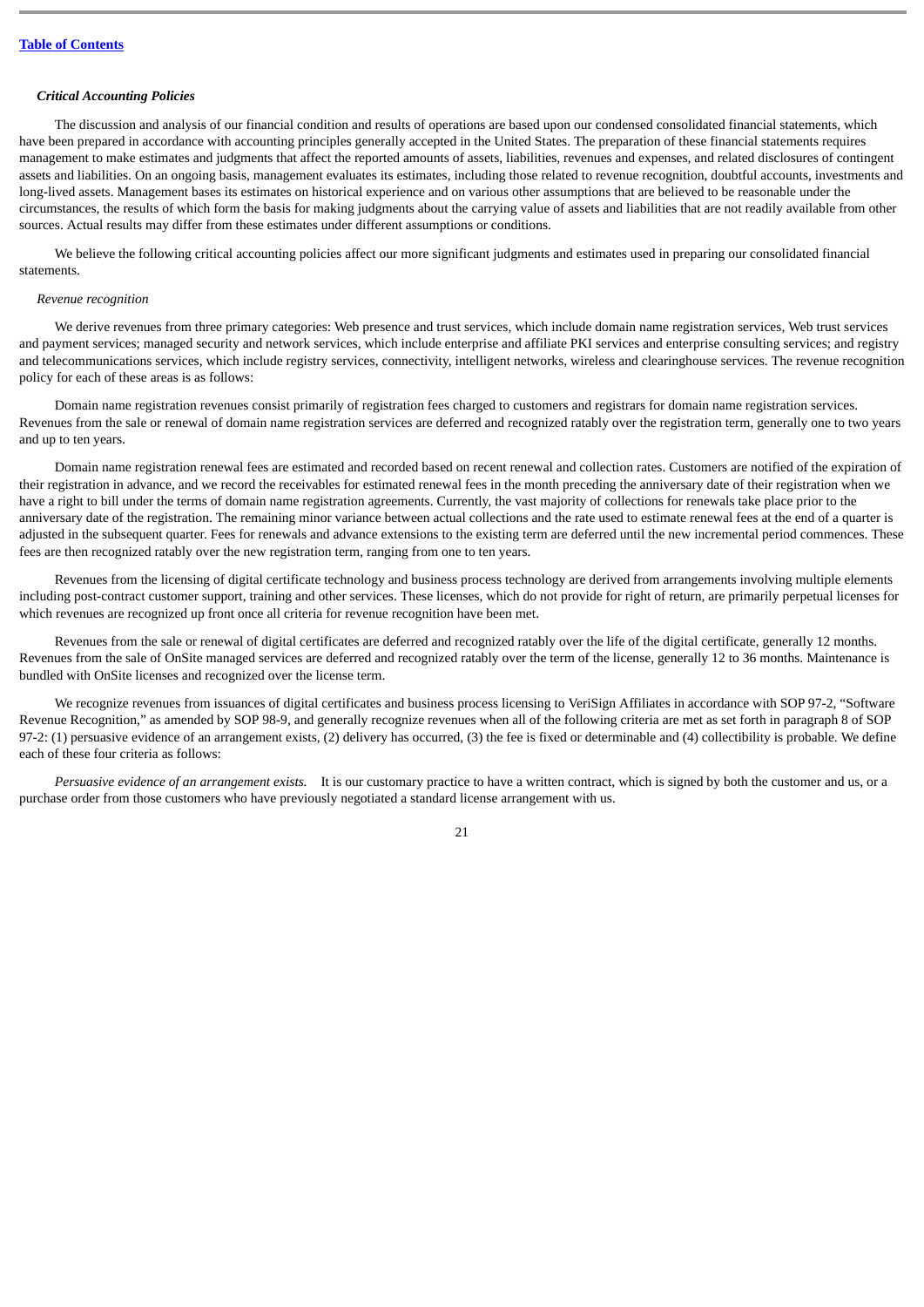*Delivery has occurred.* Our software may be either physically or electronically delivered to the customer. Electronic delivery is deemed to have occurred upon download by the customer from an FTP server. If an arrangement includes undelivered products or services that are essential to the functionality of the delivered product, delivery is not considered to have occurred until these products or services are delivered.

*The fee is fixed or determinable.* It is our policy to not provide customers the right to a refund of any portion of its license fees paid. We may agree to extended payment terms with a foreign customer based on local customs. Generally, at least 80% of the arrangement fees are due within one year or less. Arrangements with payment terms extending beyond these customary payment terms are considered not to be fixed or determinable, and revenues from such arrangements are recognized as payments become due and payable.

*Collectibility is probable.* Collectibility is assessed on a customer-by-customer basis. We typically sell to customers for whom there is a history of successful collection. New customers are subjected to a credit review process that evaluates the customers' financial position and ultimately their ability to pay. If we determine from the outset of an arrangement that collectibility is not probable based upon our credit review process, revenues are recognized as cash is collected.

We allocate revenues on software arrangements involving multiple elements to each element based on the relative fair values of each element. Our determination of fair value of each element in multiple element arrangements is based on vendor-specific objective evidence, or VSOE. We limit our assessment of VSOE for each element to the price charged when the same element is sold separately. We have analyzed all of the elements included in our multiple-element arrangements and determined that we have sufficient VSOE to allocate revenues to maintenance and support service, professional services and training components of our perpetual license arrangements. We sell our professional services and training separately, and have established VSOE on this basis. VSOE for maintenance and support is determined based upon the customer's annual renewal rates for these elements. Accordingly, assuming all other revenue recognition criteria are met, revenues from perpetual licenses are recognized upon delivery using the residual method in accordance with SOP 98-9. We recognize revenues from licenses in which maintenance is bundled with the software license, such as for digital certificates, digital certificate provisioning and OnSite managed services ratably over the license term of one to three years.

Our consulting services generally are not essential to the functionality of the software. Our software products are fully functional upon delivery and implementation and do not require any significant modification or alteration. Customers purchase these consulting services to facilitate the adoption of our technology and dedicate personnel to participate in the services being performed, but they may also decide to use their own resources or appoint other consulting service organizations to provide these services. Software products are billed separately and independently from consulting services, which are generally billed on a time-and-materials or milestone-achieved basis. We generally recognize revenues from consulting services as the services are performed.

Revenues from consulting services are recognized using the percentage-of-completion method for fixed-fee development arrangements or as the services are provided for time-and-materials arrangements and training services. Revenues from third-party product sales are recognized when title to the products sold passes to the customer. Our shipping terms generally dictate that the passage of title occurs upon shipment of the products to the customer.

Revenues from payment services primarily consist of a set-up fee and a monthly service fee for the transaction processing services. In accordance with SEC Staff Accounting Bulletin ("SAB") No. 101, "Revenue Recognition in Financial Statements," revenues from set-up fees are deferred and recognized ratably over the period that the fees are earned. Revenues from the service fees are recognized ratably over the periods in which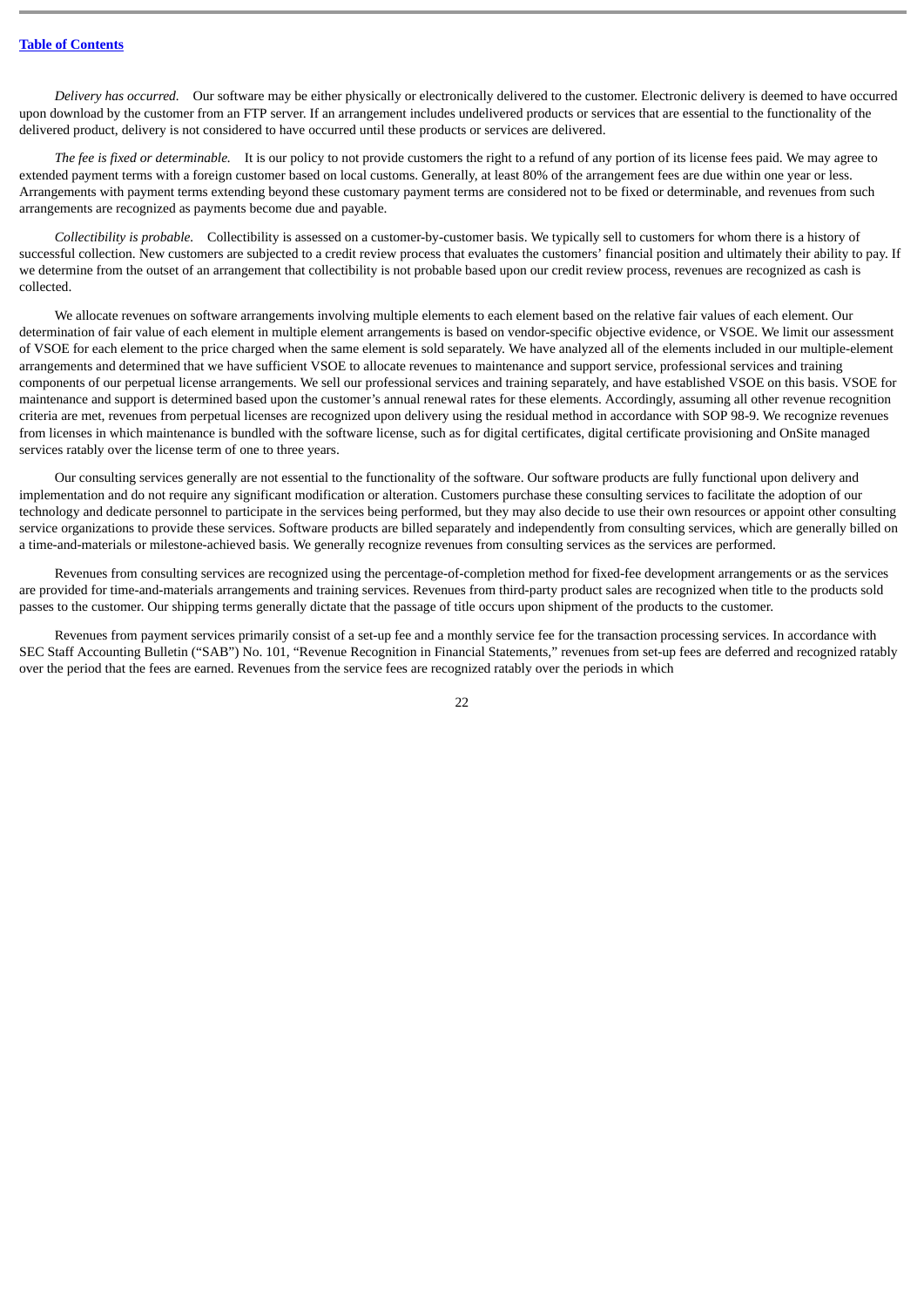the services are provided. Advance customer deposits received are deferred and allocated ratably to revenue over the periods the services are provided.

Revenues from telecommunications services are comprised of network connectivity revenues and intelligent network services revenues, and wireless billing and customer care services. Network connectivity revenues are derived from establishing and maintaining connection to our SS7 network and trunk signaling services. Revenues from network connectivity consist primarily of monthly recurring fees, and trunk signaling service revenues are charged monthly based on the number of switches to which a customer signals. The initial connection fee and related costs are deferred and recognized over the term of the arrangement. Intelligent network services, which include calling card validation, local number portability, wireless services, toll-free database access and caller identification are derived primarily from database administration and database query services and are charged on a per-use or per-query basis. Revenues from prepaid wireless account management services and unregistered wireless roaming services are based on the revenue we retain and recognized in the period in which we process such calls on a per-minute or per-call basis. Wireless billing and customer care services revenue represents a monthly recurring fee for every subscriber activated by our wireless carrier customer.

Clearinghouse services revenues are derived primarily from serving as a distribution and collection point for billing information and payment collection for services provided by one carrier to customers billed by another. Clearinghouse revenues are earned based on the number of messages processed. Included in prepaid expenses and other current assets are amounts from customers that are related to our telecommunications services for third-party network access, data base charges and clearinghouse toll amounts that have been invoiced but are not recognized as revenue.

On occasion, we have purchased goods or services for our operations from various organizations at or about the same time that we licensed our software to these organizations. These transactions are recorded at terms we consider to be fair value. For these reciprocal arrangements, we consider Accounting Principles Board ("APB") Opinion No. 29, "Accounting for Non-monetary Transactions," and Emerging Issues Task Force ("EITF") Issue No. 01-02, "Interpretation of APB Opinion No. 29," to determine whether the arrangement is a monetary or non-monetary transaction. Transactions involving the exchange of boot representing 25% or greater of the fair value of the reciprocal arrangement are considered monetary transactions within the context of APB Opinion No. 29 and EITF Issue No. 01-02. Monetary transactions and non-monetary transactions that represent the culmination of an earnings process are recorded at the fair value of the products delivered or products or services received, whichever is more readily determinable, providing the fair values are determinable within reasonable limits. In determining the fair values, we consider the recent history of cash sales of the same products or services in similar sized transactions. Revenues from such transactions may be recognized over a period of time as the products or services are received. For non-monetary reciprocal arrangements that do not represent the culmination of the earnings process, the exchange is recorded based on the carrying value of the products delivered, which is generally zero.

# *Allowance for doubtful accounts*

We maintain allowances for doubtful accounts for estimated losses resulting from the inability of our customers to make required payments. We regularly review the adequacy of our accounts receivable allowance after considering the size of the accounts receivable balance, each customer's expected ability to pay and our collection history with each customer. We review all significant invoices that are past due to determine if an allowance is appropriate based on the risk category using the factors described above. In addition, we maintain a general reserve for all invoices by applying a percentage based on the age category of the invoice. We also monitor our accounts receivable for any build up of concentration to any one customer, industry or geographic region. To date, our receivables have not had any particular concentrations that, if not collected, would have a significant impact on our operating income. We require all acquired companies to adopt our credit policies. The allowance for doubtful accounts represents our best estimate, but changes in circumstances relating to accounts receivable may result in a requirement for additional allowances in the future.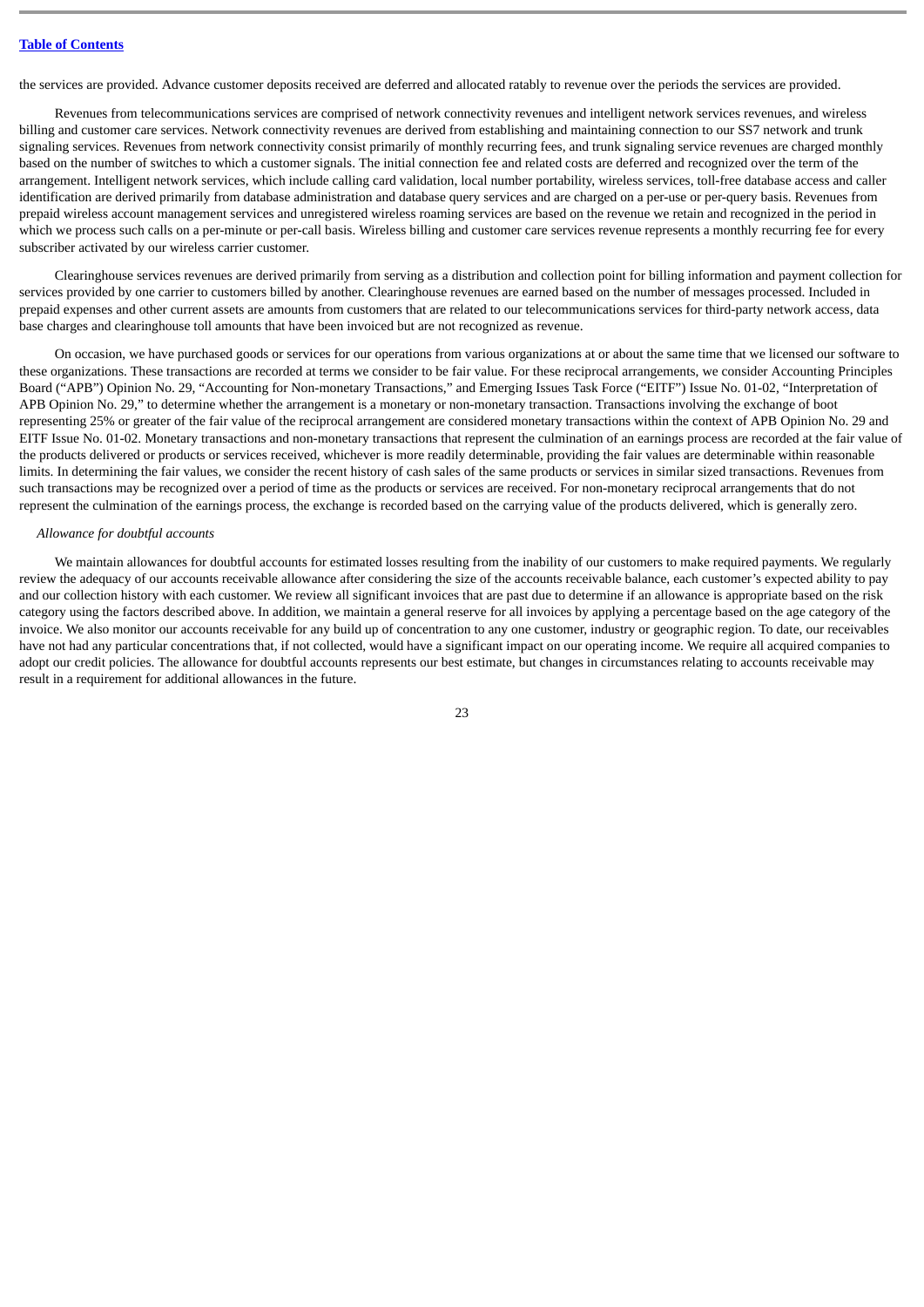#### *Investments*

We invest in debt and equity securities of technology companies for business and strategic purposes. Some of these companies are publicly traded and have highly volatile share prices. However, in most instances, these investments are in the form of equity and debt securities of private companies for which there is no public market. These companies are typically in the early stage of development and may be expected to incur substantial losses. Therefore, these companies may never become publicly traded companies. Even if they do, an active trading market for their securities may never develop and we may never realize any return on these investments. Further, if these companies are not successful, we could incur charges related to write-downs or write-offs of these types of assets.

We review our marketable equity holdings in publicly traded companies on a regular basis to determine if any security has experienced an other-thantemporary decline in fair value. We consider the investee company's cash position, earnings and revenue outlook, stock price performance over the past six months, liquidity and management, among other factors, in our review. If we determine that an other-than-temporary decline exists in a marketable equity security, we write-down the investment to its market value and record the related write-down as an investment loss in our consolidated statements of operations. For non-public companies, we regularly review the assumptions underlying the operating performance and cash flow forecasts based on information requested from these privately held companies. Generally, this information may be more limited, may not be as timely and may be less accurate than information available from publicly traded companies. Assessing each investment's carrying value requires significant judgment by management. If we determine that an other-thantemporary decline exists in a non-public equity security, we write-down the investment to its fair value and record the related write-down as an investment loss in our consolidated statements of operations. Generally, if cash balances are insufficient to sustain the company's operations for a six-month period and there are no current prospects of future funding for the investee, we consider the decline in fair value to be other-than-temporary. During the third quarter of 2002, we determined that the decline in value of certain of our public and non-public equity investments was other-than-temporary and recorded a write-down of these investments totaling \$53.2 million. During the third quarter of 2001, we determined that no investment write-downs were necessary. During the nine-month periods ended September 30, 2002 and 2001, we recorded investment write-downs of \$166.8 million and \$74.7 million, respectively.

### *Long-lived assets*

Our long-lived assets consist primarily of goodwill and other intangible assets and property and equipment and long-term investments. We review longlived assets for impairment whenever events or changes in circumstances indicate that the carrying amount of such an asset may not be recoverable. Such events or circumstances include, but are not limited to, a significant decrease in the fair value of the underlying business, a significant decrease in the benefits realized from the acquired business, difficulty and delays in integrating the business or a significant change in the operations of the acquired business.

Recoverability of long-lived assets is measured by comparing the carrying amount of an asset to the estimated future undiscounted net cash flows it is expected to generate. Those cash flows include an estimated terminal value based on a hypothetical sale of an acquisition at the end of its amortization period. Estimating these cash flows and terminal values requires management to make judgments about the growth in demand for our services, sustainability of gross margins, our ability to integrate acquired companies and achieve economies of scale, and valuation multiples required by investors or buyers. Changes in these estimates could require us to further write-down the carrying amount of our long-lived assets. If assets are considered to be impaired, the impairment to be recognized is measured by the amount by which the carrying amount of the long-lived asset exceeds its fair value.

Effective January 1, 2002, goodwill is assessed for impairment in accordance with the provisions of Statement of Financial Accounting Standards ("SFAS") No. 142. SFAS No. 142 requires that a two-step evaluation be performed. First, the fair value of each of our reporting units is compared to its carrying value. If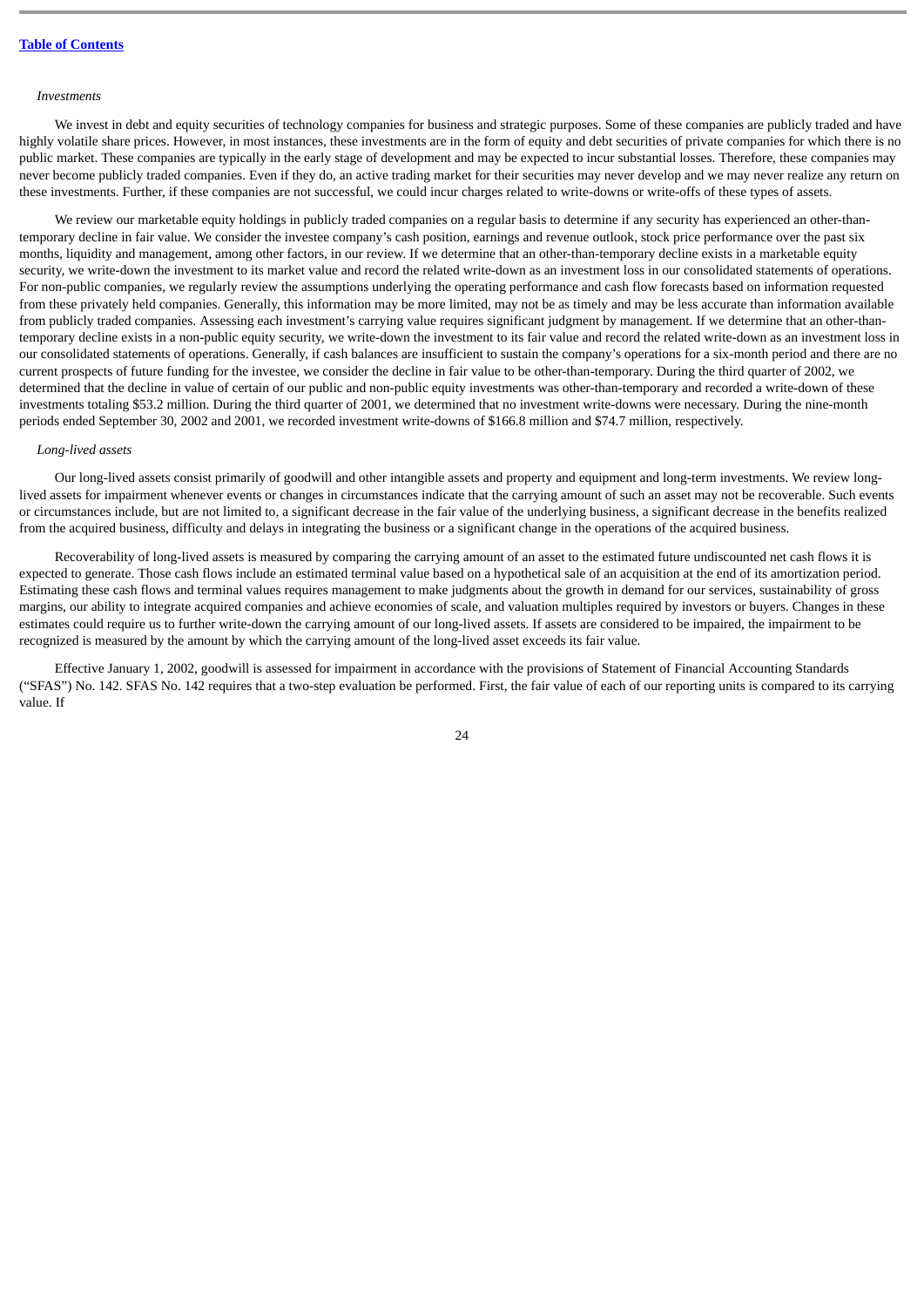the fair value exceeds the carrying value, goodwill is not impaired and no further testing is performed. If the carrying value exceeds the fair value, then the implied fair value of the reporting unit's goodwill must be determined and compared to the carrying value of the goodwill. If the carrying value of a reporting unit's goodwill exceeds its implied fair value, then an impairment loss equal to the difference will be recorded. VeriSign selected June 30, 2002 as the date to conduct its annual impairment evaluation. VeriSign completed the two-step evaluation during the second quarter of 2002 and the results of this evaluation indicated the carrying value of goodwill and other intangible assets for certain reporting units exceeded their implied fair values and an impairment charge of approximately \$4.6 billion was recorded in the second quarter of 2002.

#### *Employee Stock Options*

#### *Option Program Description*

Our stock option program is a broad-based, long-term retention program that is intended to contribute to the success of the Company by attracting, retaining and motivating talented employees and to align employee interests with the interests of our existing stockholders. Stock options are typically granted to employees when they first join VeriSign and on an annual basis thereafter. Stock options are also granted when there is a significant change in an employee's responsibilities and, occasionally, to achieve equity within a peer group. The compensation committee may, however, grant additional options to executive officers and key employees for other reasons. Currently, we grant options from three stock option plans: the 1998 Equity Incentive Plan and the 2001 Stock Incentive Plan which are broad-based plans, under which options may be granted to all employees, consultants, independent contractors and advisors of VeriSign other than non-employees directors, and the 1998 Directors Stock Plan, under which options are granted automatically under a pre-determined formula to nonemployee directors. Under these plans the participants may be granted options to purchase shares of VeriSign stock and substantially all of our employees and directors participate in one of our plans. Options issued under the 1998 Directors Stock Option Plan vest as to 6.25% of the shares each quarter after the date of grant, provided the optionee continues as a director or, if VeriSign so specifies in the grant, as a consultant of VeriSign. Options issued under the 1998 Equity Incentive Plan and 2001 Stock Incentive Plan generally vest as to 25% of the shares on the first anniversary of the date of grant and as to 6.25% of the shares each of the next 12 quarters.

We recognize that stock options dilute existing shareholders and have attempted to control the number of options granted while remaining competitive with our compensation packages. The potential dilution percentage is calculated as the new option grants for the year, net of options forfeited by employees leaving the company, divided by the total outstanding shares at the beginning of the year. While 6% is the maximum potential dilution from options granted in fiscal years 2000, 2001, and in the first nine months of 2002, this maximum potential dilution will only result if all options are exercised. Many of these options, which have up to a 10-year exercise period, have exercise prices substantially higher than the current market price. At September 30, 2002, approximately 97% of our stock options had exercise prices in excess of the current market price.

All stock option grants to current executive officers are made after a review by, and with the approval of the compensation committee of the Board of Directors. All stock option grants to non-executive officers are determined by VeriSign's Chief Executive Officer in accordance with guidelines approved by the compensation committee. All members of the compensation committee are independent directors, as defined in the applicable rules for issuers traded on The Nasdaq Stock Market. See the "Report of Compensation Committee" appearing in our proxy statement dated April 10, 2002 for further information concerning the policies of our compensation committee regarding the use of stock options.

#### *Distribution and Dilutive Effect of Options*

The following table provides information about stock options granted for 2000, 2001, and year to date as of September 30, 2002, to our Chief Executive Officer and our four other most highly compensated executive officers as identified in our 2001 and 2002 Proxy Statements. This group is referred to as the Named Executive Officers. Please refer to the section headed "Executive Options" below for the Named Executive Officers.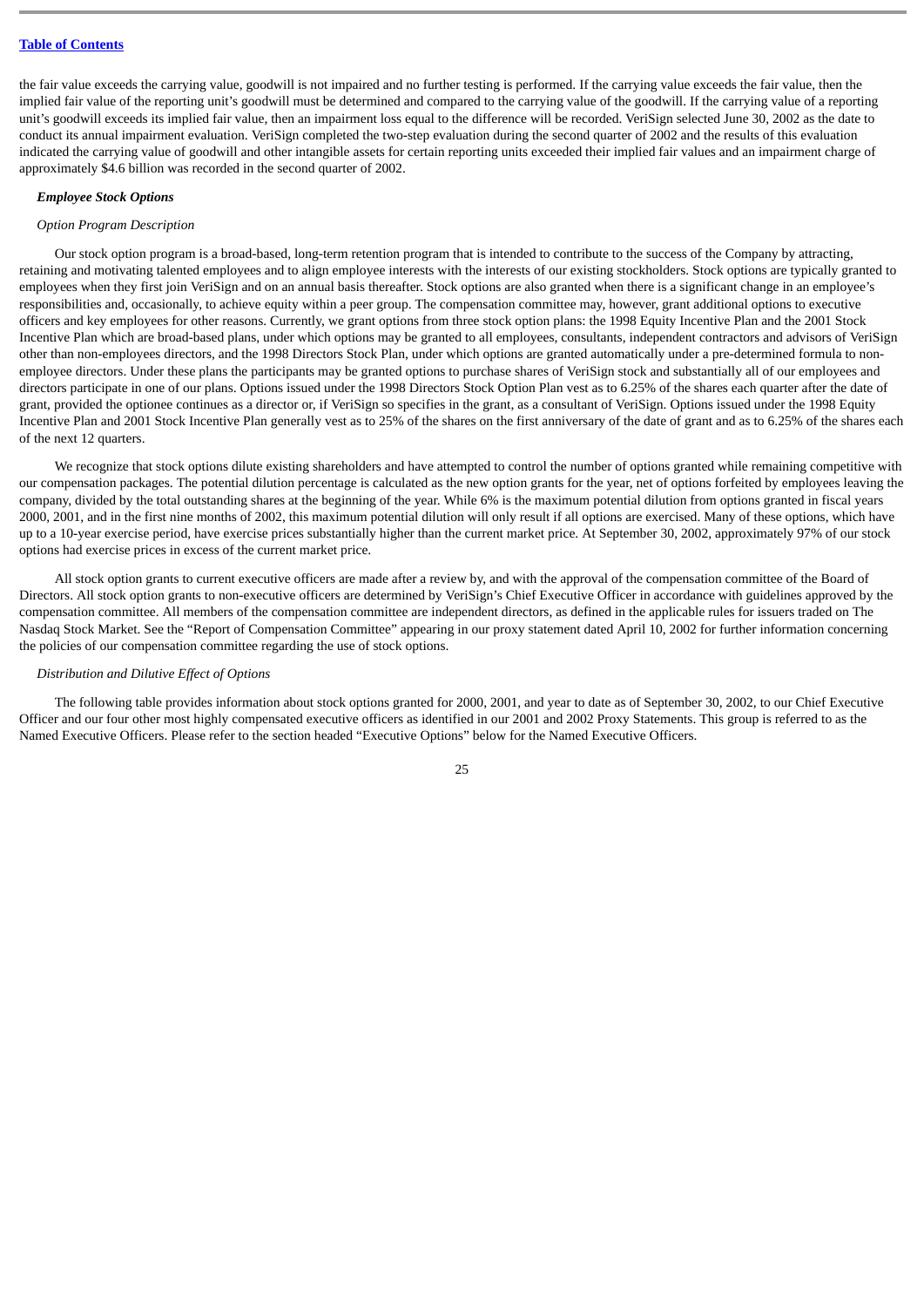Employee and Executive Option Grants in 2000, 2001, and Year to Date as of September 30, 2002:

|                                                                               | <b>Nine Months Ended</b><br>September 30, 2002 | 2001                  | 2000    |
|-------------------------------------------------------------------------------|------------------------------------------------|-----------------------|---------|
|                                                                               |                                                | (Shares in thousands) |         |
| Shares subject to options granted                                             | 12.447                                         | 15,789                | 8,007   |
| Less options cancelled                                                        | (7,316)                                        | (4,986)               | (1,750) |
|                                                                               |                                                |                       |         |
| Net shares subject to options granted                                         | 5,131                                          | 10.803                | 6,257   |
| Common shares outstanding at beginning of period                              | 234.358                                        | 198,639               | 103.483 |
| Net options granted during the period as a percentage of outstanding common   |                                                |                       |         |
| shares                                                                        | 2.2%                                           | 5.4%                  | $6.0\%$ |
| Options granted to Named Executive Officers during the period as a percentage |                                                |                       |         |
| of total options granted                                                      | 15.3%                                          | 11.3%                 | 5.9%    |
| Options held by Named Executive Officers as a percentage of total options     |                                                |                       |         |
| outstanding                                                                   | 16.8%                                          | 13.4%                 | 16.8%   |

During the first nine months of 2002, we granted stock options to purchase approximately 12.4 million shares of our stock to our existing employees, which resulted in a net grant of 5.1 million shares after deducting 7.3 million shares for options cancelled or otherwise terminated. For the first nine months of 2002, options granted to the Named Executive Officers as a percentage of all options granted was 15.3%. Options granted to the Named Executive Officers varies from year to year depending on their achievements and future potential in leading the Company. For additional information about our employee stock option plan activity for the fiscal years 2000 and 2001, and the pro forma earnings presentation as if we had expensed our stock option grants using the fair value method of accounting, please refer to our Annual Report on Form 10-K filed March 19, 2002 for the fiscal year ended December 31, 2001.

## *General option information*

Summary of Option Activity as of September 30, 2002:

|                                  | <b>Nine Months Ended</b><br>September 30, 2002 |                                                 | 2001          |                                          | 2000          |                                          |  |
|----------------------------------|------------------------------------------------|-------------------------------------------------|---------------|------------------------------------------|---------------|------------------------------------------|--|
|                                  | <b>Shares</b>                                  | Weighted<br>Average<br><b>Exercise</b><br>Price | <b>Shares</b> | Weighted<br>Average<br>Exercise<br>Price | <b>Shares</b> | Weighted<br>Average<br>Exercise<br>Price |  |
| Outstanding at beginning of year | 37,340,507                                     | 52.50<br>\$                                     | 28,639,917    | 59.65<br>\$.                             | 17,835,362    | 16.77<br>S.                              |  |
| Assumed in business combinations |                                                |                                                 | 3,550,832     | 15.16                                    | 10,204,590    | 50.23                                    |  |
| Granted                          | 12,446,530                                     | 16.95                                           | 15,789,042    | 39.12                                    | 8,007,368     | 129.92                                   |  |
| Exercised                        | (2, 112, 202)                                  | 4.28                                            | (5,653,134)   | 12.75                                    | (5,657,256)   | 11.70                                    |  |
| Cancelled                        | (7,315,533)                                    | 57.35                                           | (4,986,150)   | 73.05                                    | (1,750,147)   | 49.36                                    |  |
|                                  |                                                |                                                 |               |                                          |               |                                          |  |
| Outstanding at end of period     | 40,359,302                                     | 43.27                                           | 37,340,507    | 52.50                                    | 28,639,917    | 59.65                                    |  |
|                                  |                                                |                                                 |               |                                          |               |                                          |  |
| Exercisable at end of period     | 16,633,156                                     | 49.35                                           | 12,074,142    | 44.53                                    | 6,297,793     | 17.40                                    |  |
|                                  |                                                |                                                 |               |                                          |               |                                          |  |

The following table sets forth a comparison of the numbers of shares subject to our options whose exercise prices were below the closing price of our common stock on September 30, 2002 ("In-the-Money" options) to the numbers of shares subject to options whose exercise prices were equal to or greater than the closing price of our common stock on such date ("Out-of-the-Money" options).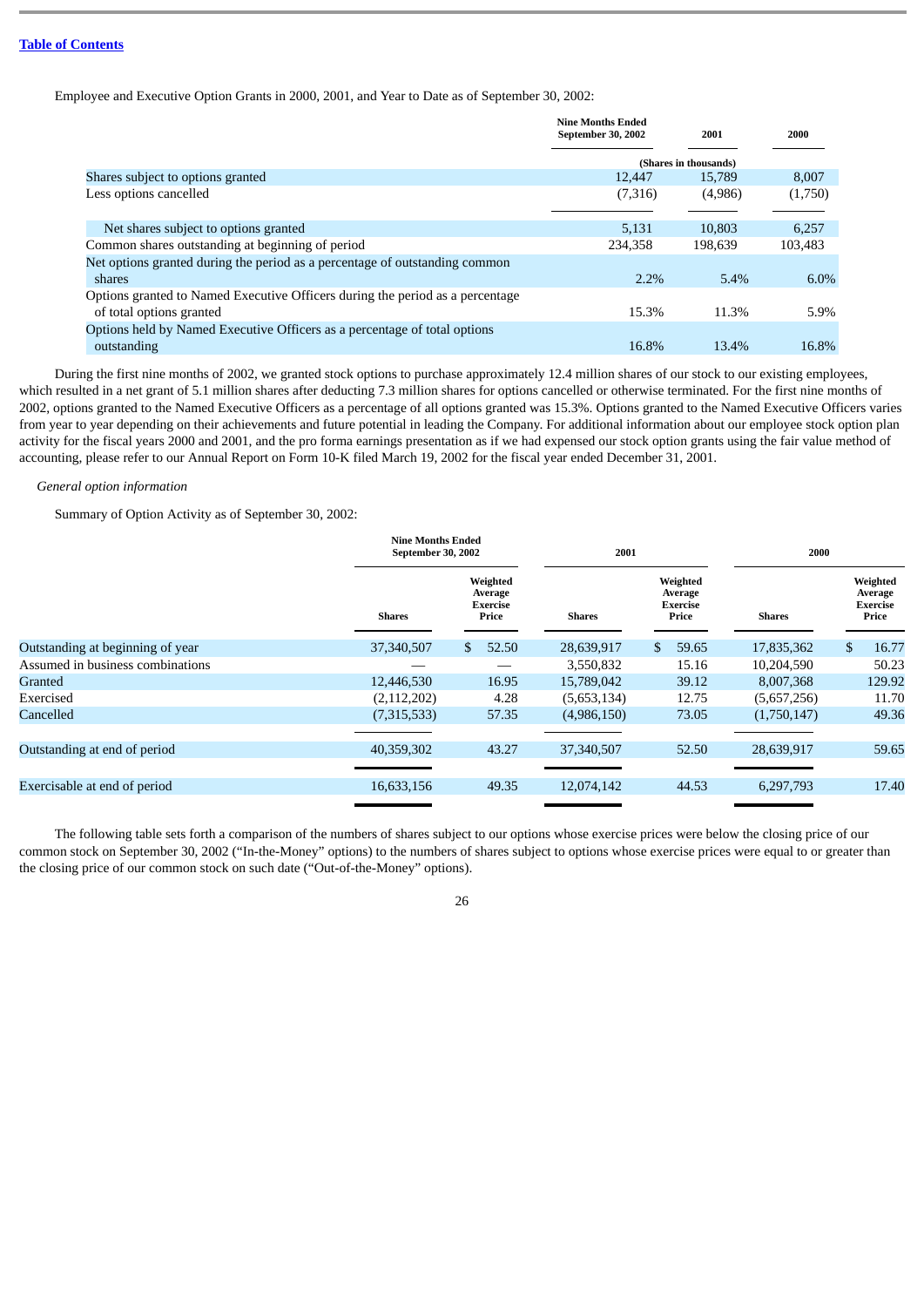In-the-Money and Out-of-the-Money option information as of September 30, 2002:

|                           | <b>Exercisable</b> |                                                 | Unexercisable |                                                 | <b>Total</b>  |                                                 |  |
|---------------------------|--------------------|-------------------------------------------------|---------------|-------------------------------------------------|---------------|-------------------------------------------------|--|
|                           | <b>Shares</b>      | Weighted<br>Average<br><b>Exercise</b><br>Price | <b>Shares</b> | Weighted<br>Average<br><b>Exercise</b><br>Price | <b>Shares</b> | Weighted<br>Average<br><b>Exercise</b><br>Price |  |
| In-the-Money              | 1,202,341          | 2.04                                            | 34,872        | 2.92                                            | 1,237,213     | 2.07<br>S                                       |  |
| Out-of-the-Money (1)      | 15,430,815         | 53.04                                           | 23,691,253    | 59.96                                           | 39,122,089    | 44.57                                           |  |
| Total options outstanding | 16,633,156         | 49.35                                           | 23,726,125    | 39.00                                           | 40,359,302    | 43.27                                           |  |
|                           |                    |                                                 |               |                                                 |               |                                                 |  |

(1) Out-of-the-Money options are those options with an exercise price of our common stock at or above the closing price of \$5.05 at September 30, 2002, as reported by the Nasdaq National Market.

# *Executive Options*

The following table sets forth certain information regarding stock options granted year to date as of September 30, 2002 to our Named Executive Officers. All options were granted with an exercise price equal to the closing price of our common stock on the date of grant.

Summary of Option Activity as of September 30, 2002:

|                            |                                                | <b>Individual Grants (1)</b>                        |                                           |                           |                                                         |              |  |  |  |
|----------------------------|------------------------------------------------|-----------------------------------------------------|-------------------------------------------|---------------------------|---------------------------------------------------------|--------------|--|--|--|
|                            | Number of<br><b>Securities</b>                 | Percent of<br><b>Total Options</b>                  |                                           |                           | <b>Stock Price Appreciation</b><br>For Option Terms (2) |              |  |  |  |
| Name                       | <b>Underlying</b><br><b>Options</b><br>Granted | <b>Granted to</b><br><b>Employees in</b><br>2002(3) | <b>Exercise</b><br>Price<br>Per Share (4) | <b>Expiration</b><br>Date | 5%                                                      | 10%          |  |  |  |
| <b>Stratton D. Sclavos</b> | 600,000                                        | 4.821%                                              | \$<br>22.71                               | 2/21/09                   | \$5,547,150                                             | \$12,927,219 |  |  |  |
|                            | 600,000                                        | 4.821%                                              | 10.08                                     | 5/24/09                   | 2,462,143                                               | 5,737,841    |  |  |  |
| Dana L. Evan               | 100,000                                        | 0.803%                                              | 22.71                                     | 2/21/09                   | 924,525                                                 | 2,154,537    |  |  |  |
|                            | 75,000                                         | 0.603%                                              | 10.08                                     | 5/24/09                   | 307,768                                                 | 717,230      |  |  |  |
| Quentin P. Gallivan        | 100,000                                        | 0.803%                                              | 22.71                                     | 2/21/09                   | 924,525                                                 | 2,154,537    |  |  |  |
|                            | 75,000                                         | 0.603%                                              | 10.08                                     | 5/24/09                   | 307,768                                                 | 717,230      |  |  |  |
| Robert J. Korzeniewski     | 100,000                                        | 0.803%                                              | 22.71                                     | 2/21/09                   | 924,525                                                 | 2,154,537    |  |  |  |
|                            | 75,000                                         | 0.603%                                              | 10.08                                     | 5/24/09                   | 307,768                                                 | 717,230      |  |  |  |
| Anil H.P. Pereira          | 100,000                                        | 0.803%                                              | 22.71                                     | 2/21/09                   | 924,525                                                 | 2,154,537    |  |  |  |
|                            | 75,000                                         | 0.603%                                              | 10.08                                     | 5/24/09                   | 307,768                                                 | 717,230      |  |  |  |
| James P. Rutt (5)          |                                                |                                                     |                                           |                           |                                                         |              |  |  |  |

- (1) All options granted in 2002 were granted under VeriSign's 1998 Equity Incentive Plan, except with respect to an option to purchase 600,000 shares of VeriSign common stock that was granted to Stratton D. Sclavos on February 21, 2002, and an option to purchase 200,000 shares of VeriSign common stock that was granted to Stratton D. Sclavos on May 24, 2002, which were granted under the 2001 Stock Incentive Plan. Options generally become exercisable with respect to 25% of the shares covered by the option on the first anniversary of the date of grant and with respect to an additional 6.25% of these shares each quarter thereafter. These options have a term of seven years. Upon certain changes in control of VeriSign, this vesting schedule will accelerate as to 50% of any shares that are then unvested for officers of VeriSign at the level of senior vice president and above and as to 100% of any shares that are then unvested for the President and Chief Operating Officer.
- (2) Potential realizable values are net of exercise price but before taxes, and are based on the assumption that the common stock of VeriSign appreciates at the annual rate shown, compounded annually, from the date of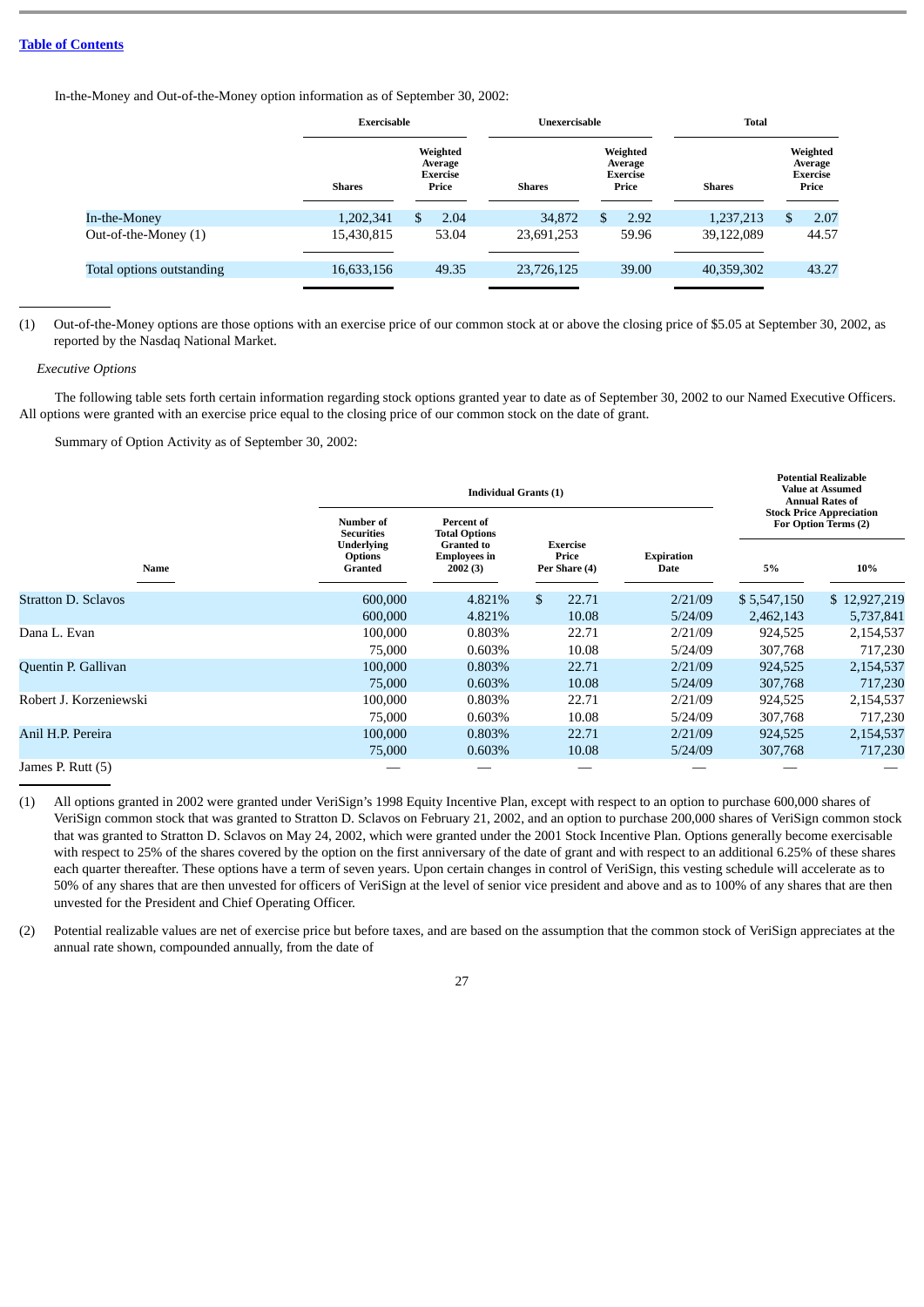grant until the expiration of the seven-year term. These numbers are calculated based on Securities and Exchange Commission requirements and do not reflect VeriSign's projection or estimate of future stock price growth.

- (3) VeriSign granted options to purchase 12,446,530 shares of common stock to employees during the nine months ended September 30, 2002.
- (4) Options were granted at an exercise price equal to the fair market value per share of VeriSign common stock, as quoted on the Nasdaq National Market.
- (5) James P. Rutt left the Company effective March 31, 2001.

The following table sets forth certain information regarding stock options exercised by each of our Named Executive Officers during the nine months ended September 30, 2002.

Option Exercises and Remaining Holdings Year to Date as of September 30, 2002 of Named Executive Officers:

|                            | <b>Number of Shares</b>               |                    | <b>Number of Securities Underlying Unexercised</b><br><b>Options at September 30, 2002</b> |               |             | <b>Values of Unexercised In-the-Money</b><br><b>Options at</b><br>September 30, 2002 (2) |
|----------------------------|---------------------------------------|--------------------|--------------------------------------------------------------------------------------------|---------------|-------------|------------------------------------------------------------------------------------------|
| Name                       | <b>Acquired on</b><br><b>Exercise</b> | Value Realized (1) | <b>Exercisable</b>                                                                         | Unexercisable | Exercisable | Unexercisable                                                                            |
| <b>Stratton D. Sclavos</b> | 46,474                                | 317,139            | 1,970,886                                                                                  | 2,418,490     | \$166,416   |                                                                                          |
| Dana L. Evan               | 42,728                                | 1.254.494          | 358,924                                                                                    | 378,228       |             |                                                                                          |
| Quentin P. Gallivan        | 7.500                                 | 61,350             | 298,707                                                                                    | 411,457       |             |                                                                                          |
| Robert J. Korzeniewski     |                                       |                    | 180.793                                                                                    | 326,062       |             |                                                                                          |
| Anil H.P. Pereira          |                                       |                    | 158,753                                                                                    | 289,582       | 6,731       |                                                                                          |
| James P. Rutt              |                                       |                    |                                                                                            |               |             |                                                                                          |

(1) The "Value Realized" represents the difference between the closing price of the underlying shares of common stock and the exercise price of the stock options on the actual exercise date.

(2) Option values are based on the closing price of our common stock of \$5.05 as reported by the Nasdaq National Market on September 30, 2002, net of the option exercise price.

The following table sets forth information about our common stock that may be issued upon the exercise of options, warrants and rights under all of our existing equity compensation plans as of September 30, 2002.

|                                                        | <b>Equity Compensation Plan Information</b>                                                       |                                                                                      |       |                                                                                                                                    |  |  |  |  |  |
|--------------------------------------------------------|---------------------------------------------------------------------------------------------------|--------------------------------------------------------------------------------------|-------|------------------------------------------------------------------------------------------------------------------------------------|--|--|--|--|--|
|                                                        | (A)                                                                                               | (B)                                                                                  |       | (C)<br><b>Number of securities</b>                                                                                                 |  |  |  |  |  |
| <b>Plan Category</b>                                   | Number of securities to be issued upon<br>exercise of outstanding options, warrants<br>and rights | Weighted average<br>exercise price of<br>outstanding options,<br>warrants and rights |       | remaining available for future<br>issuance under equity compensation<br>plans (excluding securities reflected<br>in column $(A)$ ) |  |  |  |  |  |
| Equity compensation plans approved by shareholders     | 18,391,528                                                                                        |                                                                                      | 51.62 | 10,875,559                                                                                                                         |  |  |  |  |  |
| Equity compensation plans not approved by shareholders | 16,652,777                                                                                        |                                                                                      | 29.85 | 2,949,811                                                                                                                          |  |  |  |  |  |
| Total $(1)$                                            | 35,044,305                                                                                        |                                                                                      | 41.27 | 13,825,370                                                                                                                         |  |  |  |  |  |

28

(1) Does not include 5,314,997 options with a weighted average exercise price of \$56.41 that were assumed in business combinations.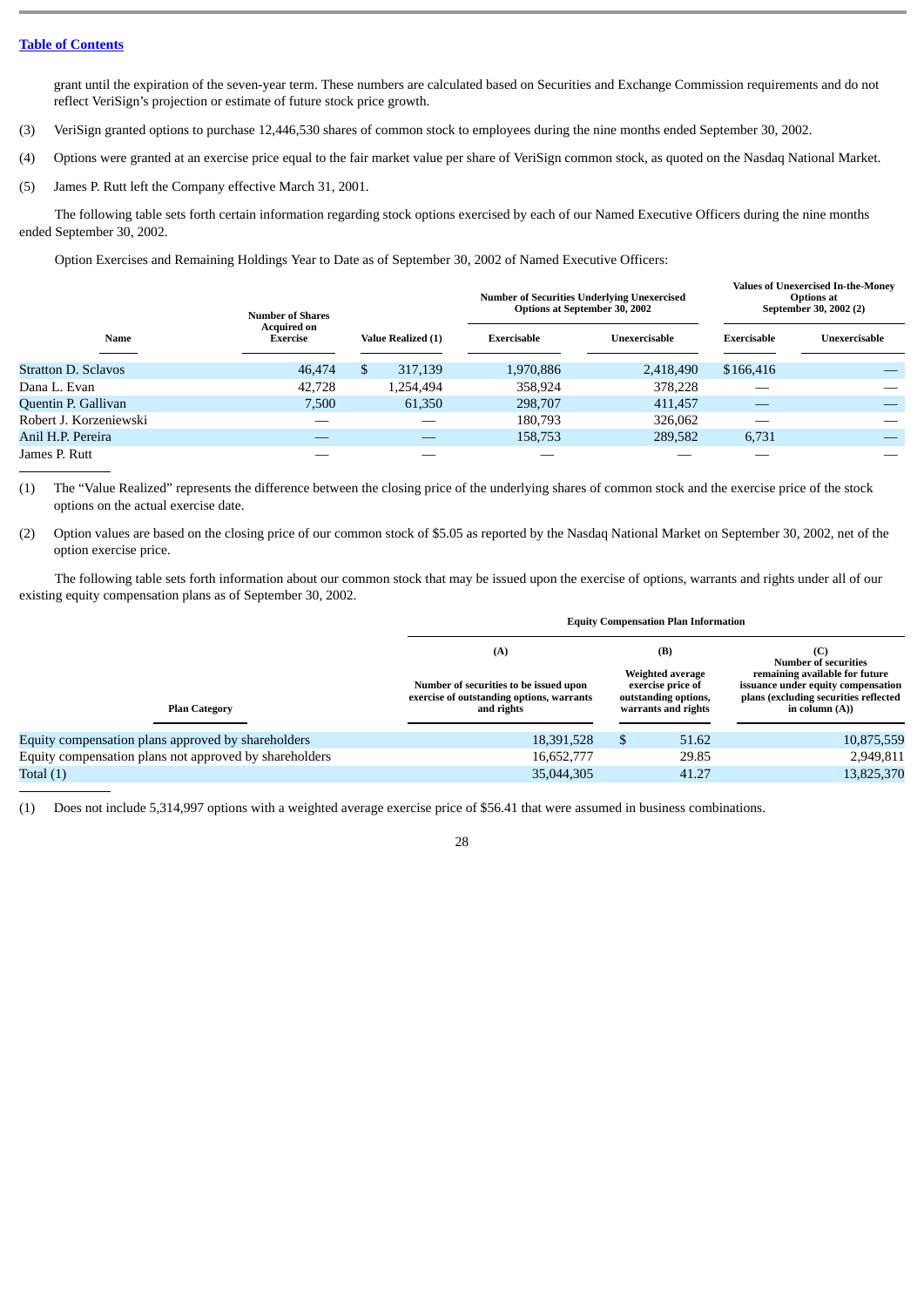# *Pro Forma Financial Information*

We prepare and release quarterly unaudited financial statements prepared in accordance with generally accepted accounting principles ("GAAP"). We also disclose and discuss certain pro forma financial information in the related earnings release and investor conference call. Our pro forma financial information does not include the amortization and write-down of goodwill and intangible assets related to acquisitions, stock-based compensation charges related to acquisitions, write-down of investments, restructuring and other charges, and benefit for income taxes. We believe the disclosure of the pro forma financial information helps investors more meaningfully evaluate the results of our ongoing operations. However, we urge investors to carefully review the GAAP financial information included as part of our Quarterly Reports on Form 10-Q, our Annual Reports on Form 10-K, and our quarterly earnings releases and compare that GAAP financial information with the pro forma financial results disclosed in our quarterly earning releases and investor calls.

# **Results of Operations**

We have experienced substantial net losses in the past. As of September 30, 2002, we had an accumulated deficit of approximately \$21.4 billion, primarily due to \$21.6 billion of goodwill and other intangible asset write-downs and amortization related to our acquisitions.

#### *Revenues*

A comparison of revenues for the three-month periods and the nine-month periods ended September 30, 2002 and 2001 is presented below.

|                                                   | 2002                   | 2001                           | Change |
|---------------------------------------------------|------------------------|--------------------------------|--------|
|                                                   | (Dollars in thousands) |                                |        |
| Three-month period:                               |                        |                                |        |
| Web presence and trust services                   | \$100,476              | \$142,779                      | (30)%  |
| Subtotal-Mass Markets Division                    | 100,476                | 142,779                        | (30)%  |
| Managed security and network services             | 67,395                 | 80,105                         | (16)%  |
| Registry and telecommunications services          | 133,570                | 32,271                         | 314%   |
| Subtotal—Enterprise and Service Provider Division | 200,965                | 112,376                        | 79%    |
| <b>Total revenues</b>                             | \$ 301,441             | \$255,155                      | 18%    |
|                                                   | 2002                   | 2001<br>(Dollars in thousands) | Change |
| Nine-month period:                                |                        |                                |        |
| Web presence and trust services                   | \$ 316,916             | \$425,301                      | (25)%  |
| Subtotal-Mass Markets Division                    | 316,916                | 425,301                        | (25)%  |
| Managed security and network services             | 244,280                | 190,884                        | 28%    |
| Registry and telecommunications services          | 385,470                | 83,580                         | 361%   |
| Subtotal-Enterprise and Service Provider Division | 629,750                | 274,464                        | 129%   |
| <b>Total revenues</b>                             | \$946,666              | \$699,765                      | 35%    |

Total revenues increased 18% in the third quarter of 2002 from the third quarter of 2001 and increased 35% in the first nine months of 2002 compared to the first nine months of 2001 primarily due to the inclusion of telecommunications services revenues resulting from the acquisitions of Illuminet Holdings and H.O. Systems in December 2001 and February 2002, respectively.

Revenues for our Mass Markets Division decreased 30% in the third quarter of 2002 and decreased 25% in the first nine months of 2002 compared to the similar periods a year ago primarily due to the reduction in total active domain names under management, and lower registrations for new and renewed domain names and a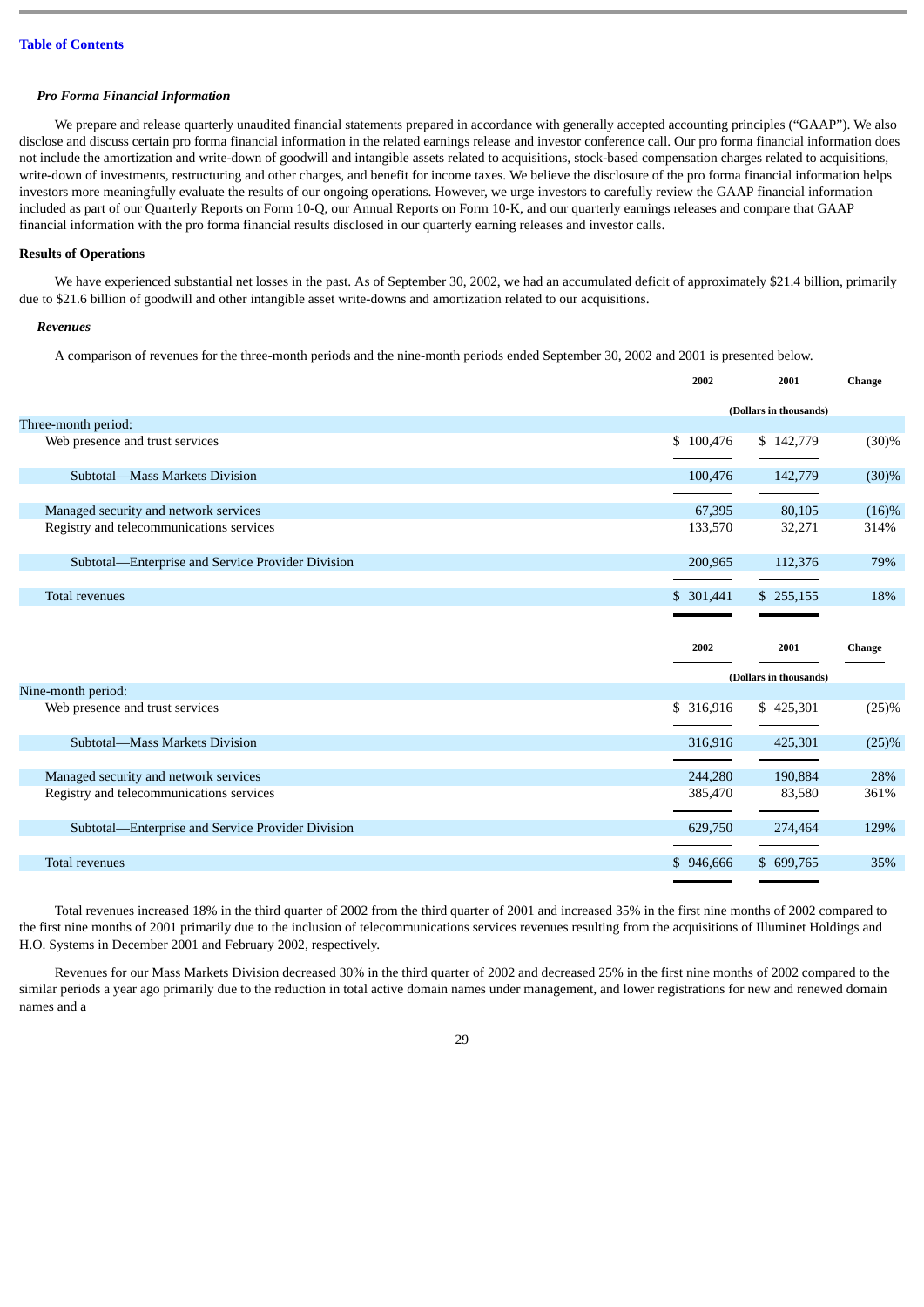reduction in the average selling price of domain names. We expect the revenues for our Mass Markets Division to continue to decrease through at least the first half of 2003 due to a reduction in domain name sales and a possible reduction in the average selling price of domain names.

Revenues for our Enterprise and Service Provider Division increased 79% or \$88.6 million as compared to the quarter ended September 30, 2001. This increase is primarily due to the acquisitions of Illuminet Holdings and H.O. Systems which increased revenues approximately \$101 million offset by a decrease in revenues from our international affiliates. Revenues increased 129% or \$355.3 million in the first nine months of 2002 compared to the same period in 2001. This increase is primarily due to the acquisitions of Illuminet Holdings and H.O. Systems which increased revenues approximately \$285 million, an increase in consulting services revenues which includes the resale of third party products of approximately \$69 million, and an increase in our digital brand management service offerings, offset by a decrease in revenues from our international affiliates. We expect revenues for our Enterprise and Service Provider Division to decrease due to our decision to significantly reduce the resale of our third party products. We recognized approximately \$23.2 million of revenue related to the resale of third party products in the quarter ended September 30, 2002.

VeriSign did not enter into any new reciprocal transactions during the quarter ended September 30, 2002. There were approximately \$1.4 million of revenues related to prior period transactions for the quarter ended September 30, 2002. Revenues recognized under reciprocal arrangements were approximately \$11.1 million in the third quarter of 2001 of which all involved non-monetary transactions.

Reciprocal transactions entered into during the first nine months of 2002, accounted for approximately \$7.2 million of revenues of which \$4.5 million was non-monetary. An additional \$5.4 million of revenues was recognized during the first nine months of 2002, which related to reciprocal transactions entered into in prior periods. Revenues recognized under reciprocal arrangements were approximately \$20.6 million in the first nine months of 2001 all of which involved nonmonetary transactions.

We derived 2.1% in the third quarter of 2002 and 2.5% in the first nine months of 2002 of our total revenues from customers with whom we have previously participated in a private equity round of financing, compared to 4.2% in the third quarter of 2001 and 3.8% in the first nine months of 2001. These customers include several of the VeriSign Affiliates as well as various technology companies in a variety of related market areas. Typically in these relationships, under separate agreements, we sell our products and services to a company and, under a separate agreement, participate with other investors in a private equity round financing of the company. We typically make our investments with others where our investment is less than 50% of the total financing round. Our policy is not to recognize revenue in excess of other investors' financing of the company. These arrangements are independent relationships and are not terminable unless the terms of the agreements are violated.

#### *Mass Markets Division*

In the three and nine-month periods ended September 30, 2002, revenues from Web presence and trust services decreased 30% and 25% over the comparable periods in 2001 primarily due to a decrease in domain names under management. Our domain name registrar business managed approximately 33% fewer domain names at September 30, 2002, compared to September 30, 2001.

During the third quarter of 2002, we registered approximately 500,000 gross new domain names and renewed or extended an additional 700,000 domain names bringing the total active domain names under management by our domain name registrar business to approximately 9.7 million at September 30, 2002, a decrease of approximately 600,000 from the previous quarter and a decrease of 4.8 million from September 30, 2001. During the first nine months of 2002 we registered approximately 1,600,000 gross new domain names and renewed or extended an additional 1,900,000 domain names. Due to the changing market in domain names, we have experienced lower total active domain names under management and expect this trend to continue.

Our Mass Markets Division and our Enterprise and Service Provider Division combined issued approximately 95,000 new and renewed Web site digital certificates in the third quarter of 2002 compared to approximately 98,000 in the third quarter of 2001. We increased our total installed base to over 400,000 certificates at September 30, 2002, compared to our installed base of approximately 348,000 certificates at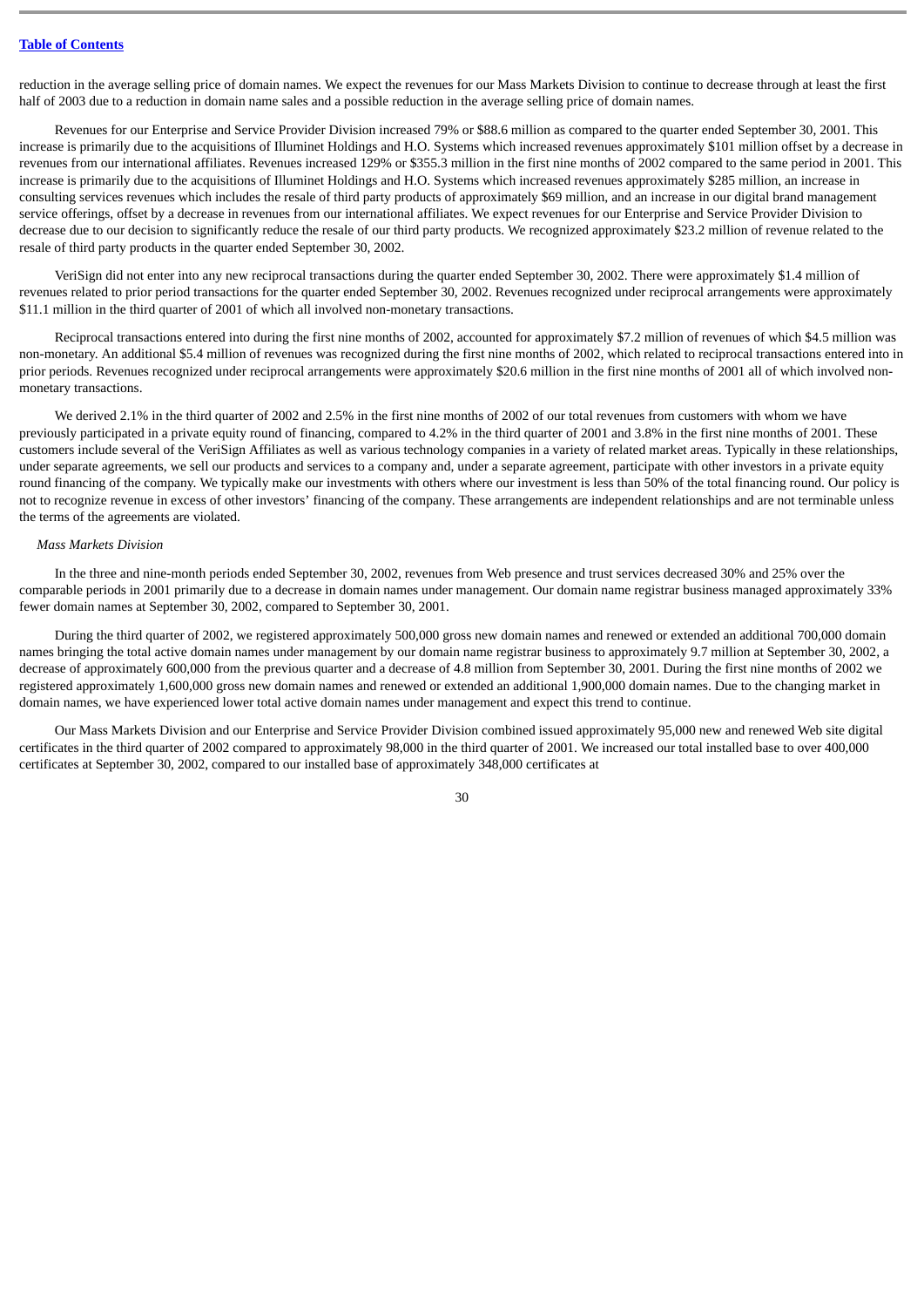September 30, 2001. During the first nine months of 2002 our Mass Markets Division and our Enterprise and Service Provider Division issued approximately 300,000 new and renewed certificates compared to approximately 283,000 new and renewed certificates in the first nine months of 2001. In addition, due to increased competition in the Web trust services market, we have experienced moderate pricing pressure for our services. We expect that this pricing pressure will continue.

#### *Enterprise and Service Provider Division*

In the third quarter of 2002 revenues from our managed security and network services product line decreased 16% from the third quarter of 2001 primarily due to decreased revenue from our international affiliates. In the first nine months of 2002 revenues from the managed security and network services product line increased 28% over the comparable period in 2001 primarily due to an overall increase in revenues related to prior year acquisitions and from consulting services which included the resale of third party products. Additionally, we experienced a moderate increase in the demand for our other enterprise managed service offerings offset by a decrease in revenue from our international affiliates in the first nine months of 2002. We expect revenues from our managed security and network services product line to decrease due to our decision to significantly reduce the resale of third party products.

Revenues from registry and telecommunications services increased 314% in the third quarter of 2002 and increased 361% in the first nine months of 2002 compared to the similar periods of 2001 due to our acquisitions of Illuminet Holdings and H.O. Systems in December 2001 and February 2002, respectively. The VeriSign Global Registry Services group managed approximately 27.5 million domain names at September 30, 2002 in the active zone file for all domain names ending in *.com*, *.net* and *.org*. The Global Registry Services group also processed 2.7 million new domain names during the third quarter of 2002 and processed 8.1 million new domain names during the first nine months of 2002. Pursuant to our agreement with ICANN, we will terminate our management of the *.org* toplevel domain at the end of 2002. We expect the expiration of this *.org* Registry Agreement will reduce revenues generated from the *.org* top-level domain name by approximately \$4 million in 2003.

VeriSign's Illuminet Holdings subsidiary added 19 new signaling points in the third quarter of 2002, bringing its total number of signaling points to 1,004, up from 919 at September 30, 2001. In addition, Illuminet Holdings saw the number of queries on its database increase to 7.9 billion during the third quarter of 2002, up from 7.2 billion in the second quarter of 2002 and 6.6 billion in the first quarter of 2002. We expect revenues from our registry and telecommunications services to increase slightly.

## *International revenues*

Revenues from international subsidiaries and affiliates accounted for 8% of revenues in the third quarter of 2002 and 8% of revenues in the first nine months of 2002 compared to 15% of revenues in the third quarter of 2001 and 13% of revenues in the first nine months of 2001. The percentage decrease in revenues from international subsidiaries and affiliates during the periods presented was primarily related to the acquisitions of Illuminet Holdings in December 2001 and H.O. Systems in February 2002 whose revenues are primarily attributable to the United States. Additionally, we have reduced the number of participants in our international affiliate program in an effort to terminate under performing partners as we refocus and transition our overall international strategy and enter certain markets directly.

In 1998, we began our international affiliate program under which we signed agreements with local telecommunications companies, financial institutions and others to promote, sell and distribute our PKI services in international markets around the world. These affiliate program members typically require significant capital development, the cost of which is borne by the affiliate. Our strategy from time to time also includes investing in certain affiliates in strategic markets that represent advantageous economic opportunities for a minority interest of less than 20%. As a result we have invested in several international affiliates. Revenues from affiliates in which we have invested accounted for approximately 1.1% of total revenues in the third quarter of 2002 and 1.8% in the first nine months of 2002 compared to 1.7% in the third quarter of 2001 and 2.0% in the first nine months of 2001.

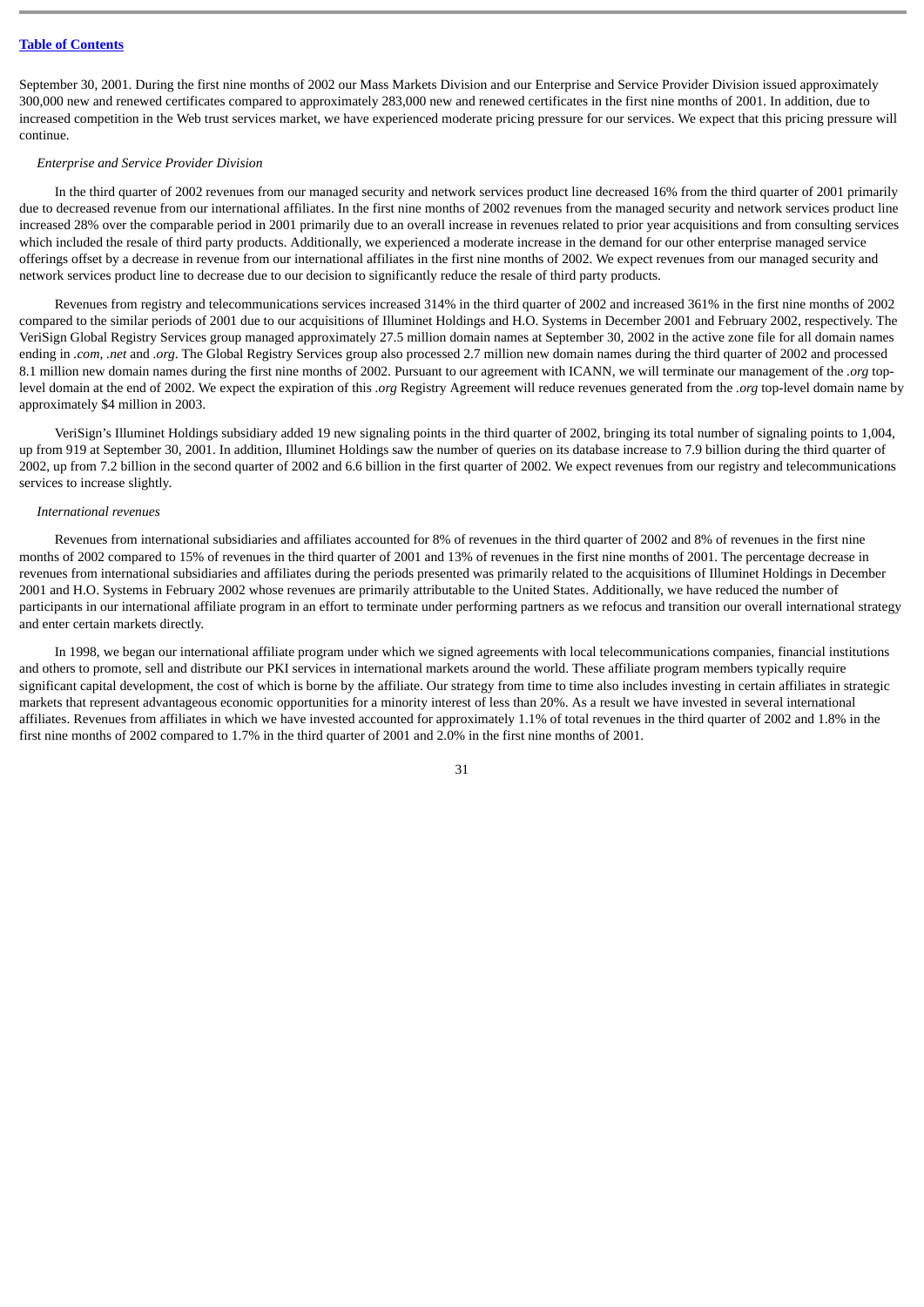#### *Costs and Expenses*

#### *Cost of revenues*

Cost of revenues consists primarily of costs related to providing digital certificate enrollment and issuance services, payment services, domain name registration services, SS7 network and database services, wireless billing and customer care services, customer support and training, consulting and development services and costs of facilities and computer equipment used in these activities. In addition, with respect to our digital certificate services and telecommunications services, cost of revenues also includes fees paid to third parties to verify certificate applicants' identities, telecom network infrastructure and billing services, insurance premiums for our service warranty plan, errors and omission insurance and the cost of software and hardware resold to customers.

A comparison of cost of revenues for the three-month periods and the nine-month periods ended September 30, 2002 and 2001 is presented below.

|                        | 2002    | 2001                   |         | Change |
|------------------------|---------|------------------------|---------|--------|
|                        |         | (Dollars in thousands) |         |        |
| Three-month period:    |         |                        |         |        |
| Cost of revenues       | 140,086 | \$                     | 83,518  | 68%    |
| Percentage of revenues | 46%     |                        | 33%     |        |
|                        |         |                        |         |        |
| Nine-month period:     |         |                        |         |        |
| Cost of revenues       | 436,084 | \$                     | 238,166 | 83%    |
| Percentage of revenues | 46%     |                        | 34%     |        |

Cost of revenues increased on an absolute dollar basis and as a percentage of revenue in the third quarter and the first nine months of 2002 over the comparable periods in 2001 primarily due to the acquisitions of Illuminet Holdings and H.O. Systems in our Enterprise and Service Provider Division. The results of operations for Illuminet Holdings and H.O. Systems' have been included in our consolidated statements of operations since their respective acquisition dates which were subsequent to the year ago periods presented. Excluding Illuminet Holdings and H.O. Systems, our Enterprise and Service Provider Division experienced an increase in costs as a percentage of revenues in 2002 compared to 2001, primarily due to the substantial growth we have realized in our consulting services business, which includes the resale of third party products which are generally made at lower margins than our other Enterprise products. Our Mass Markets Division's costs as a percentage of revenues remained generally constant over all periods presented. Any future acquisitions, further expansion into international markets and introductions of additional products may result in further increases in cost of revenues, due to additional personnel and related expenses and other factors.

Certain of our services, such as consulting and training, require greater initial personnel involvement and therefore, have higher costs than other types of services. In addition, revenues derived from our authentication services, domain name registration services, registry services, payment services and our telecommunications services each have different cost structures. We expect cost of revenues to decrease in absolute dollars and as a percentage of revenues as a result of our decision to significantly reduce the resale of third party products.

# *Sales and marketing*

Sales and marketing expenses consist primarily of costs related to sales and marketing, and policy activities. These expenses include salaries, sales commissions and other personnel-related expenses, travel and related expenses, trade shows, costs of lead generation, costs of computer and communications equipment and support services, facilities costs, consulting fees and costs of marketing programs, such as Internet, television, radio and print advertising.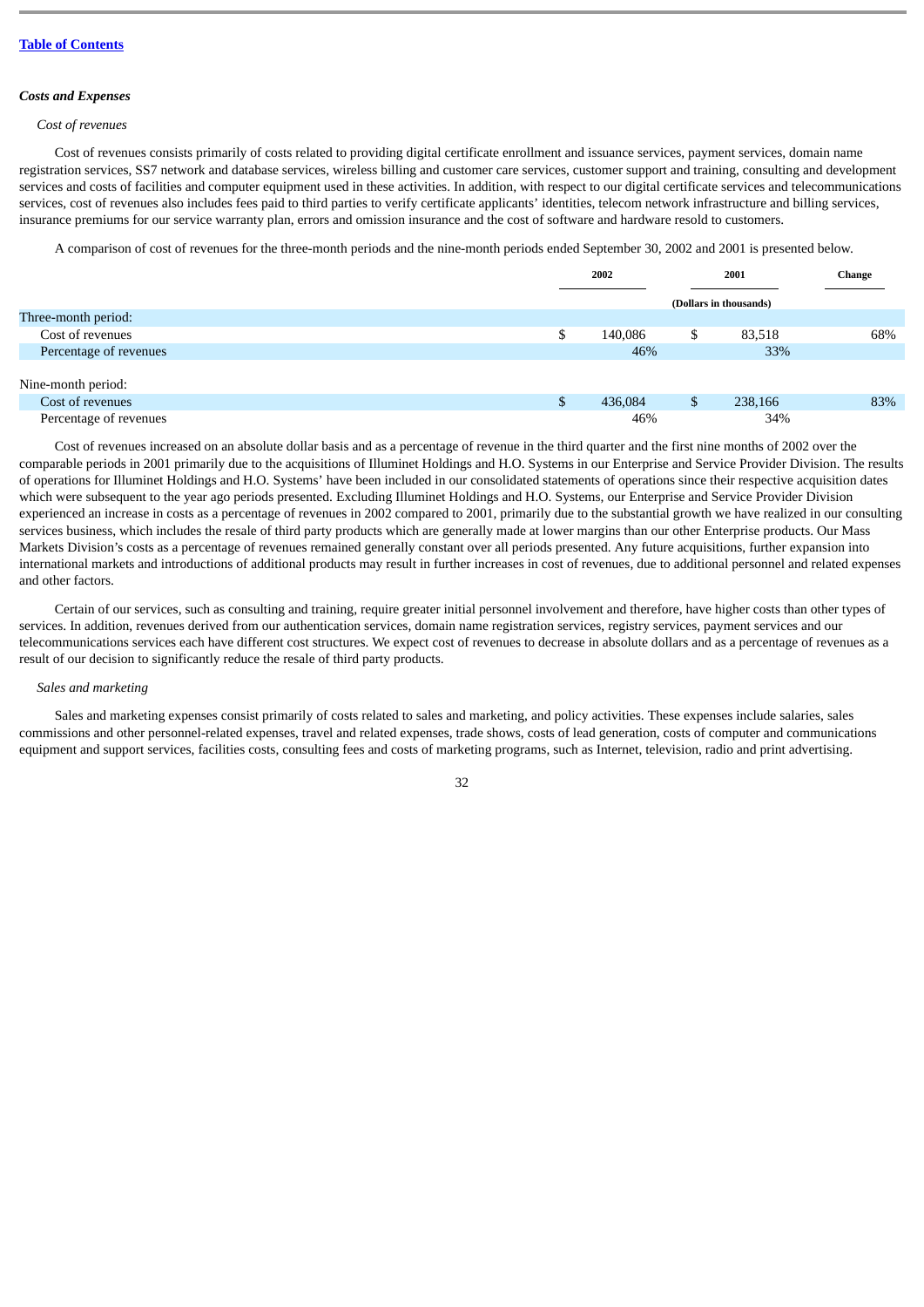A comparison of sales and marketing expenses for the three-month periods and the nine-month periods ended September 30, 2002 and 2001 is presented below.

|                        | 2002                   |    | 2001    | Change  |
|------------------------|------------------------|----|---------|---------|
|                        | (Dollars in thousands) |    |         |         |
| Three-month period:    |                        |    |         |         |
| Sales and marketing    | \$<br>60,792           | \$ | 65,803  | $(8)\%$ |
| Percentage of revenues | 20%                    |    | 26%     |         |
|                        |                        |    |         |         |
| Nine-month period:     |                        |    |         |         |
| Sales and marketing    | \$<br>197,392          | S  | 195,591 | $1\%$   |
| Percentage of revenues | 21%                    |    | 28%     |         |
|                        |                        |    |         |         |

Sales and marketing expenses decreased on an absolute dollar basis and as a percentage of revenues in the third quarter of 2002 from the comparable period in 2001 primarily due to a reduction in expenditures for advertising and related promotional activities and from a decrease in allocated lease expenses. Advertising and related promotional expenditures have declined due to a heightened effort to monitor and control spending in conjunction with our restructuring program announced in April 2002. The decrease in allocated lease expenses is a result of our purchase of our headquarters complex in Mountain View, California in October of 2001. On an absolute dollar basis, our acquisitions of Illuminet Holdings and H.O. Systems in December 2001 and February 2002, respectively, partially offset the decrease in spending for advertising and related promotional activities and allocated lease expenses in the third quarter of 2002.

Expenses for sales and marketing increased on an absolute dollar basis in the first nine months of 2002 primarily due to our acquisitions of Illuminet Holdings and H.O. Systems and due to the expansion of our international sales force. During the second half of 2001, we established our digital branding operations in Europe in alignment with our international expansion plans. The decline in sales and marketing expenses as a percentage of revenues in the first nine months of 2002 is primarily due to an increase in recurring revenues from existing Enterprise and Service Provider Division customers, which tend to have lower acquisition costs, and to the decrease in advertising and related promotional expenditures as a result of our heightened efforts to monitor and control spending in conjunction with our restructuring program. Additionally, sales and marketing expenses decreased as a percentage of revenues in the first nine months of 2002 due to our acquisitions of Illuminet Holdings and H.O. Systems, which incur relatively low selling and marketing expenses compared to our existing product offerings as a group. We expect that sales and marketing expense as a percentage of revenues will continue to decrease.

#### *Research and development*

Research and development expenses consist primarily of costs related to research and development personnel, including salaries and other personnelrelated expenses, consulting fees and the costs of facilities, computer and communications equipment and support services used in service and technology development.

A comparison of research and development expenses for the three-month periods and the nine-month periods ended September 30, 2002 and 2001 is presented below.

|                          |    | 2002   |                        | 2001   | <b>Change</b> |
|--------------------------|----|--------|------------------------|--------|---------------|
|                          |    |        | (Dollars in thousands) |        |               |
| Three-month period:      |    |        |                        |        |               |
| Research and development |    | 9,613  | S                      | 21,649 | (56)%         |
| Percentage of revenues   |    | 3%     |                        | 8%     |               |
|                          |    |        |                        |        |               |
| Nine-month period:       |    |        |                        |        |               |
| Research and development | S. | 37,405 | \$                     | 62,195 | (40)%         |
| Percentage of revenues   |    | 4%     |                        | 9%     |               |

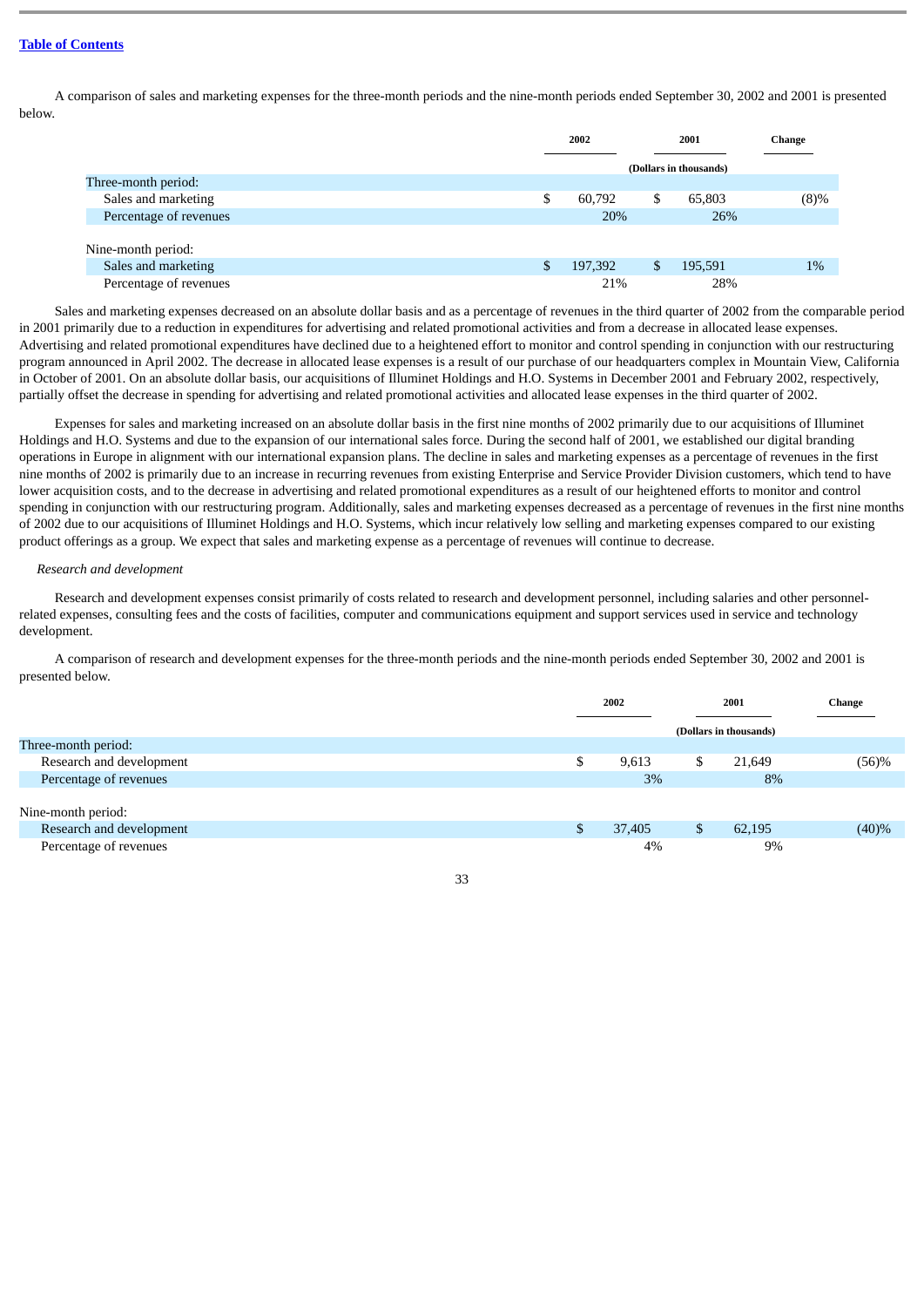Research and development expenses decreased in both the third quarter and the first nine months of 2002 from the comparable periods in 2001 in absolute dollars and as a percentage of revenues. The absolute dollar decrease is related to a substantial decrease in allocated lease expenses resulting from our purchase of our headquarters complex in Mountain View, California in October 2001, and from benefits realized as a result of our restructuring program. Additionally, we incurred overall higher expenses for the design, testing and deployment of our Internet trust service offerings during the first nine months of 2001 compared to 2002. The decrease in research and development expenses as a percentage of revenues in the third quarter and the first nine months of 2002 is largely due to the overall decrease in research and development spending along with a decrease in allocated lease expense in 2002 and from the benefits realized from the restructuring program.

We believe that timely development of new and enhanced enterprise services, payment services, Web presence services and other technologies are necessary to maintain our position in the marketplace. Accordingly, we intend to continue to recruit experienced research and development personnel and to make other investments in research and development.

#### *General and administrative*

General and administrative expenses consist primarily of salaries and other personnel-related expenses for our executive, administrative, legal, finance and human resources personnel, facilities and computer and communications equipment, management information systems, support services, professional services fees and bad debt expense.

A comparison of general and administrative expenses for the three-month periods and the nine-month periods ended September 30, 2002 and 2001 is presented below.

| 43% |
|-----|
|     |
|     |
|     |
| 34% |
|     |
|     |

General and administrative expenses increased in the third quarter of 2002 over the comparable period in 2001 primarily due to our acquisitions of Illuminet Holdings and H.O. Systems in December 2001 and February 2002, respectively. Illuminet Holdings added \$10.9 million and H.O. Systems added \$2.3 million. Also, depreciation expense increased modestly in the third quarter of 2002 resulting from our property and equipment expenditures during 2002. In addition, we incurred an increase in bad debt expense in the third quarter of 2002 compared to the third quarter of 2001, primarily as a result of increased revenues and the continued deterioration in the overall economy. Increases in our general and administrative expenses were partially offset by decreases in lease expenses resulting from the purchase of our headquarters complex in Mountain View, California in October 2001, and benefits realized from our restructuring program announced in April 2002.

General and administrative expenses increased in the first nine months of 2002 over the comparable period in 2001. The increase was primarily due to our acquisitions of Illuminet Holdings and H.O. Systems, which added \$30.1 million and \$6.0 million in expenses in the first nine months of 2002, respectively. In addition, our bad debt expense increased \$10.4 million in the first nine months of 2002 primarily as a result of increased revenues and the continued deterioration in the overall economy. Additionally, we incurred an increase in depreciation expense in the first nine months of 2002 compared to the first nine months of 2001 resulting from our property and equipment expenditures during 2002. Increases in our general and administrative expenses were partially offset by decreases in lease expenses resulting from the purchase of our headquarters complex in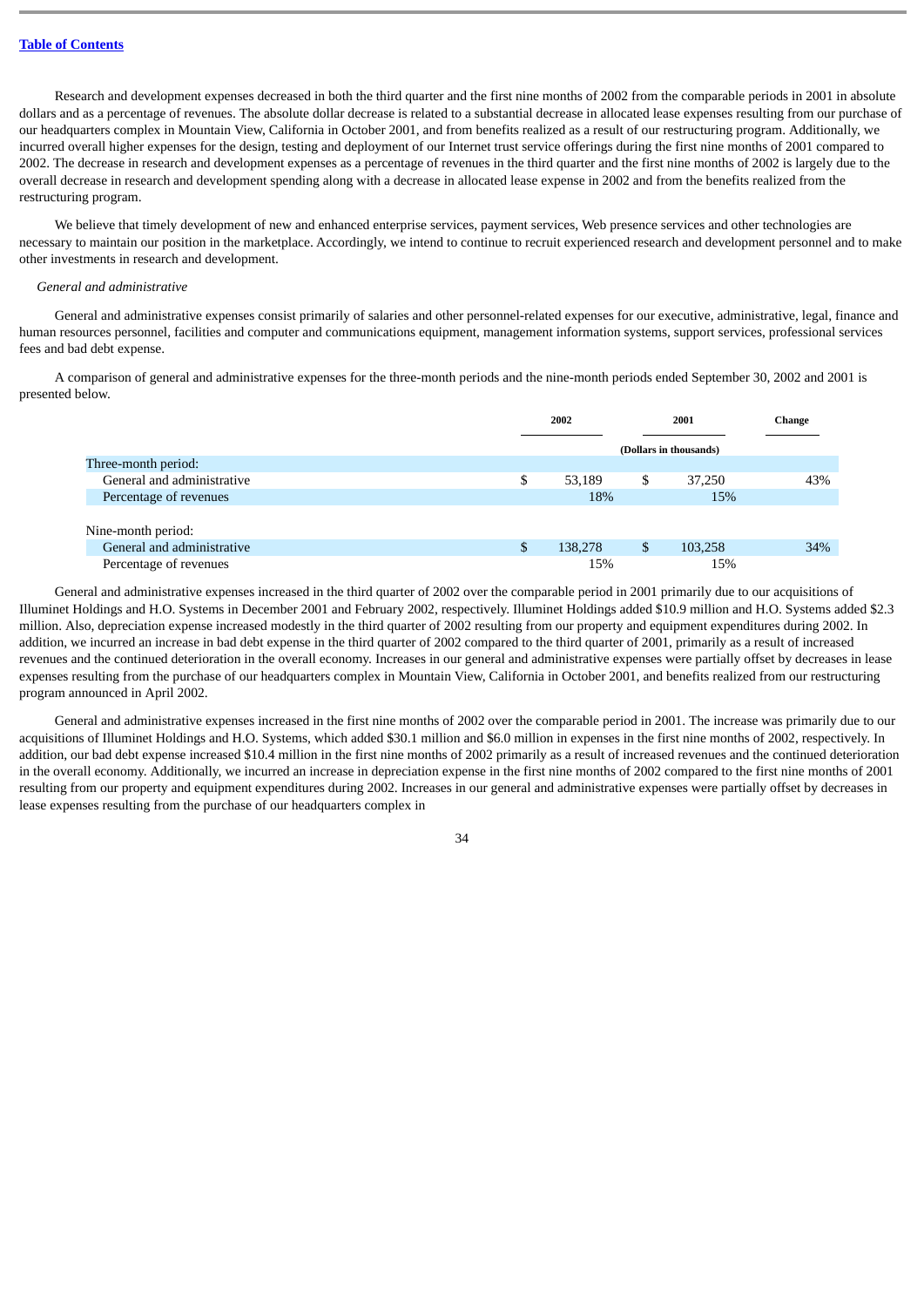Mountain View, California in October 2001, and benefits realized from our restructuring program announced in April 2002. We expect general and administrative expenses to decrease in absolute dollars over the next several quarters.

#### *Restructuring and other costs*

In April 2002, VeriSign announced plans to restructure its operations to rationalize, integrate and align the resources of the company. This restructuring program includes workforce reductions, closure of excess facilities, write-down of property and equipment and other charges. As a result of this restructuring program, we recorded restructuring and other costs of \$5.6 million classified as operating expenses during the quarter ended September 30, 2002 and \$73.3 million in the first nine months of 2002. VeriSign expects to incur additional restructuring charges of approximately \$15 to \$20 million over the next two quarters related to the restructuring of our consulting services.

## *Workforce reduction*

The restructuring program resulted in a workforce reduction of approximately 400 employees across certain business functions, operating units, and geographic regions. We recorded a workforce reduction charge of \$900,000 during the quarter ended September 30, 2002 and \$4.7 million during the first nine months of 2002, relating primarily to severance and fringe benefits.

#### *Closure of excess facilities*

VeriSign recorded charges of approximately \$2.7 million during the quarter ended September 30, 2002 and \$29.1 million during the first nine months of 2002 for abandoned or excess facilities relating to lease terminations and non-cancelable lease costs. To determine the lease loss, which is the loss after VeriSign's cost recovery efforts from subleasing a building, certain estimates were made related to the (1) time period over which the relevant building would remain vacant, (2) sublease terms, and (3) sublease rates, including common area charges. If market rates continue to decrease in these markets or if it takes longer than expected to sublease these facilities, the actual loss could exceed this estimate. Property and equipment that was disposed of or removed from operations resulted in a net charge of \$20.2 million and consisted primarily of computer software, leasehold improvements, and computer equipment.

# *Exit costs and other charges*

VeriSign recorded other exit costs consisting of the write-down of prepaid license fees associated with products that were intended to be incorporated into the Company's product offerings but were subsequently abandoned as a result of the decision to restructure. These charges totaled approximately \$400,000 during the quarter ended September 30, 2002 and \$8.9 million during the first nine months of 2002. As part of the Company's efforts to rationalize, integrate and align its resources, VeriSign also recorded other charges of \$1.6 million during the quarter ended September 30, 2002 and \$10.5 million during the first nine months of 2002 relating primarily to the write-down of impaired prepaid marketing assets associated with discontinued advertising.

A summary of the restructuring and other costs recorded during the three-month and nine-month periods ended September 30, 2002 are as follows:

|                                      | <b>Three Months Ended</b><br>September 30, 2002 | <b>Nine Months Ended</b><br>September 30, 2002 |        |  |
|--------------------------------------|-------------------------------------------------|------------------------------------------------|--------|--|
|                                      | (in thousands)                                  |                                                |        |  |
| Workforce reduction                  | \$<br>900                                       | S                                              | 4,730  |  |
| Excess facilities                    | 2,680                                           |                                                | 29,050 |  |
| Write-down of property and equipment |                                                 |                                                | 20,179 |  |
| Exit costs and other charges         | 1,980                                           |                                                | 19,380 |  |
| Total restructuring and other        | \$<br>5,560                                     | \$                                             | 73,339 |  |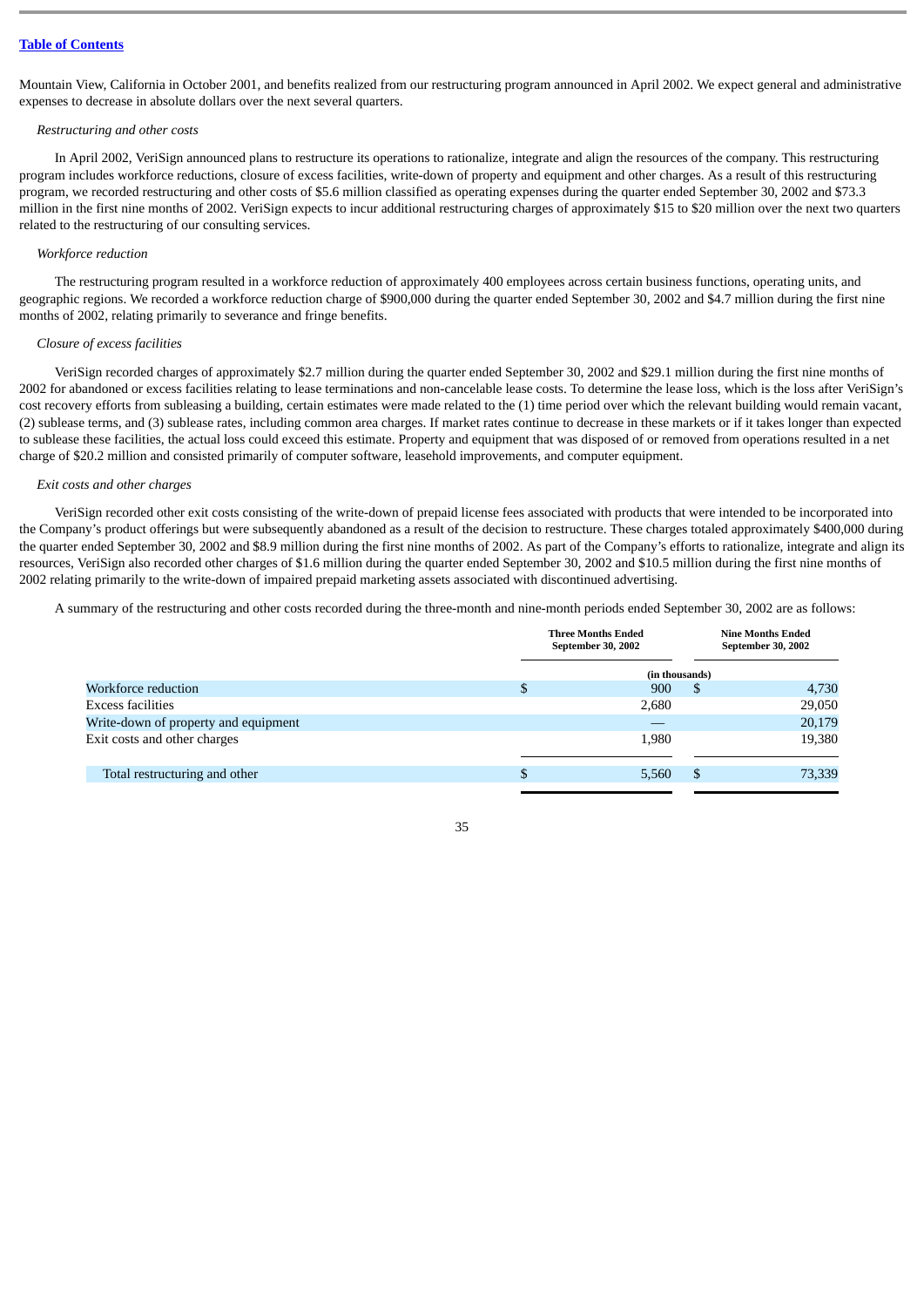The restructuring accrual is included on the balance sheet as accrued restructuring costs. Amounts related to the net lease expense due to the closure of facilities will be paid over the respective lease terms the longest of which extends through February 2008. We expect to substantially complete the implementation of the restructuring program during the first quarter of 2003.

#### *Amortization and write-down of goodwill and other intangible assets*

VeriSign adopted Statement of Financial Accounting Standards ("SFAS") No. 142 as of January 1, 2002. Under the provisions of SFAS No. 142, purchased goodwill and certain indefinite-lived intangibles will no longer be amortized but are subject to testing for impairment upon adoption, and on at least an annual basis thereafter. The results of this testing indicated the carrying value of goodwill and other intangible assets for certain reporting units exceeded their implied fair values and a write-down (impairment charge) of \$4.6 billion was recorded in the second quarter of 2002. Previously, during the first half of 2001 VeriSign had assessed the recoverability of its goodwill using estimated undiscounted cash flows and the result of this assessment was an impairment charge to goodwill in the second quarter of 2001 in the amount of \$9.9 billion.

Amortization of goodwill and other intangible assets was \$56.2 million in the third quarter of 2002 compared to \$459.7 million in the third quarter of 2001. During the first nine months of 2002 the amortization and write-down of goodwill and other intangible assets was \$4.8 billion compared to \$13.1 billion in the first nine months of 2001. Excluding the impairment charges to goodwill and other intangible assets, amortization expense was \$228.6 million and \$3.2 billion in the first nine months of 2002 and 2001, respectively. The decrease in amortization expense is primarily due to the discontinuance of goodwill amortization in accordance with the provisions of SFAS No. 142. Amortization expense is expected to amount to approximately \$55.9 million in the fourth quarter of 2002 and \$190.2 million for 2003.

#### *Other Income (Expense), net*

Other income (expense) consists primarily of interest earned on our cash, cash equivalents and short-term and long-term investments, gains or losses on sales or write-downs of equity investments, the net effect of foreign currency transaction gains and losses, and other miscellaneous expenses.

A comparison of other income (expense) for the three-month periods and nine-month periods ended September 30, 2002 and 2001 is presented below.

|                        | 2002             |                        | 2001      | <b>Change</b> |
|------------------------|------------------|------------------------|-----------|---------------|
|                        |                  | (Dollars in thousands) |           |               |
| Three-month period:    |                  |                        |           |               |
| Other income (expense) | \$<br>(51, 193)  | \$                     | 16,556    | (409)%        |
| Percentage of revenues | (17)%            |                        | 6%        |               |
|                        |                  |                        |           |               |
| Nine-month period:     |                  |                        |           |               |
| Other income (expense) | \$<br>(154, 025) | \$                     | (17, 456) | (782)%        |
| Percentage of revenues | (16%)            |                        | (2)%      |               |

Other expense in the third quarter of 2002 consisted of investment write-downs of \$53.2 million partially offset by \$2.0 million of interest income on our cash, cash equivalents and investments. Other income in the third quarter of 2001 consisted of \$16.6 million of interest income. Other expense in the first nine months of 2002 consisted of investment write-downs of \$166.8 million partially offset by \$12.8 million of interest income. In the first nine months of 2001 other expense included write-downs of investments totaling \$74.7 million partially offset by \$57.2 million of interest income. VeriSign reviews its marketable equity holdings in publicly traded companies on a regular basis to determine if any security has experienced an other-than-temporary decline in its fair value. As of September 30, 2002 and 2001, we determined that the decline in value of certain of our public and non-public equity securities investments was other-thantemporary. We may from time to time recognize gains or losses from the sales, write-downs or write-offs of our equity investments.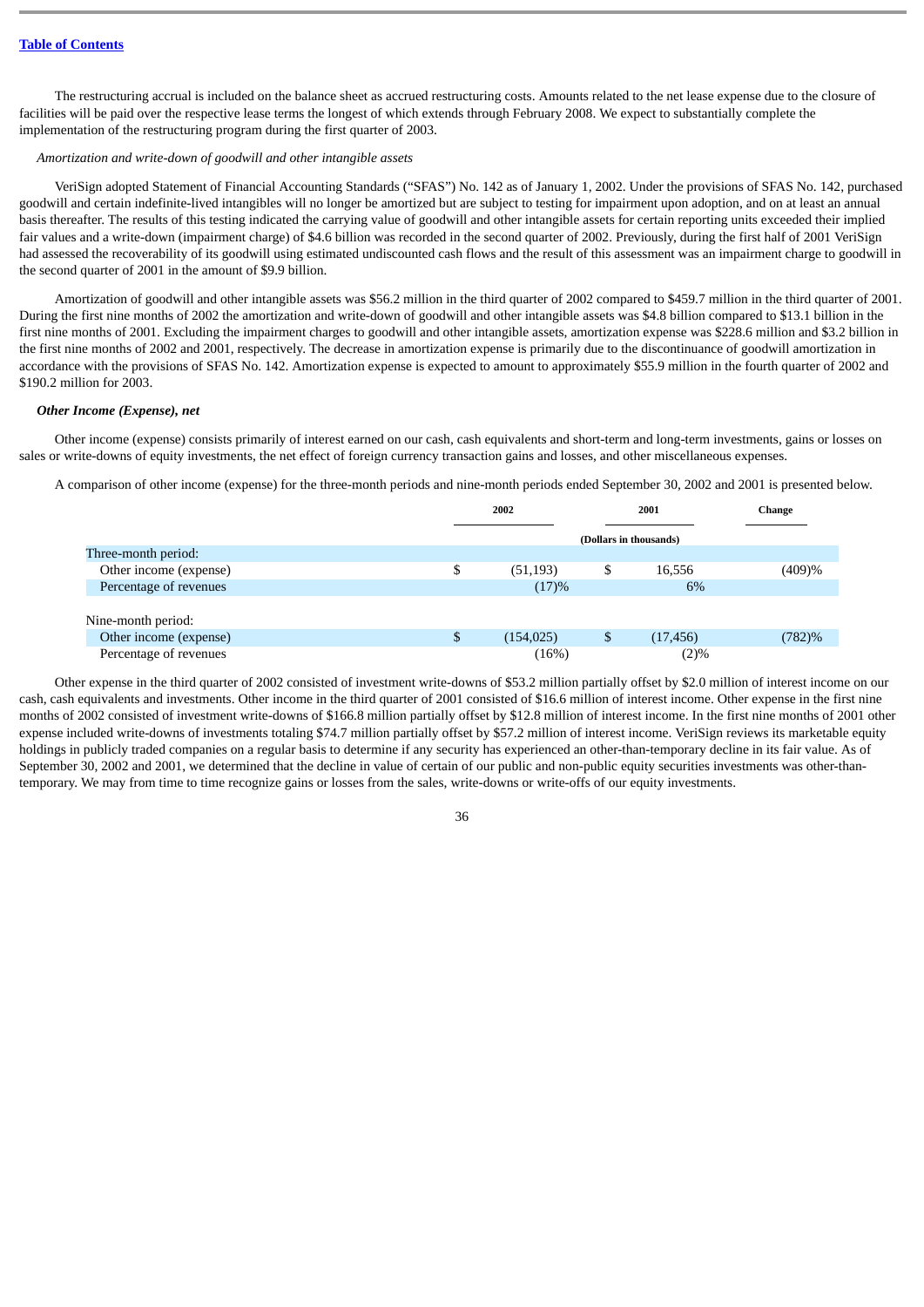# *Deferred Income Taxes*

For the three and nine-month periods ended September 30, 2002, VeriSign recorded tax expense of \$4.2 million relating to foreign withholding and income taxes. VeriSign recorded no tax benefit relating to domestic operations. This is due to the uncertainty of the realization of current net operating losses and certain deferred tax assets.

Our accounting for deferred taxes under SFAS No. 109, "Accounting for Income Taxes," involves the evaluation of a number of factors concerning the realizability of our deferred tax assets. In concluding that a valuation allowance is required to be applied to certain deferred tax assets, we considered such factors as our history of operating losses, our uncertainty as to the projected long-term operating results, and the nature of our deferred tax assets. Although our operating plans assume taxable and operating income in future periods, our evaluation of all of the available evidence in assessing the realizability of the deferred tax assets indicated that such plans were not considered sufficient to overcome the available negative evidence. The possible future reversal of the valuation allowance will result in future income statement benefit to the extent the valuation allowance was applied to deferred tax assets generated through ongoing operations. To the extent the valuation allowance relates to deferred tax assets generated through stock compensation deductions, the possible future reversal of such valuation allowance will result in a benefit to additional paid in capital and will not result in future income statement benefit.

# *Minority Interest in Net Income of Subsidiaries*

Minority interest in the net income of our majority owned subsidiaries, which include VeriSign Japan K.K. and VeriSign Australia Limited, was \$237,000 in the third quarter of 2002 and \$575,000 for the first nine months of 2002 compared to \$405,000 in the third quarter of 2001 and \$924,000 in the first nine months of 2001. The change is primarily due to a decrease in VeriSign Japan's gross margin as a result of product mix and pricing pressures. As the VeriSign Japan and the VeriSign Australia businesses continue to develop and evolve, we expect that the minority interest in net income of subsidiaries will fluctuate.

#### *Recent Developments*

On October 14, 2002, the Internet Corporation for Assigned Names and Numbers Board of Directors, or ICANN, selected the proposal of the Internet Society for negotiations toward an agreement with ICANN to become the successor operator of the *.org* top-level domain. If the negotiations are successful, the Internet Society will replace VeriSign as operator of the *.org* top-level domain when our agreement with ICANN expires December 31, 2002. Pursuant to the terms of our *.org* Registry Agreement, if the Internet Society is a non-profit entity we will pay to ICANN or ICANN's designee the sum of \$5 million to be used to establish an endowment to be used to fund future operating costs of the successor operator of the *.org* registry. We have placed such sum in escrow for this purpose. The impact from this agreement is expected to reduce revenues generated from the *.org* top-level domain name by approximately \$4 million in 2003.

In October 2002, VeriSign announced plans to restructure its consulting services and significantly reduce the resale of third party products.

## **Factors That May Affect Future Results of Operations**

*In addition to other information in this Form 10-Q, the following risk factors should be carefully considered in evaluating us and our business because these factors currently have a significant impact or may have a significant impact on our business, operating results or financial condition. Actual results could differ materially from those projected in the forward-looking statements contained in this Form 10-Q as a result of the risk factors discussed below and elsewhere in this Form 10-Q.*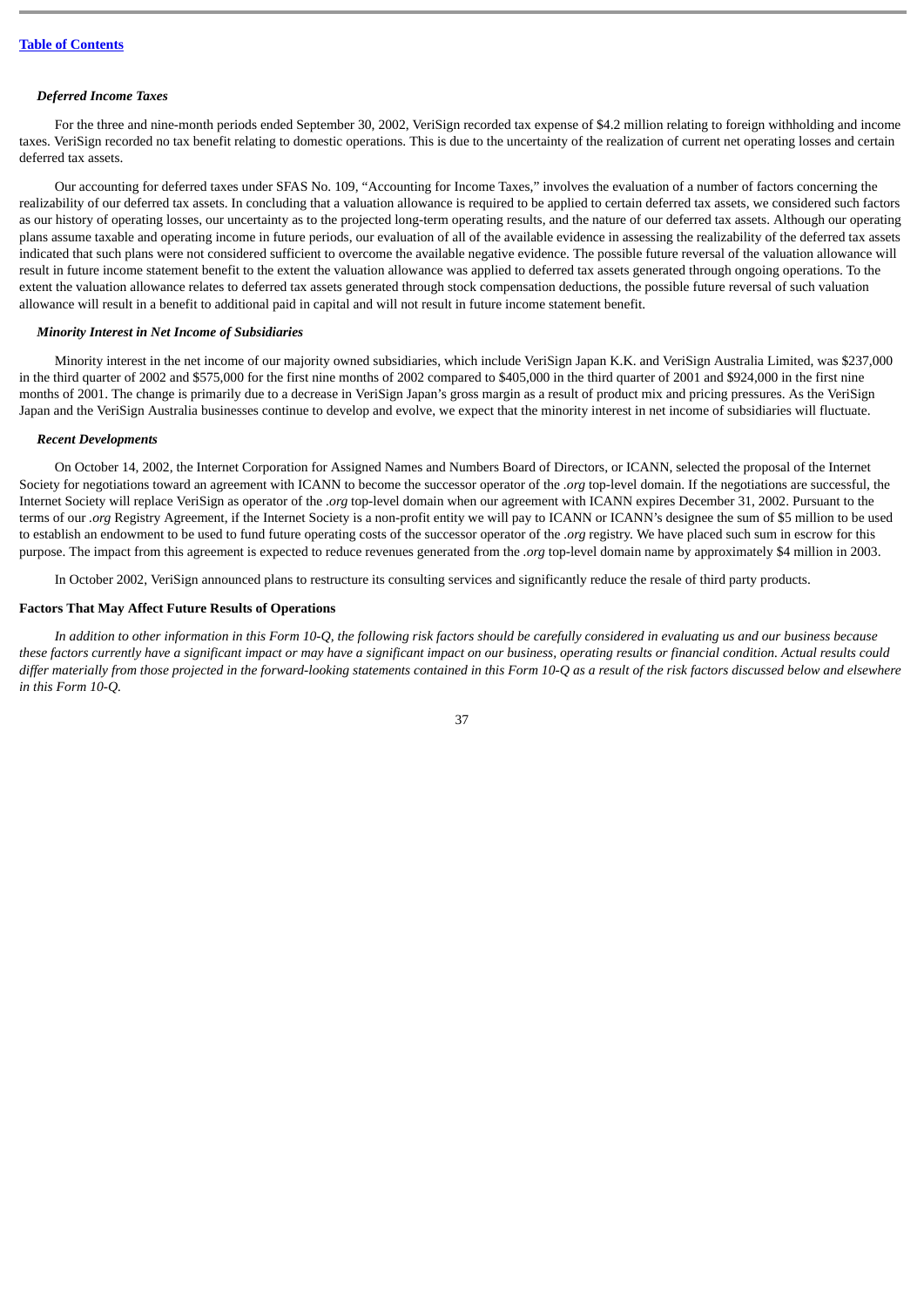# **Our limited operating history under our current business structure may result in significant fluctuations of our financial results.**

We were incorporated in April 1995, and began introducing our digital trust services in June 1995. In addition, we completed several acquisitions in 2000 and 2001, including our acquisitions of Network Solutions and Illuminet Holdings, and in February 2002 we completed our acquisition of H.O. Systems, Inc. Network Solutions, Illuminet Holdings and H.O. Systems operated in different businesses from our then current business. Therefore, we have only a limited operating history on which to base an evaluation of our consolidated business and prospects. Our success will depend on many factors, including, but not limited to, the following:

- the successful integration of the acquired companies;
- the rate and timing of the growth and use of Internet protocol, or IP, networks for electronic commerce and communications;
- the timing and execution of individual customer contracts, particularly large contracts;
- the extent to which digital certificates and domain names are used for electronic commerce or communications;
- the continued growth in the number of Web sites;
- the growth in demand for our services;
- the continued evolution of electronic commerce as a viable means of conducting business;
- the competition for any of our services;
- the perceived security of electronic commerce and communications over IP networks;
- the perceived security of our services, technology, infrastructure and practices;
- the significant lead times before a product or service begins generating revenues;
- the varying rates at which telecommunications companies, telephony resellers and Internet service providers use our services;
- the loss of customers through industry consolidation, or customer decisions to deploy in-house technology; and
- our continued ability to maintain our current, and enter into additional, strategic relationships.

To address these risks we must, among other things:

- successfully market our digital trust services to new and existing customers;
- attract, integrate, train, retain and motivate qualified personnel;
- respond to competitive developments;
- successfully introduce new digital trust services; and
- successfully introduce enhancements to our digital trust services to address new technologies and standards and changing market conditions.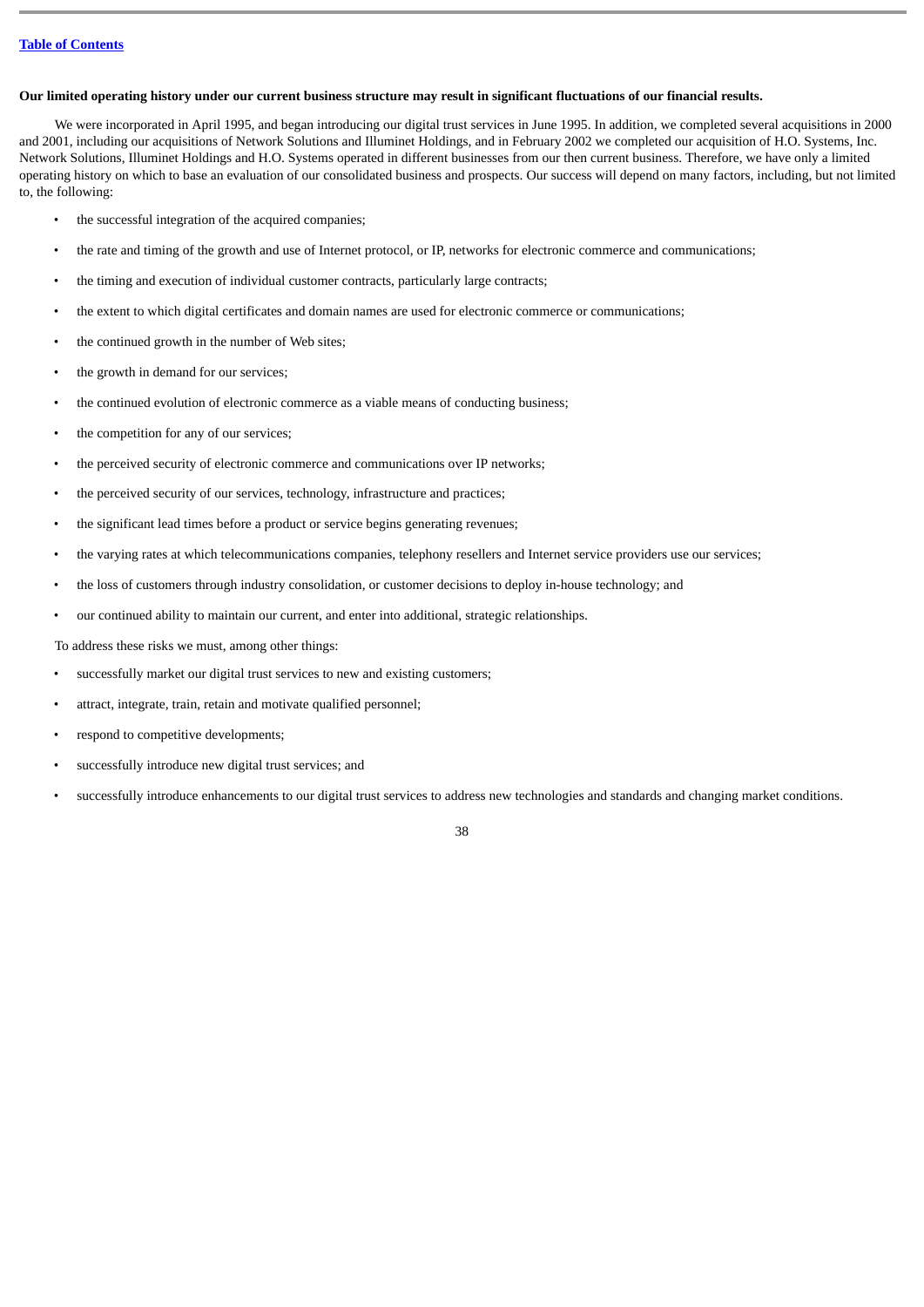# **Our business depends on the future growth of the Internet and adoption and continued use of IP networks.**

Our future success substantially depends on the continued growth in the use of the Internet and IP networks. If the use of and interest in the Internet and IP networks does not continue to grow, our business would be harmed. To date, many businesses and consumers have been deterred from utilizing the Internet and IP networks for a number of reasons, including, but not limited to:

- potentially inadequate development of network infrastructure;
- security concerns, particularly for online payments, including the potential for merchant or user impersonation and fraud or theft of stored data and information communicated over IP networks;
- privacy concerns, including the potential for third parties to obtain personally identifiable information about users or to disclose or sell data without notice to or the consent of such users;
- other security concerns such as attacks on popular Web sites by "hackers;"
- inconsistent quality of service;
- lack of availability of cost-effective, high-speed systems and services;
- limited number of local access points for corporate users;
- inability to integrate business applications on IP networks;
- the need to operate with multiple and frequently incompatible products;
- government regulation; and
- a lack of tools to simplify access to and use of IP networks.

The widespread acceptance of the Internet and IP networks will require a broad acceptance of new methods of conducting business and exchanging information. Organizations that already have invested substantial resources in other methods of conducting business may be reluctant to adopt new methods. Also, individuals with established patterns of purchasing goods and services and effecting payments may be reluctant to change.

## **We have sold our products to companies as part of broader business relationships and revenues from these contracts may not be indicative of future revenues.**

We have purchased products and services from companies and participated in financings of companies with whom we have entered into separate contractual arrangements for the distribution and sale of our products and services. We derived approximately 1.3% of our total revenues in the first nine months of 2002 and approximately 2.9% of our total revenues in the first nine months of 2001 from reciprocal arrangements. Typically in these relationships, under separate agreements, we sell our products and services to a company and that company sells to us their products and services or we, under a separate agreement, participate with other investors in a private equity round financing of the company. We also derived approximately 2.5% of our total revenues in the first nine months of 2002 and approximately 3.8% of our total revenues in the first nine months of 2001 from customers with whom we have participated in a private equity round of financing, including several of the VeriSign Affiliates, as well as various technology companies in a variety of related market areas. We may not be able to sustain the revenue growth we have experienced in recent periods if we do not continue to participate in business relationships of this nature. In addition, past revenue growth may not be indicative of future operating results.

# **We may not be able to sustain the revenue growth we have experienced in the past from our Web presence services, which depends in part upon our ability to renew domain name registrations.**

In 2000, the demand for new domain name registrations in our Web presence business increased substantially as a result of our promotional programs, in which we accepted domain name registrations at significant discounts, and from registrations by entities who registered domain names with the hopes of reselling

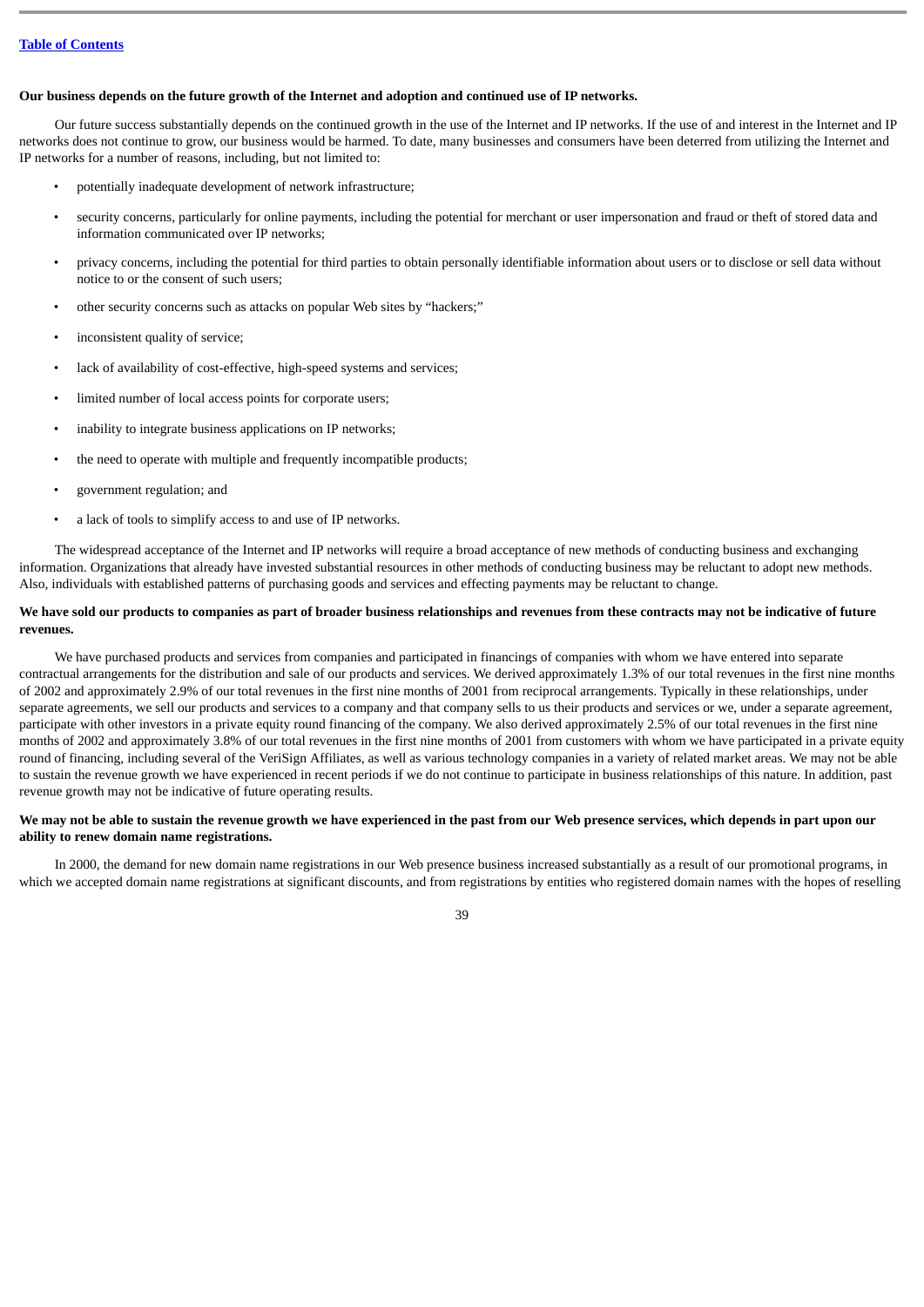them. Many of those domain names have not been renewed as of their two-year anniversary date. Further, many of the entrepreneurial and start-up businesses, begun in 2000, have declined. The future success of our Web presence services business will depend, among other things, upon our customers' renewal of their domain name registrations and upon our ability to obtain new domain name registrations and to successfully market our value-added product and services to our domain name registrants. Registrants may choose to renew their domain names with other registrars or they may choose not to renew and pay for renewal of their domain names. Since we deactivate and delete domain name registrations that are not paid for, our inability to obtain domain name registration renewals from our customers could have an adverse effect on our revenue growth and our business.

# **Our failure to achieve or sustain market acceptance of our signaling and intelligent network services at desired pricing levels could impact our ability to maintain profitability or positive cash flow.**

The telecommunications industry is characterized by significant price competition. Competition and industry consolidation in our telecommunications services could result in significant pricing pressure and an erosion in our market share. Pricing pressure from competition could cause large reductions in the selling price of our services. For example, our competitors may provide customers with reduced communications costs for Internet access or private network services, reducing the overall cost of services and significantly increasing pricing pressures on us. We may not be able to offset the effects of any price reductions by increasing the number of our customers, generating higher revenues from enhanced services or reducing our costs. We believe that the business of providing network connectivity and related network services will likely see increased consolidation in the future. Consolidation could decrease selling prices and increase competition in these industries, which could erode our market share, revenues and operating margins.

# **Issues arising from implementing agreements with ICANN and the Department of Commerce could harm our domain name registration business.**

The Department of Commerce, or DOC, has adopted a plan for a phased transition of the DOC's responsibilities for the domain name system to the Internet Corporation for Assigned Names and Numbers, or ICANN. We face risks from this transition, including the following:

- ICANN could adopt or promote policies, procedures or programs that are unfavorable to our role in the registration of domain names or that are inconsistent with our current or future plans;
- the DOC or ICANN could terminate our agreements to be the registry or a registrar in the *.com*, *.net* and *.org* top-level domains if they find that we are in violation of our agreements with them;
- if our agreements to be the registry for the *.com*, *.org* or *.net* top-level domains, or a registrar for existing and new top-level domains are terminated, we may not be able to sustain the revenue growth we experienced in recent periods;
- the terms of the registrar accreditation contract could change, as a result of an ICANN-adopted policy, in a manner that is unfavorable to us;
- the DOC's or ICANN's interpretation of provisions of our agreements with either of them could differ from ours;
- the DOC could revoke its recognition of ICANN, as a result of which the DOC would take the place of ICANN for purposes of the various agreements described above, and could take actions that are harmful to us;
- ICANN has approved new top-level domains and we may not be permitted to act as a registrar with respect to some of those top-level domains;
- the U.S. Government could refuse to transfer certain responsibilities for domain name system administration to ICANN due to security, stability or other reasons, resulting in fragmentation or other instability in domain name system administration; and
- our registry business could face legal or other challenges resulting from the activities of registrars.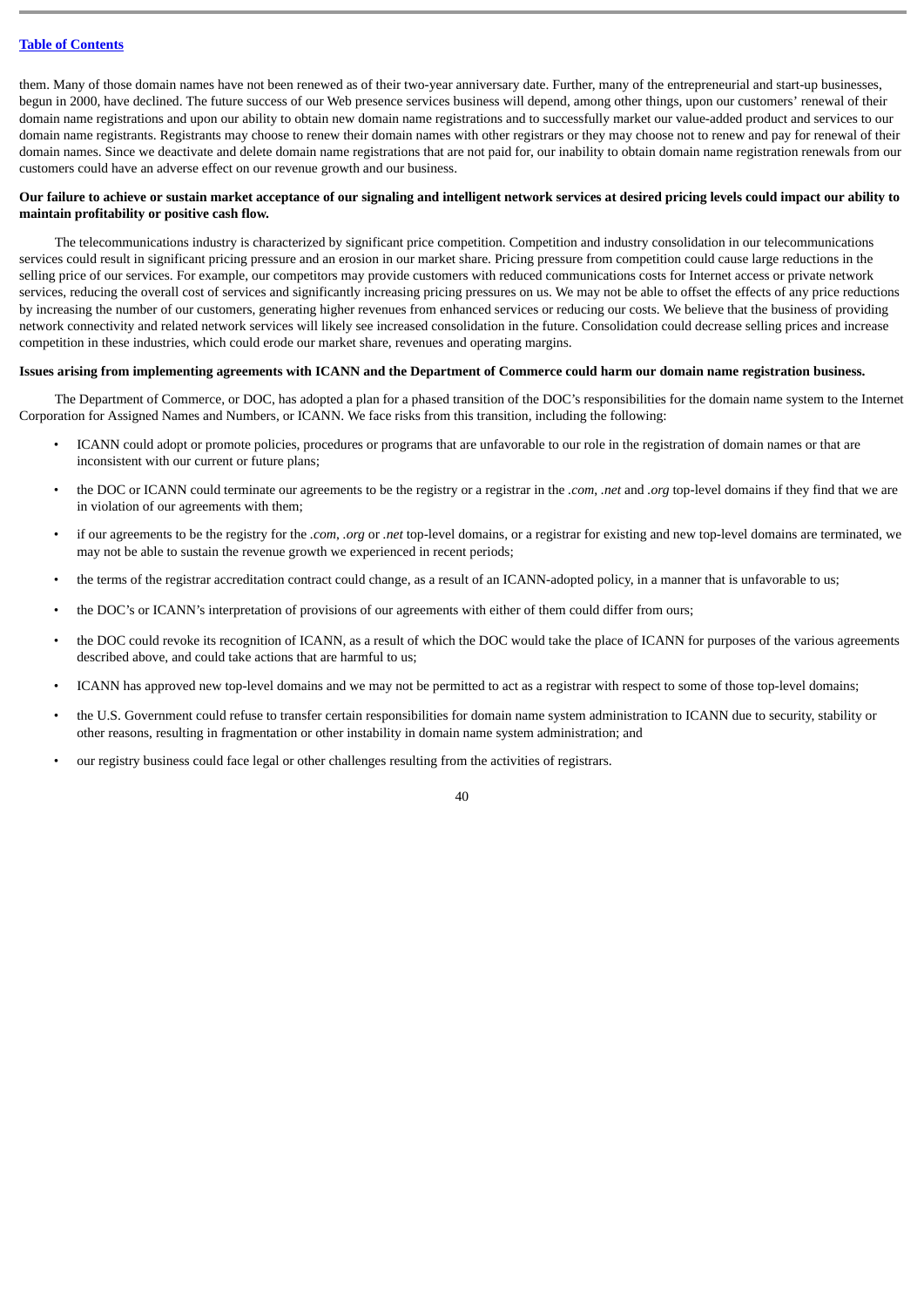# **Challenges to ongoing privatization of Internet administration could harm our Web presence services business.**

Risks we face from challenges by third parties, including other domestic and foreign governmental authorities, to our role in the ongoing privatization of the Internet include:

- legal, regulatory or other challenges could be brought, including challenges to the agreements governing our relationship with the DOC or ICANN, or to the legal authority underlying the roles and actions of the DOC, ICANN or us;
- Congress has held several hearings in which various issues about the domain name system and ICANN's practices have been raised and Congress could take action that is unfavorable to us;
- ICANN could fail to maintain its role, potentially resulting in instability in domain name system administration; and
- some foreign governments and governmental authorities have in the past disagreed with, and may in the future disagree with, the actions, policies or programs of ICANN, the U.S. Government and us relating to the domain name system. These foreign governments or governmental authorities may take actions or adopt policies or programs that are harmful to our business.

# **Our quarterly operating results may fluctuate and our future revenues and profitability are uncertain.**

Our quarterly operating results have varied and may fluctuate significantly in the future as a result of a variety of factors, many of which are outside our control. These factors include the following:

- the long sales and implementation cycles for, and potentially large order sizes of, some of our digital trust services and the timing and execution of individual customer contracts;
- volume of domain name registrations and customer renewal rates through our Web presence services business and our Global Registry Service business;
- competition in the domain name registration services business from competing registrars and registries;
- the mix of all our offered services sold during a quarter;
- our success in marketing and market acceptance of our enterprise services, network services, Web presence services and Web trust services by our existing customers and by new customers;
- continued development of our direct and indirect distribution channels, both in the U.S. and abroad;
- a decrease in the level of spending for information technology related products and services by enterprise customers;
- our success in assimilating the operations and personnel of any acquired businesses;
- the seasonal fluctuations in consumer use of telecommunications services;
- the impact of price changes in our enterprise services, network services, Web presence services, Web trust services or our competitors' products and services; and
- general economic and market conditions as well as economic and market conditions specific to IP network, telecommunications and Internet industries.

Our operating expenses may increase. If an increase in our expenses is not accompanied by a corresponding increase in our revenues, our operating results will suffer, particularly as revenues from many of our services are recognized ratably over the term of the service, rather than immediately when the customer pays for them, unlike our sales and marketing expenditures, which are expensed in full when incurred.

Due to all of the above factors, our quarterly revenues and operating results are difficult to forecast. Therefore, we believe that period-to-period comparisons of our operating results will not necessarily be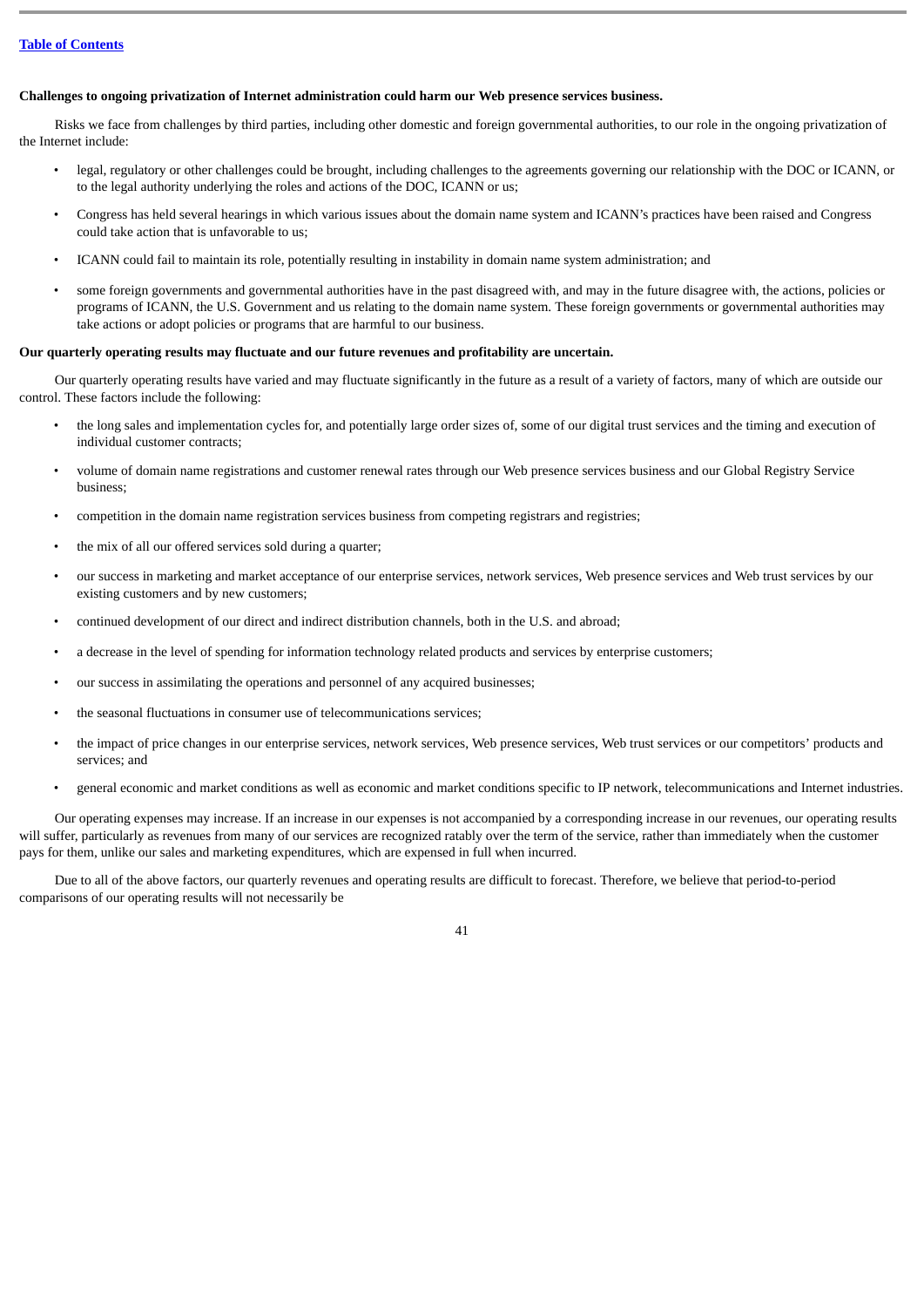meaningful, and you should not rely upon them as an indication of future performance. Also, operating results may fall below our expectations and the expectations of securities analysts or investors in one or more future quarters. If this were to occur, the market price of our common stock would likely decline.

In addition, the terrorist acts of September 11, 2001 have created an uncertain economic environment and we cannot predict the impact of these events, any subsequent terrorist acts or of any related military action, on our customers or business. We believe that, in light of these events, some businesses may curtail spending on information technology, which could also affect our quarterly results in the future.

## **Our industry is highly competitive and, if we do not compete effectively, we may suffer price reductions, reduced gross margins and loss of market share.**

We anticipate that the market for services that enable trusted and secure electronic commerce and communications over IP networks will remain intensely competitive. We compete with larger and smaller companies that provide products and services that are similar to some aspects of our digital trust services. Our competitors may develop new technologies in the future that are perceived as being more secure, effective or cost efficient than the technology underlying our digital trust services. We expect that competition will increase in the near term, and that our primary long-term competitors may not yet have entered the market.

Increased competition could result in pricing pressures, reduced margins or the failure of our digital trust services to achieve or maintain market acceptance, any of which could harm our business. Several of our current and potential competitors have longer operating histories and significantly greater financial, technical, marketing and other resources. As a result, we may not be able to compete effectively.

We face competition from large, well-funded regional providers of SS7 network services and related products, such as regional Bell operating companies, TSI and Southern New England Telephone, a unit of SBC Communication. The prepaid wireless account management and unregistered user services of National Telemanagement Corporation, a subsidiary of ours, faces competition from Boston Communications Group, Priority Call, InterVoice-Brite and TSI. We are also aware of major Internet service providers, software developers and smaller entrepreneurial companies that are focusing significant resources on developing and marketing products and services that will compete directly with ours.

In connection with our first round of financing, RSA contributed certain technology to us and entered into a non-competition agreement with us under which RSA agreed that it would not compete with our certificate authority business for a period of five years. This non-competition agreement expired in April 2000. RSA has recently entered the digital certificate market and our business could be materially harmed.

Seven new global top-level domain registries, *.aero, .biz, .coop, .info, .museum, .name* and *.pro*, have begun or are expected to begin accepting domain name registrations in the near future. Since we will not serve as a registry for these new top-level domains, we will not receive the annual registry fee for domain name registrations under these top-level domains. The commencement of registrations in these new top-level domains could have the effect of reduced demand for *.com* and *.net* domain name registrations. If the new top-level domains reduce the demand for domain name registrations in *.com* and *.net*, our business could be materially harmed.

The agreements among ICANN, the DOC, us and other registrars permit flexibility in pricing for and term of registrations. Our revenues, therefore, could be reduced due to pricing pressures, bundled service offerings and variable terms from our competitors. Some registrars and resellers in the *.com*, *.net* and *.org* top-level domains are already charging lower prices for registration services in those domains. In addition, other entities are bundling, and may in the future bundle, domain name registrations with other products or services at reduced rates or for free.

 $\Delta$ 2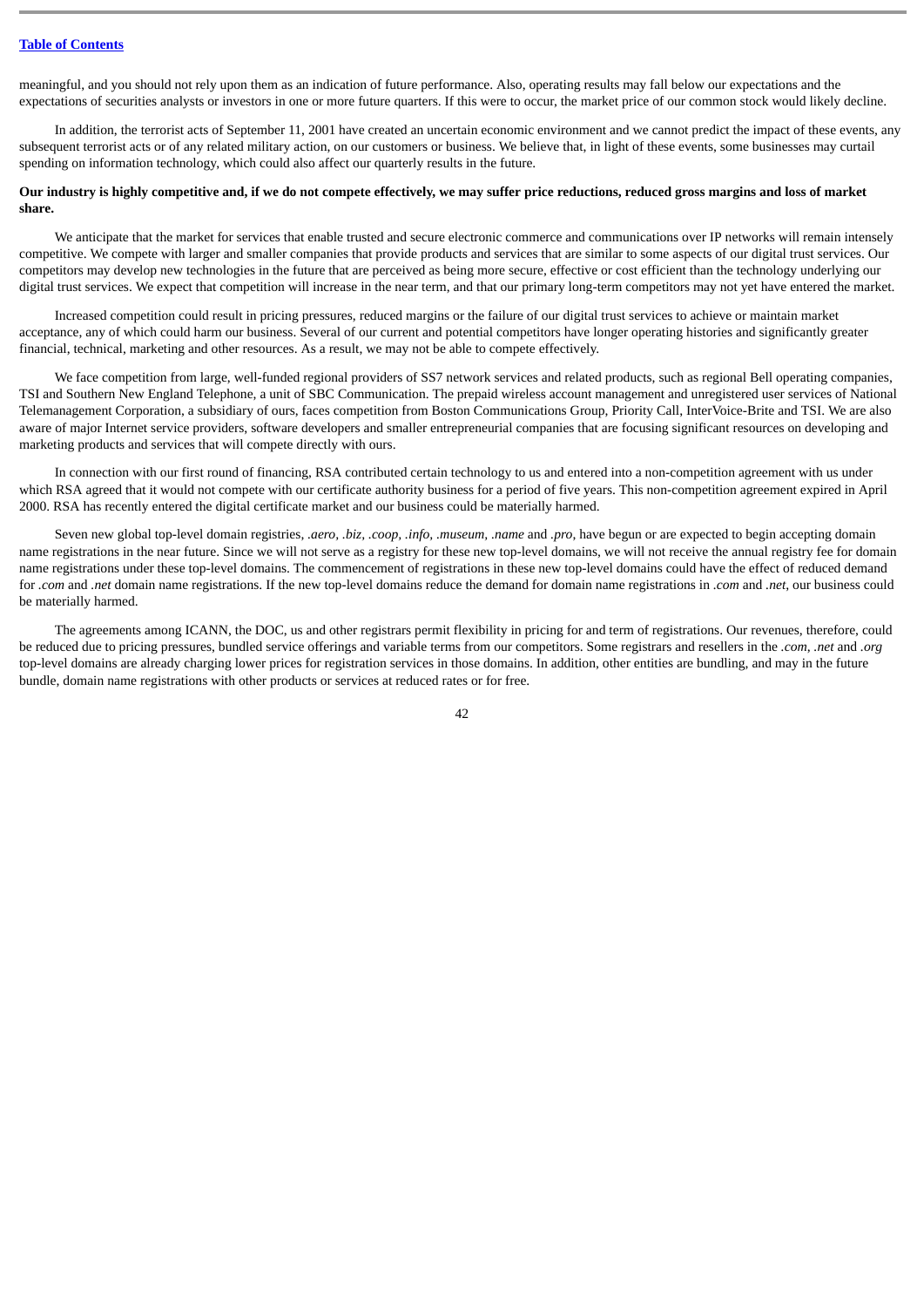# **We may face difficulties assimilating and may incur costs associated with our acquisition of Illuminet Holdings, Inc. and any other future acquisitions.**

We made several acquisitions in 2000 and 2001. In December 2001, we acquired Illuminet Holdings, Inc., which recently completed several acquisitions of its own, and in February 2002 we completed our acquisition of H.O. Systems, Inc. We could experience difficulty in integrating the personnel, products, technologies or operations of these companies. Assimilating acquired businesses involves a number of other risks, including, but not limited to:

- the potential disruption of our ongoing business;
- the potential impairment of relationships with our employees, customers and strategic partners;
- unanticipated costs or the incurrence of unknown liabilities;
- the need to manage more geographically-dispersed operations, such as our offices in Virginia, North Carolina, Washington, Kansas, South Carolina, South Africa and Europe;
- greater than expected costs and the diversion of management's resources from other business concerns involved in identifying, completing and integrating acquisitions;
- the inability to retain the employees of the acquired businesses;
- adverse effects on the existing customer relationships of acquired companies;
- the difficulty of assimilating the operations and personnel of the acquired businesses;
- the potential incompatibility of business cultures:
- any perceived adverse changes in business focus;
- entering into markets and acquiring technologies in areas in which we have little experience;
- our inability to incorporate acquired technologies successfully into our operations infrastructure;
- the need to incur debt, which may reduce our cash available for operations and other uses, or issue equity securities, which may dilute the ownership interests of our existing stockholders; and
- the inability to maintain uniform standards, controls, procedures and policies.

If we are unable to successfully address any of these risks for future acquisitions, our business could be harmed.

Additionally, there is risk that we may incur additional expenses associated with a write-off of a portion of goodwill and other intangible assets, as was the case when we recorded a non-cash charge of approximately \$4.6 billion in the second quarter of 2002 and \$9.9 billion in the second quarter of 2001 related to write-downs of goodwill due to changes in market conditions for acquisitions made with our common stock. Under generally accepted accounting principles, we are required to evaluate goodwill for impairment on an annual basis and to evaluate other intangible assets as events or circumstances indicate that such assets may be impaired. These evaluations could result in further write-downs of goodwill or other intangible assets.

# **Our telecommunications services business depends on the acceptance of our SS7 network and the telecommunications market's continuing use of SS7 technology.**

Our future growth depends, in part, on the commercial success and reliability of our SS7 network, which we recently acquired through our merger with Illuminet Holdings, Inc. Our SS7 network is a vital component of our intelligent network services, which had been an increasing source of revenues for Illuminet Holdings. Our network services business will suffer if our target customers do not use our SS7 network. Our future financial performance will also depend on the successful development, introduction and customer acceptance of new and enhanced SS7-based services. We are not certain that our target customers will choose our particular SS7

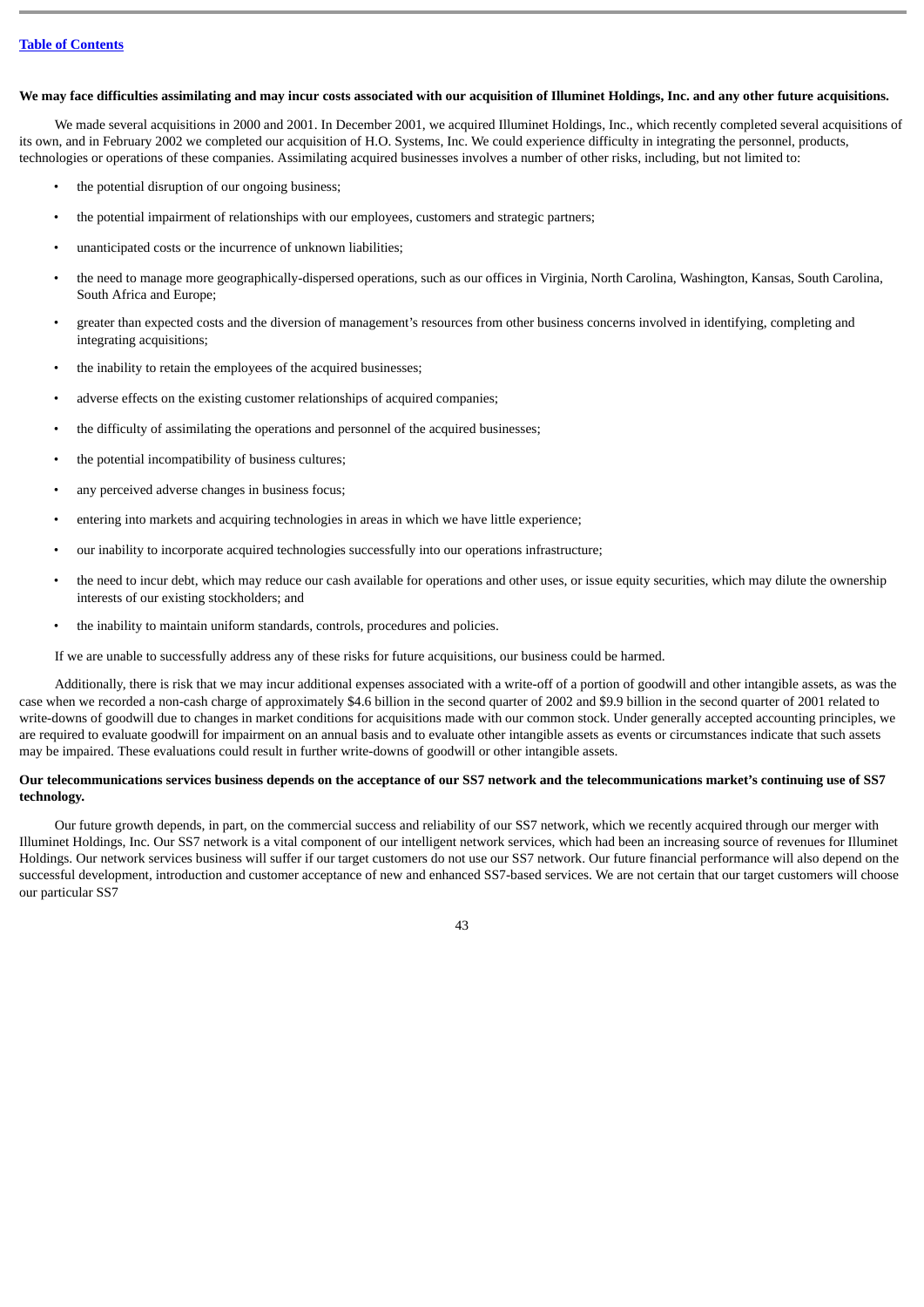network solution or continue to use our SS7 network. In the future, we may not be successful in marketing our SS7 network or any new or enhanced services.

# **Our industry markets are evolving, and if these markets fail to develop or if our products are not widely accepted in these markets, our business could suffer.**

We target our digital trust services at the market for trusted and secure electronic commerce and communications over IP networks. This is a rapidly evolving market that may not continue to grow.

Accordingly, the demand for our digital trust services is very uncertain. Even if the market for electronic commerce and communications over IP networks grows, our digital trust services may not be widely accepted. The factors that may affect the level of market acceptance of digital certificates and, consequently, our digital trust services include the following:

- market acceptance of products and services based upon authentication technologies other than those we use;
- public perception of the security of digital certificates and IP networks;
- the ability of the Internet infrastructure to accommodate increased levels of usage; and
- government regulations affecting electronic commerce and communications over IP networks.

Even if digital certificates achieve market acceptance, our digital trust services may fail to address the market's requirements adequately. If digital certificates do not sustain or increase their acceptance, or if our digital trust services in particular do not achieve or sustain market acceptance, our business would be materially harmed.

The telecommunications network services industry is also characterized by rapid technological change and frequent new product and service announcements. Significant technological changes could make our technology obsolete. We must adapt to our rapidly changing market by continually improving the responsiveness, reliability and features of our network and by developing new network features, services and applications to meet changing customer needs. We cannot assure that we will be able to adapt to these challenges or respond successfully or in a cost-effective way to adequately meet them. Our failure to do so would adversely affect our ability to compete and retain customers or market share. We sell our SS7 network services primarily to traditional telecommunications companies that rely on traditional voice networks. Many emerging companies are providing convergent Internet protocol-based network services. Our future revenues and profits, if any, could depend upon our ability to provide products and services to these Internet protocol-based telephony providers.

## **If we encounter system interruptions or security breaches, we could be exposed to liability and our reputation and business could suffer.**

We depend on the uninterrupted operation of our various domain name registration systems, secure data centers and other computer and communication networks. Our systems and operations are vulnerable to damage or interruption from:

- power loss, transmission cable cuts and other telecommunications failures;
- damage or interruption caused by fire, earthquake, and other natural disasters;
- computer viruses or software defects; and
- physical or electronic break-ins, sabotage, intentional acts of vandalism, terrorist attacks and other events beyond our control.

 $\overline{A}$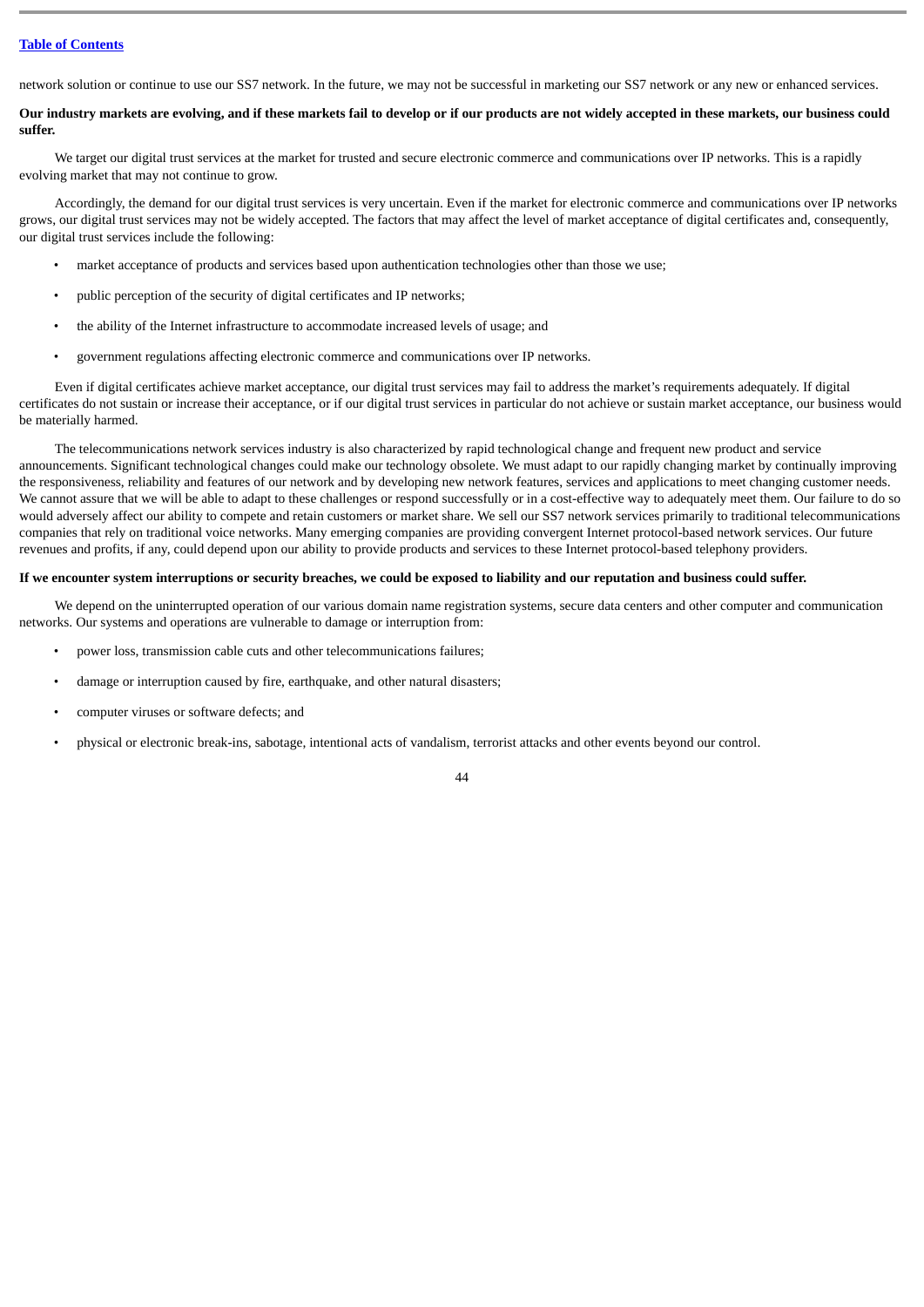Most of our systems are located at, and most of our customer information is stored in, our facilities in Mountain View, California and Kawasaki, Japan, both of which are susceptible to earthquakes, Dulles and Herndon, Virginia, Lacey, Washington and Overland Park, Kansas. Though we have back-up power resources, our California locations are susceptible to electric power shortages similar to those experienced during 2001. All of our domain name registration services systems, including those used in our domain name registry and registrar business are located at our Dulles and Herndon, Virginia facilities. Any damage or failure that causes interruptions in any of these facilities or our other computer and communications systems could materially harm our business.

In addition, our ability to issue digital certificates and register domain names depends on the efficient operation of the Internet connections from customers to our secure data centers and our various registration systems as well as from customers to our registrar and from our registrar and other registrars to the shared registration system. These connections depend upon the efficient operation of Web browsers, Internet service providers and Internet backbone service providers, all of which have had periodic operational problems or experienced outages in the past. Any of these problems or outages could decrease customer satisfaction, which could harm our business.

A failure in the operation of our various registration systems, our domain name zone servers, the domain name root servers or other events could result in the deletion of one or more domain names from the Internet for a period of time. A failure in the operation of our shared registration system could result in the inability of one or more other registrars to register and maintain domain names for a period of time. A failure in the operation or update of the master database that we maintain could result in the deletion of one or more top-level domains from the Internet and the discontinuation of second-level domain names in those top-level domains for a period of time. The inability of our registrar systems, including our back office billing and collections infrastructure, and telecommunications systems to meet the demands of a large number of domain name registration requests and corresponding customer e-mails and telephone calls, including speculative, otherwise abusive and repetitive e-mail domain name registration and modification requests, could result in substantial degradation in our customer support service and our ability to process, bill and collect registration requests in a timely manner.

We retain certain confidential customer information in our secure data centers and various registration systems. It is critical to our business strategy that our facilities and infrastructure remain secure and are perceived by the marketplace to be secure. Our domain name registry operations also depend on our ability to maintain our computer and telecommunications equipment in effective working order and to reasonably protect our systems against interruption and potentially depends on protection by other registrars in the shared registration system. The root zone servers and top-level domain name zone servers that we operate are critical hardware to our registry services operations. Therefore, we may have to expend significant time and money to maintain or increase the security of our facilities and infrastructure.

Despite our security measures, our infrastructure may be vulnerable to physical break-ins, computer viruses, and attacks by hackers or similar disruptive problems. It is possible that we may have to expend additional financial and other resources to address such problems. Any physical or electronic break-in or other security breach or compromise of the information stored at our secure data centers and domain name registration systems may jeopardize the security of information stored on our premises or in the computer systems and networks of our customers. In such an event, we could face significant liability and customers could be reluctant to use our digital trust services. Such an occurrence could also result in adverse publicity and therefore, adversely affect the market's perception of the security of electronic commerce and communications over IP networks as well as of the security or reliability of our services.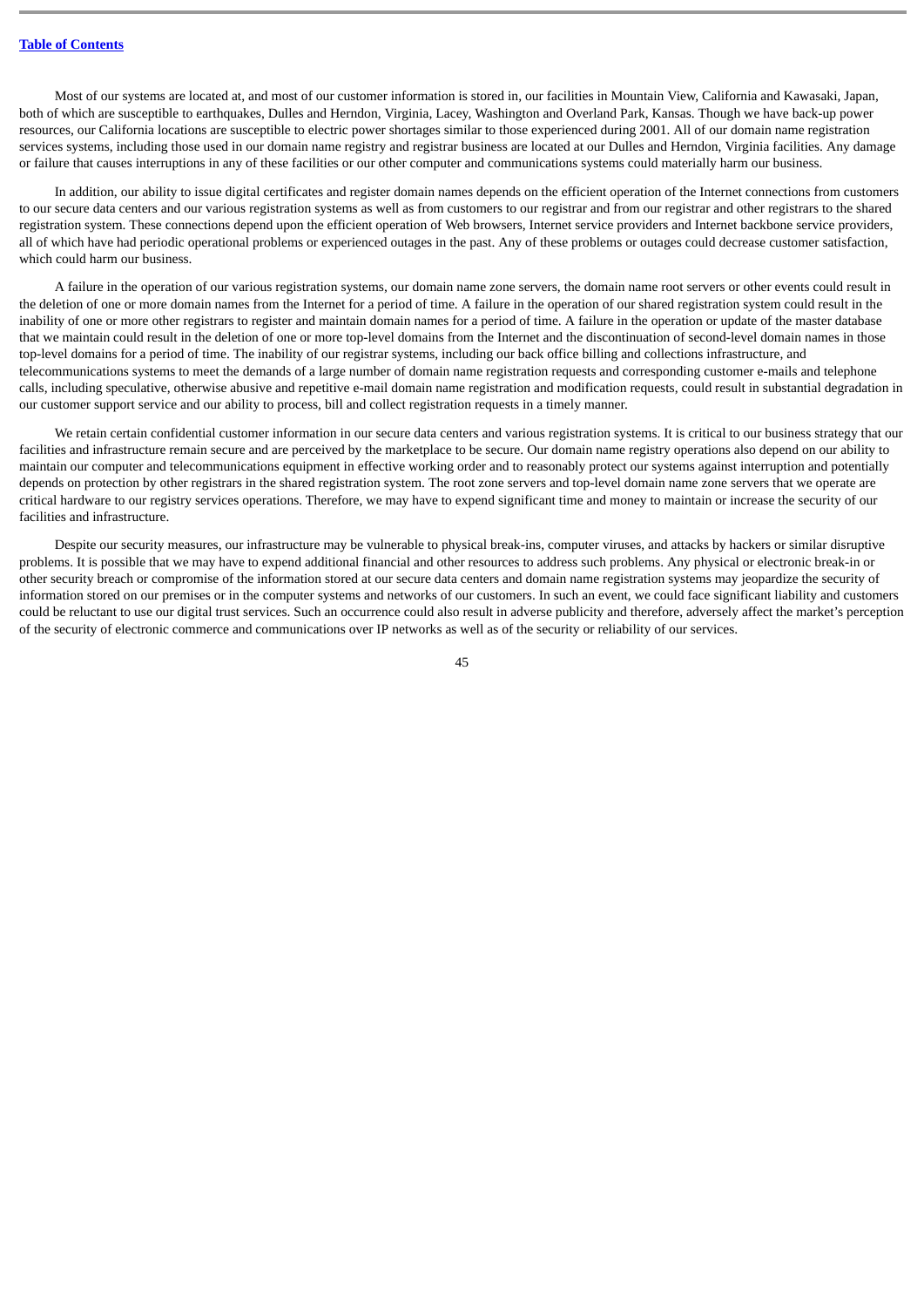# **We rely on a continuous power supply to conduct our operations, and an energy crisis such as occurred in California in 2001 could disrupt our operations and increase our expenses.**

One of our secure data centers and one of our customer support call centers are located in Mountain View, California. In the summer of 2001, California experienced an energy crisis and could again face an energy crisis that could disrupt our operations and increase our expenses. In the event of an acute power shortage, that is, when power reserves for the State of California fall below 1.5%, California has on some occasions implemented, and may in the future continue to implement, rolling blackouts throughout the state. If blackouts interrupt our power supply, we may be temporarily unable to operate. Any such interruption in our ability to continue operations could delay the development of our products. Future interruptions could damage our reputation, harm our ability to retain existing customers and to obtain new customers, and could result in lost revenue, any of which could substantially harm our business and results of operations.

Furthermore, the deregulation of the energy industry instituted in 1996 by the California government and shortages in wholesale electricity supplies have caused power prices to increase. If wholesale prices continue to increase, our operating expenses will likely increase, as our headquarters and many of our employees are based in California.

# **Some of our investments in other companies have resulted in losses and may result in losses in the future.**

We have investments in a number of companies. In most instances, these investments are in the form of equity and debt securities of private companies for which there is no public market. These companies are typically in the early stage of development and may be expected to incur substantial losses. Therefore, these companies may never become publicly traded companies. Even if they do, an active trading market for their securities may never develop and we may never realize any return on these investments. Further, if these companies are not successful, we could incur charges related to write-downs or write-offs of these types of assets. Due to the recent volatility in the stock market in general, and the market prices of securities of technology companies in particular, during 2001 we determined that the decline in value of some of our public and private equity security investments was other-than-temporary and recognized a loss of \$89.1 million related to the decline in value of these investments, \$74.7 of which was recognized in the first nine months of 2001. During the third quarter of 2002 we wrote-off investments totaling \$53.2 million and during the first nine months of 2002 we recorded investment write-downs of \$166.8 million. As of September 30, 2002 we held investments totaling \$169.4 million, which included both publicly and non-publicly traded securities. Due to the inherent risk associated with some of our investments, and in light of current stock market conditions, we may incur future losses on the sales, write-downs or write-offs of our investments.

## **The inability of our customers to successfully implement our signaling and network services with their existing systems could adversely affect our business.**

Significant technical challenges exist in our signaling and network services business because many of our customers:

- purchase and implement SS7 network services in phases;
- deploy SS7 connectivity across a variety of telecommunication switches and routes; and
- integrate our SS7 network with a number of legacy systems, third-party software applications and engineering tools.

Customer implementation currently requires participation by our order management and our engineering and operations groups, each of which has limited resources. Some customers may also require us to develop costly customized features or capabilities, which increase our costs and consume a disproportionate share of our limited customer service and support resources. Also, we typically charge one-time flat rate fees for initially connecting a customer to our SS7 network and a monthly recurring flat rate fee after the connection is established. If new or existing customers have difficulty deploying our products or require significant amounts of our engineering service support, we may experience reduced operating margins. Our customers' ability to deploy our network services to their own customers and integrate them successfully within their systems depends on our customers' capabilities and the complexity involved. Difficulty in deploying those services could reduce our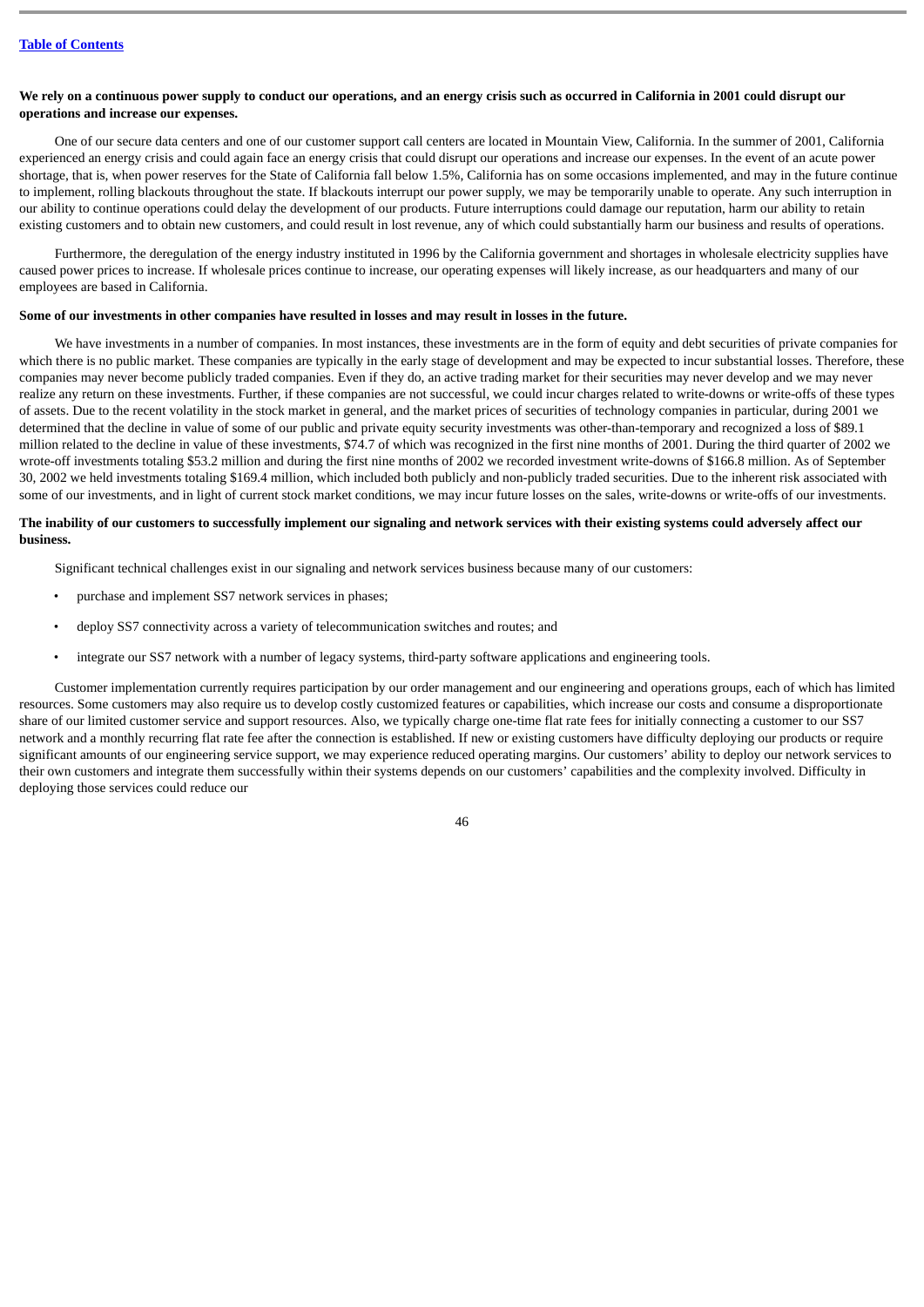operating margins due to increased customer support and could cause potential delays in recognizing revenues until the services are implemented.

# **Our inability to introduce and implement technological changes in our industry could harm our business.**

The emerging nature of the Internet, digital certificate business, the domain name registration business and payment services business, and their rapid evolution, require us continually to improve the performance, features and reliability of our digital trust services, particularly in response to competitive offerings. We must also introduce any new digital trust services, as quickly as possible. The success of new digital trust services depends on several factors, including proper new service definition and timely completion, introduction and market acceptance. We may not succeed in developing and marketing new digital trust services that respond to competitive and technological developments and changing customer needs. This could harm our business.

# **Capacity limits on our technology and network hardware and software may be difficult to project and we may not be able to expand and upgrade our systems to meet increased use.**

As traffic from our telecommunication customers through our network increases, we will need to expand and upgrade our technology and network hardware and software. We may not be able to accurately project the rate of increase in usage on our network. In addition, we may not be able to expand and upgrade, in a timely manner, our systems and network hardware and software capabilities to accommodate increased traffic on our network. If we do not appropriately expand and upgrade our systems and network hardware and software, we may lose customers and revenues.

#### **We have experienced significant growth in our business and our failure to manage this growth or any future growth could harm our business.**

Our historical growth has placed, and any further growth is likely to continue to place, a significant strain on our resources. We have grown from 26 employees at December 31, 1995 to over 3,100 employees at September 30, 2002. In addition to internal growth, our employee base grew through acquisitions. We have also opened additional sales offices and have significantly expanded our operations, both in the U.S. and abroad, during this time period. To be successful, we will need to implement additional management information systems, continue the development of our operating, administrative, financial and accounting systems and controls and maintain close coordination among our executive, engineering, accounting, finance, marketing, sales and operations organizations. Any failure to manage growth effectively could harm our business.

# **We depend on key personnel to manage our business effectively.**

We depend on the performance of our senior management team and other key employees. Our success will also depend on our ability to attract, integrate, train, retain and motivate these individuals and additional highly skilled technical and sales and marketing personnel, both in the U.S. and abroad. In addition, our stringent hiring practices for some of our key personnel, which consist of background checks into prospective employees' criminal and financial histories, further limit the number of qualified persons for these positions.

We have no employment agreements with any of our key executives that prevent them from leaving VeriSign at any time. In addition, we do not maintain key person life insurance for any of our officers or key employees. The loss of the services of any of our senior management team or other key employees or failure to attract, integrate, train, retain and motivate additional key employees could harm our business.

#### **We rely on third parties who maintain and control root zone servers and route Internet communications.**

We currently administer and operate only two of the 13 root zone servers. The others are administered and operated by independent operators on a volunteer basis. Because of the importance to the functioning of the Internet of these root zone servers, our global registry services business could be harmed if these volunteer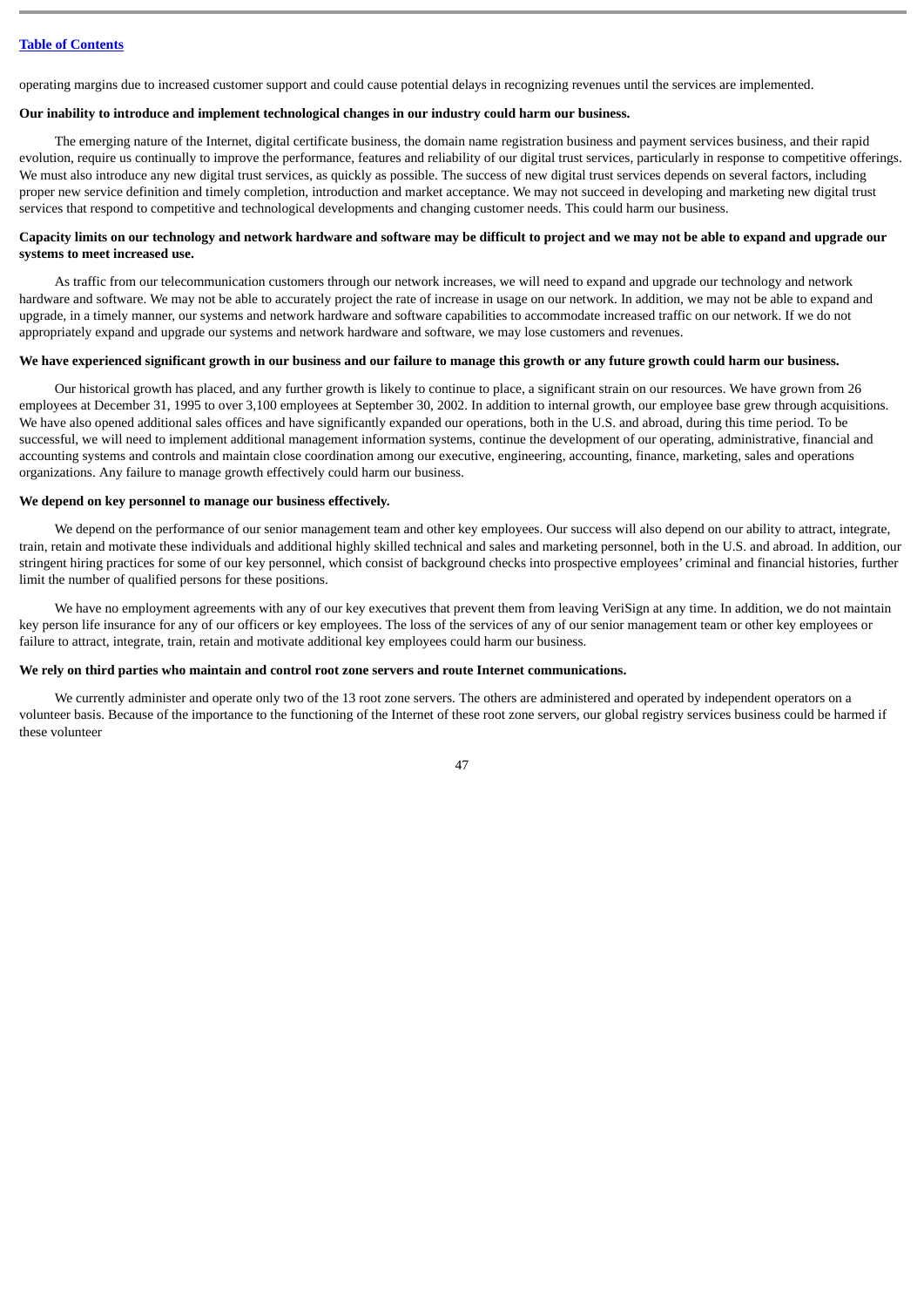operators fail to maintain these servers properly or abandon these servers, which would place additional capacity demands on the two root zone servers we operate.

Further, our global registry services business could be harmed if any of these volunteer operators fails to include or provide accessibility to the data that it maintains in the root zone servers that it controls. In the event and to the extent that ICANN is authorized to set policy with regard to an authoritative root server system, as provided in our registry agreement with ICANN, it is required to ensure that the authoritative root will point to the top-level domain zone servers designated by us. If ICANN does not do this, our business could be harmed.

Our Web presence services and registry services businesses also could be harmed if a significant number of Internet service providers decided not to route Internet communications to or from domain names registered by us or if a significant number of Internet service providers decided to provide routing to a set of domain name servers that did not point to our domain name zone servers.

# **Our signaling and network services reliance on third party communications infrastructure, hardware and software exposes us to a variety of risks we cannot control.**

Our signaling and network services success will depend on our network infrastructure, including the capacity leased from telecommunications suppliers. In particular, we rely on AT&T, WorldCom, Sprint and other telecommunications providers for leased long-haul and local loop transmission capacity. These companies provide the dedicated links that connect our network components to each other and to our customers. Our business also depends upon the capacity, reliability and security of the infrastructure owned by third parties that is used to connect telephone calls. Specifically, we currently lease capacity from regional partners on seven of the fourteen mated pairs of SS7 signal transfer points that comprise our network. We have no control over the operation, quality or maintenance of a significant portion of that infrastructure or whether or not those third parties will upgrade or improve their equipment. We depend on these companies to maintain the operational integrity of our connections. If one or more of these companies is unable or unwilling to supply or expand its levels of service to us in the future, our operations could be severely interrupted. In addition, rapid changes in the telecommunications industry have led to the merging of many companies. These mergers may cause the availability, pricing and quality of the services we use to vary and could cause the length of time it takes to deliver the services that we use to increase significantly. We rely on links, equipment and software provided to us from our vendors, the most important of which are gateway equipment and software from Tekelec and Agilent Technologies, Inc. We cannot assure you that we will be able to continue to purchase equipment from these vendors on acceptable terms, if at all. If we are unable to maintain current purchasing terms or ensure product availability with these vendors, we may lose customers and experience an increase in costs in seeking alternative suppliers of products and services.

#### **We must establish and maintain strategic and other relationships.**

One of our significant business strategies has been to enter into strategic or other similar collaborative relationships in order to reach a larger customer base than we could reach through our direct sales and marketing efforts. We may need to enter into additional relationships to execute our business plan. We may not be able to enter into additional, or maintain our existing, strategic relationships on commercially reasonable terms. If we fail to enter into additional relationships, we would have to devote substantially more resources to the distribution, sale and marketing of our enterprise services, telecommunications services and Web presence services than we would otherwise.

Our success in obtaining results from these relationships will depend both on the ultimate success of the other parties to these relationships, particularly in the use and promotion of IP networks for trusted and secure electronic commerce and communications, and on the ability of these parties to market our enterprise services successfully.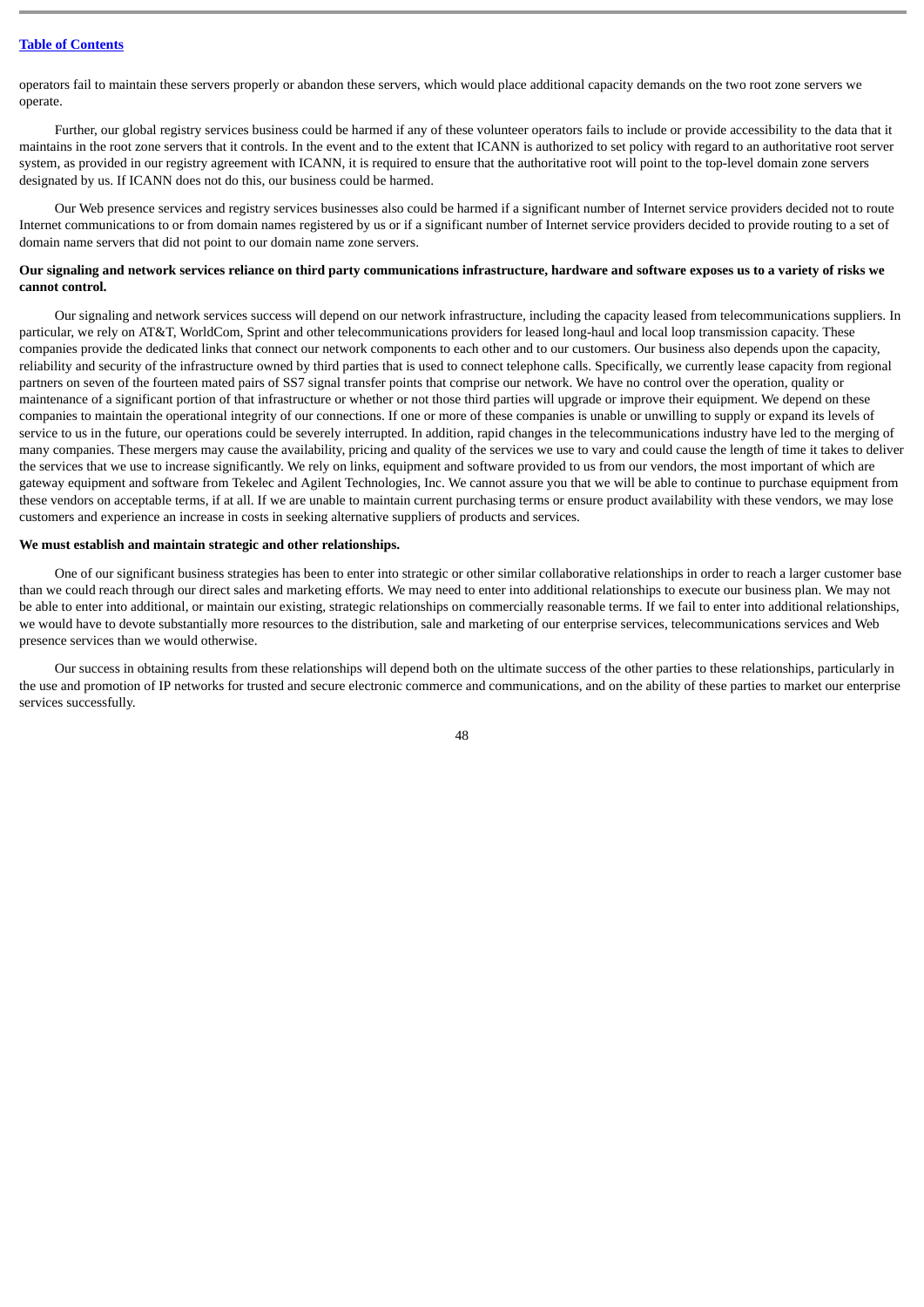Furthermore, our ability to achieve future growth will also depend on our ability to continue to establish direct seller channels and to develop multiple distribution channels, particularly with respect to our Web presence services business. To do this we must maintain relationships with Internet access providers and other third parties. Failure of one or more of our strategic relationships to result in the development and maintenance of a market for our Web presence services could harm our business. Many of our existing relationships do not, and any future relationships may not, afford us any exclusive marketing or distribution rights. In addition, the other parties may not view their relationships with us as significant for their own businesses. Therefore, they could reduce their commitment to us at any time in the future. These parties could also pursue alternative technologies or develop alternative products and services either on their own or in collaboration with others, including our competitors. If we are unable to maintain our relationships or to enter into additional relationships, this could harm our business.

#### **Some of our enterprise services have lengthy sales and implementation cycles.**

We market many of our enterprise services directly to large companies and government agencies. The sale and implementation of our services to these entities typically involves a lengthy education process and a significant technical evaluation and commitment of capital and other resources. This process is also subject to the risk of delays associated with customers' internal budgeting and other procedures for approving large capital expenditures, deploying new technologies within their networks and testing and accepting new technologies that affect key operations. As a result, the sales and implementation cycles associated with certain of our enterprise services can be lengthy, potentially lasting from three to six months. Our quarterly and annual operating results could be materially harmed if orders forecasted for a specific customer for a particular quarter are not realized.

# **Undetected or unknown defects in our services could harm our business and future operating results.**

Services as complex as those we offer or develop frequently contain undetected defects or errors. Despite testing, defects or errors may occur in our existing or new services, which could result in loss of or delay in revenues, loss of market share, failure to achieve market acceptance, diversion of development resources, injury to our reputation, tort or warranty claims, increased insurance costs or increased service and warranty costs, any of which could harm our business. Furthermore, we often provide implementation, customization, consulting and other technical services in connection with the implementation and ongoing maintenance of our services, which typically involves working with sophisticated software, computing and communications systems. Our failure or inability to meet customer expectations in a timely manner could also result in loss of or delay in revenues, loss of market share, failure to achieve market acceptance, injury to our reputation and increased costs.

#### **Our enterprise and affiliate PKI services and Web trust services rely on public key cryptography technology that may compromise our system's security.**

Our enterprise and affiliate PKI services depend on public key cryptography technology. With public key cryptography technology, a user is given a public key and a private key, both of which are required to perform encryption and decryption operations. The security afforded by this technology depends on the integrity of a user's private key and that it is not lost, stolen or otherwise compromised. The integrity of private keys also depends in part on the application of specific mathematical principles known as "factoring." This integrity is predicated on the assumption that the factoring of large numbers into their prime number components is difficult. Should an easy factoring method be developed, the security of encryption products utilizing public key cryptography technology would be reduced or eliminated. Furthermore, any significant advance in techniques for attacking cryptographic systems could also render some or all of our existing PKI services obsolete or unmarketable. If improved techniques for attacking cryptographic systems were ever developed, we would likely have to reissue digital certificates to some or all of our customers, which could damage our reputation and brand or otherwise harm our business. In the past there have been public announcements of the successful attack upon cryptographic keys of certain kinds and lengths and of the potential misappropriation of private keys and other activation data. This type of publicity could also hurt the public perception as to the safety of the public key cryptography technology included in our digital certificates. This negative public perception could harm our business.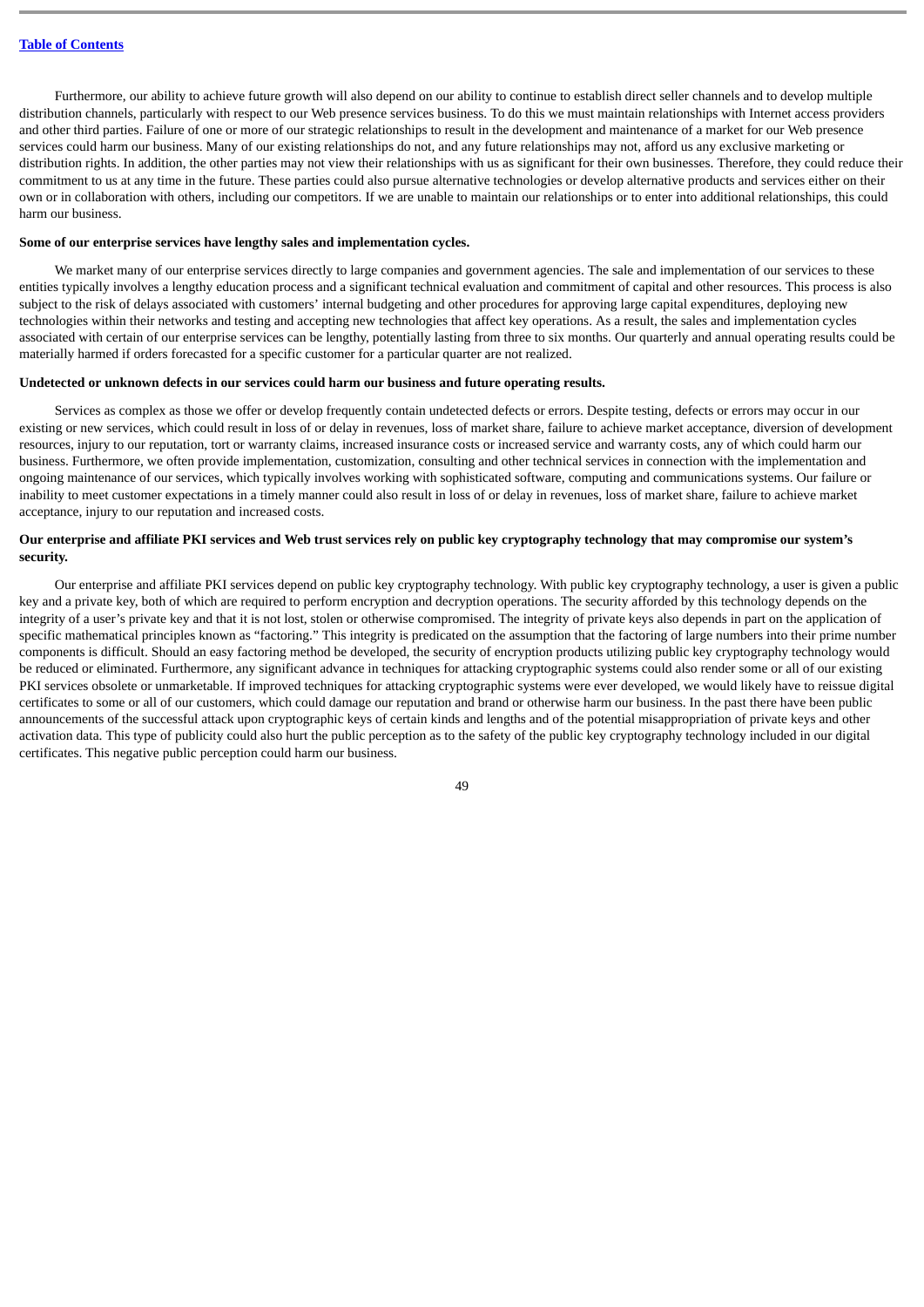# **The expansion of our international operations subjects our business to additional economic risks that could have an adverse impact on our revenues and business.**

Revenues from international subsidiaries and affiliates accounted for approximately 8% of our revenues in the third quarter of 2002 and 8% in the first nine months of 2002 compared to approximately 15% in the third quarter of 2001 and 13% in the first nine months of 2001. We intend to expand our international operations and international sales and marketing activities. For example, in addition to our past acquisitions of THAWTE with operations in South Africa, Network Solutions with operations in Asia and Europe, we have continued to focus on expanding our operations and marketing activities throughout Asia, Europe and Latin America. Expansion into these markets has required and will continue to require significant management attention and resources. We may also need to tailor our digital trust services for a particular market and to enter into international distribution and operating relationships. We have limited experience in localizing our services and in developing international distribution or operating relationships. We may not succeed in expanding our services into international markets. Failure to do so could harm our business. In addition, there are risks inherent in doing business on an international basis, including, among others:

- competition with foreign companies or other domestic companies entering the foreign markets in which we operate;
- regulatory requirements;
- legal uncertainty regarding liability and compliance with foreign laws;
- export and import restrictions on cryptographic technology and products incorporating that technology;
- tariffs and other trade barriers and restrictions;
- difficulties in staffing and managing foreign operations;
- longer sales and payment cycles:
- problems in collecting accounts receivable;
- currency fluctuations, as all of our international revenues from VeriSign Japan, K.K. and our wholly owned subsidiaries in South Africa and Europe are not denominated in U.S. dollars;
- difficulty of authenticating customer information;
- political instability;
- failure of foreign laws to protect our U.S. proprietary rights adequately;
- more stringent privacy policies in foreign countries;
- additional vulnerability from terrorist groups targeting American interests abroad;
- seasonal reductions in business activity; and
- potentially adverse tax consequences.

We have licensed to VeriSign Affiliates our Processing Center platform, which is designed to replicate our own secure data centers and allows the affiliate to offer back-end processing of enterprise PKI services. The VeriSign Processing Center platform provides a VeriSign Affiliate with the knowledge and technology to offer enterprise PKI services similar to those offered by us. It is critical to our business strategy that the facilities and infrastructure used in issuing and marketing digital certificates remain secure and we are perceived by the marketplace to be secure. Although we provide the VeriSign Affiliate with training in security and trust practices, network management and customer service and support, these practices are performed by the affiliate and are outside of our control.

Any failure of a VeriSign Affiliate to maintain the privacy or security of confidential customer information could result in negative publicity and therefore, adversely affect the market's perception of the security of our services as well as the security of electronic commerce and communication over IP networks generally.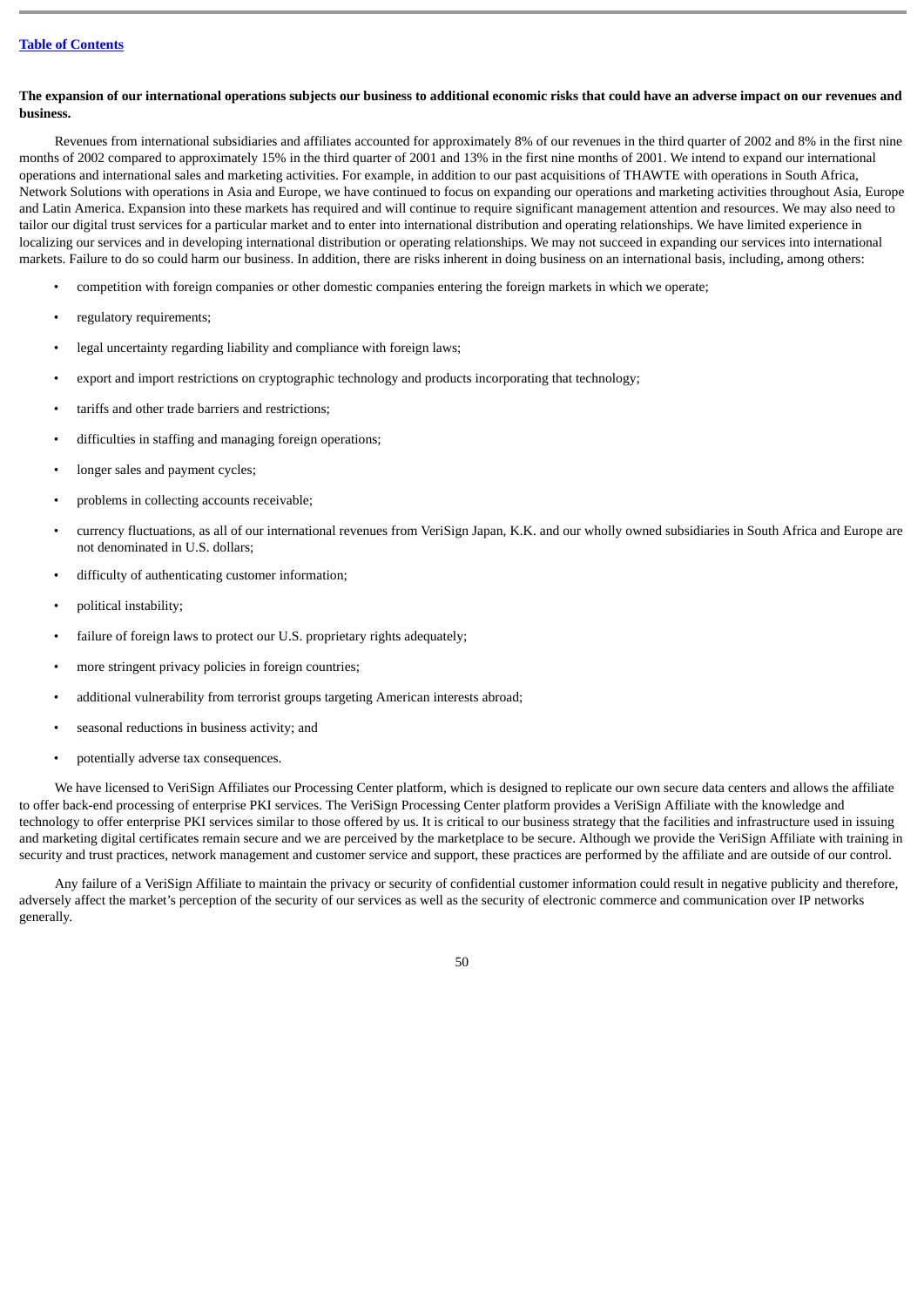In July 2001, we enhanced our managed public key infrastructure services processes in order to satisfy the European Union Directive on electronic signatures, which we hope will stimulate the acceptance of digital signatures in Europe. We cannot guarantee that our enhancements to the services will be accepted by, or introduced and marketed successfully in, the European markets. Nor can we guarantee that member nations of the European Union will implement the Directive in a manner that furthers acceptance of our services. In addition, we cannot predict whether the European Union Commission will amend or alter the directive or introduce new legislation, nor can we predict the impact such a change in legislation could have on our international business and operations.

#### **We rely on our intellectual property, and any failure by us to protect, or any misappropriation of, our intellectual property could harm our business.**

Our success depends on our internally developed technologies and other intellectual property. Despite our precautions, it may be possible for a third party to copy or otherwise obtain and use our trade secrets or other forms of our intellectual property without authorization. Furthermore, the laws of foreign countries may not protect our proprietary rights in those countries to the same extent U.S. law protects these rights in the United States. In addition, it is possible that others may independently develop substantially equivalent intellectual property. If we do not effectively protect our intellectual property, our business could suffer. In the future, we may have to resort to litigation to enforce our intellectual property rights, to protect our trade secrets or to determine the validity and scope of the proprietary rights of others. This type of litigation, regardless of its outcome, could result in substantial costs and diversion of management and technical resources.

We also license third-party technology, such as public key cryptography technology licensed from RSA and other technology that is used in our products, to perform key functions. These third-party technology licenses may not continue to be available to us on commercially reasonable terms or at all. Our business could suffer if we lost the rights to use these technologies. A third party could claim that the licensed software infringes a patent or other proprietary right. Litigation between the licensor and a third party or between us and a third party could lead to royalty obligations for which we are not indemnified or for which indemnification is insufficient, or we may not be able to obtain any additional license on commercially reasonable terms or at all. The loss of, or our inability to obtain or maintain, any of these technology licenses could delay the introduction of our Internet infrastructure services until equivalent technology, if available, is identified, licensed and integrated. This could harm our business.

## **Our services employ technology that may infringe the proprietary rights of others, and we may be liable for significant damages as a result.**

Infringement or other claims could be made against us in the future. Any claims, with or without merit, could be time-consuming, result in costly litigation and diversion of technical and management personnel, cause delays or require us to develop non-infringing technology or enter into royalty or licensing agreements. Royalty or licensing agreements, if required, may not be available on acceptable terms or at all. If a successful claim of infringement were made against us and we could not develop non-infringing technology or license the infringed or similar technology on a timely and cost-effective basis, our business could be harmed.

In addition, legal standards relating to the validity, enforceability, and scope of protection of intellectual property rights in Internet-related businesses are uncertain and still evolving. Because of the growth of the Internet and Internet-related businesses, patent applications are continuously and simultaneously being filed in connection with Internet-related technology. There are a significant number of U.S. and foreign patents and patent applications in our areas of interest, and we believe that there has been, and is likely to continue to be, significant litigation in the industry regarding patent and other intellectual property rights. For example, we have had two complaints filed against us in February 2001 and September 2001 alleging patent infringement. (See Part II, Item 1, "Legal Proceedings.")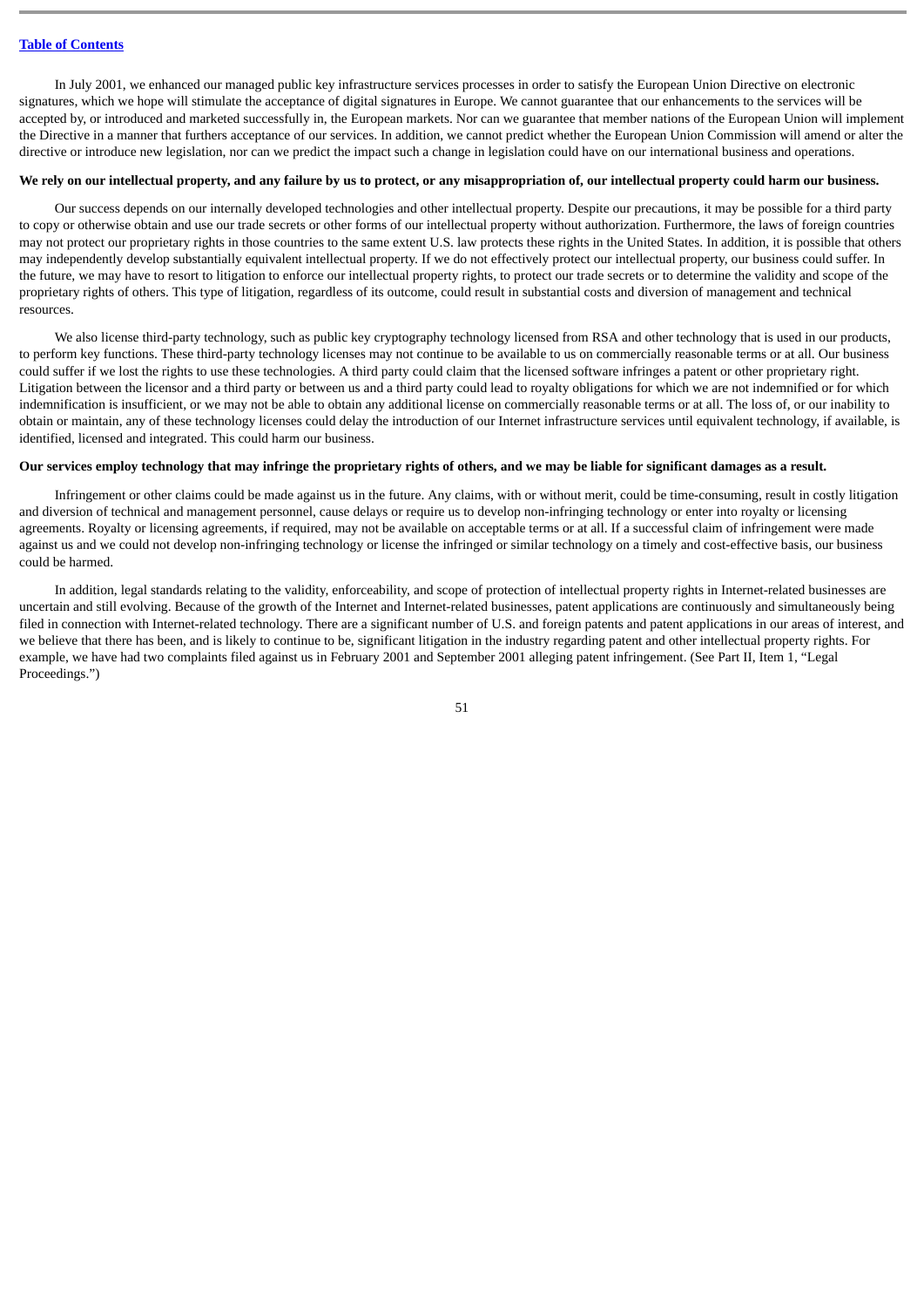# **We have anti-takeover protections that may delay or prevent a change in control that could benefit our stockholders.**

Our amended and restated certificate of incorporation and bylaws contain provisions that could make it more difficult for a third party to acquire us without the consent of our board of directors. These provisions include:

- our stockholders may take action only at a meeting and not by written consent;
- our board must be given advance notice regarding stockholder-sponsored proposals for consideration at annual meetings and for stockholder nominations for the election of directors;
- we have a classified board of directors, with the board being divided into three classes that serve staggered three-year terms;
- vacancies on our board may be filled until the next annual meeting of stockholders only by majority vote of the directors then in office; and
- special meetings of our stockholders may be called only by the chairman of the board, the president or the board, not by our stockholders.

VeriSign has also adopted a stockholder rights plan that may discourage, delay or prevent a change of control and make any future unsolicited acquisition attempt more difficult. Under the rights plan, the Board of Directors declared a dividend of one stock purchase right for each share of VeriSign's common stock outstanding on October 4, 2002:

- The rights will become exercisable only upon the occurrence of certain events specified in the plan, including the acquisition of 15% of VeriSign's outstanding common stock by a person or group.
- Each right entitles the holder, other than an "acquiring person," to acquire shares of VeriSign's common stock at a 50% discount to the then prevailing market price.
- VeriSign's Board of Directors may redeem outstanding rights at any time prior to a person becoming an "acquiring person," at a price of \$0.001 per right. Prior to such time, the terms of the rights may be amended by VeriSign's Board of Directors without the approval of the holders of the rights.

# **Liquidity and Capital Resources**

|                                                   | September 30,<br>2002 |           |   | December 31,<br>2001   | Change    |
|---------------------------------------------------|-----------------------|-----------|---|------------------------|-----------|
|                                                   |                       |           |   | (Dollars in thousands) |           |
| Cash, cash equivalents and short-term investments |                       | 327,036   |   | 726.697                | (55)%     |
| Working capital                                   | \$                    | (129.493) |   | 256.714                | $(150)\%$ |
| Stockholders' equity                              |                       | 1,617,326 | S | 6,506,074              | (75)%     |

At September 30, 2002, our principal source of liquidity was \$327.0 million of cash, cash equivalents and short-term investments, consisting principally of commercial paper, medium term corporate notes, corporate bonds and notes, market auction securities, U.S. government and agency securities and money market funds. In addition, we hold \$55.0 million of long-term investments, consisting primarily of debt and equity securities of non-public companies, which have no ready market.

Net cash provided by operating activities was \$156.9 million in the first nine months of 2002 compared to \$167.5 million in the first nine months of 2001. The decrease was primarily due to a decrease in our deferred revenue balance in which we receive payment in advance for many of our products and services. The decrease in cash provided by operating activities was partially offset by a decrease in accounts receivable during the first nine months of 2002.

As part of the restructuring announced in April 2002, VeriSign will pay cash for severance of employees, lease terminations and other contract terminations. Total cash outlays related to the restructuring program were \$5.8 million in the third quarter of 2002 and \$12.8 million in the first nine months of 2002.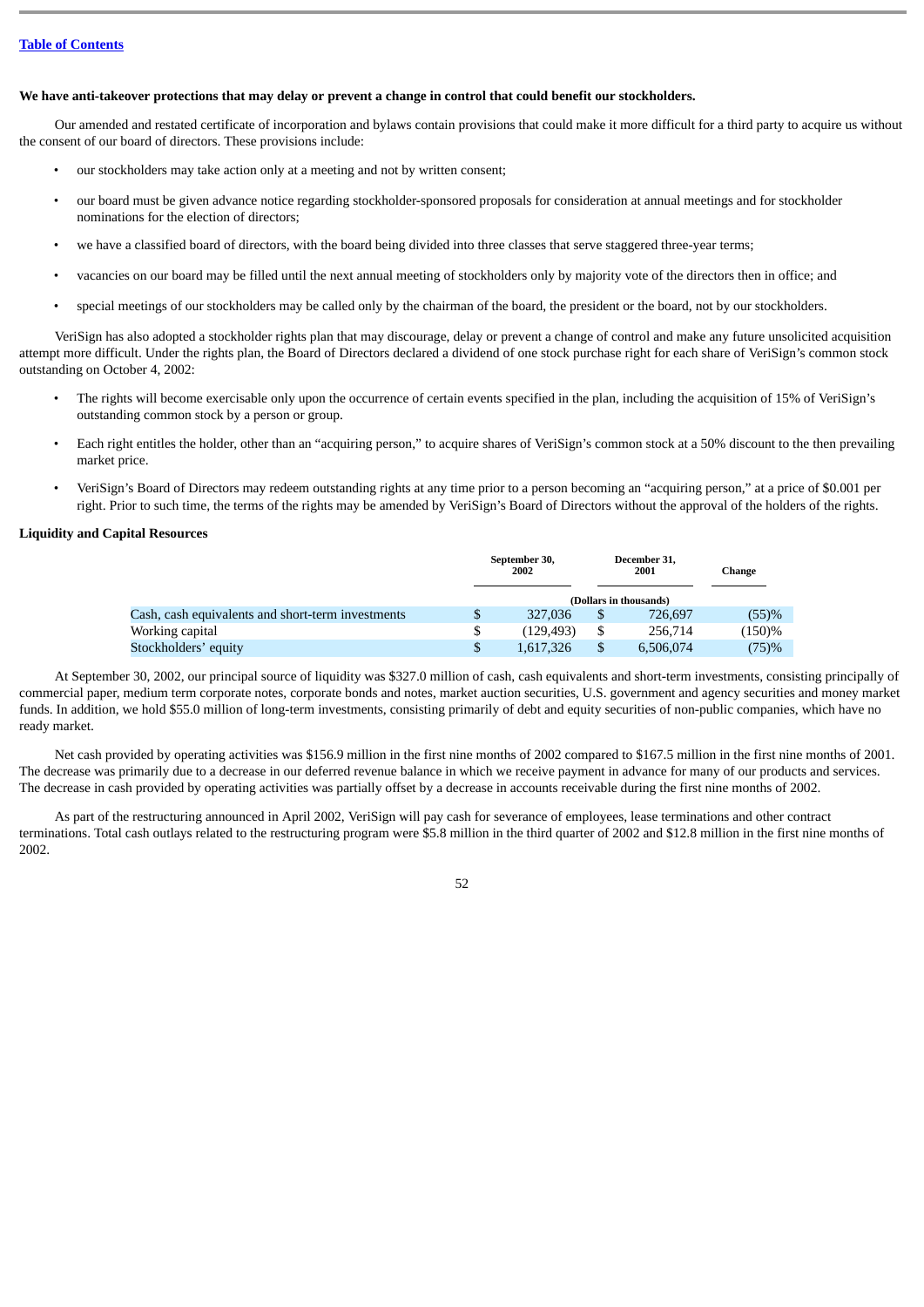We anticipate the restructuring program will result in the following future net cash outflows at September 30, 2002:

|                 | Workforce<br>Reduction |    | Lease<br><b>Obligations</b> | <b>Total</b> |
|-----------------|------------------------|----|-----------------------------|--------------|
|                 |                        |    | (In thousands)              |              |
| 2002 (3 months) | \$<br>50               | \$ | 1,961                       | \$<br>2,011  |
| 2003            |                        |    | 6,255                       | 6,255        |
| 2004            |                        |    | 5,937                       | 5,937        |
| 2005            |                        |    | 4,462                       | 4,462        |
| 2006            |                        |    | 3,040                       | 3,040        |
| Thereafter      |                        |    | 3,045                       | 3,045        |
|                 |                        |    |                             |              |
|                 | \$<br>50               | \$ | 24,700                      | \$<br>24,750 |
|                 |                        |    |                             |              |

Net cash used in investing activities was \$268.9 million in the first nine months of 2002, primarily as a result of \$348.6 million used for acquisitions which includes \$346.3 million for the acquisition of H.O. Systems. \$56.3 million was used in acquisition related costs for the first nine months of 2002. Additionally, we used \$89.2 million for purchases of short and long-term investments and \$151.9 million for purchases of property and equipment. These purchases were partially offset by proceeds of \$368.4 million from maturities and sales of short and long-term investments. In the first nine months of 2001 net cash used in investing activities was \$83.2 million primarily as a result of \$1.1 billion used for purchases of short and long-term investments, \$65.9 million used for purchases of property and equipment and \$85.8 million paid, net of cash acquired, in business combinations and related merger costs partially offset by proceeds of \$1.2 billion from sales and maturities of short and long-term investments.

Net cash provided by financing activities was \$19.3 million in first nine months of 2002 and \$22.3 million in the first nine months of 2001. The primary source of cash provided by financing activities in both periods was from the issuance of common stock resulting from stock option exercises and the purchase of common stock by employees through the employee stock purchase plan.

As of September 30, 2002, we had commitments under non-cancelable operating leases for our facilities for various terms through 2011.

The Company has pledged a portion of its short-term investments as collateral for standby letters of credit that guarantee certain of its contractual obligations, primarily relating to its real estate lease agreements. As of September 30, 2002, the amount of short-term investments the Company has pledged pursuant to such agreements is approximately \$19 million.

We believe our existing cash, cash equivalents and short-term investments and operating cash flows, will be sufficient to meet our working capital and capital expenditure requirements for at least the next 12 months. An increase in the number of significant acquisitions or investments to be funded with cash may require us to raise additional funds through public or private financing, strategic relationships or other arrangements. This additional funding, if needed, might not be available on terms attractive to us, or at all. Failure to raise capital when needed could materially harm our business. If we raise additional funds through the issuance of equity securities, the percentage of our stock owned by our then-current stockholders will be reduced. Furthermore, these equity securities might have rights, preferences or privileges senior to those of our common stock.

Our Illuminet Holdings subsidiary entered into an agreement with Bank of America effective June 1, 2000 to provide a capital expenditure loan facility. The capital expenditure loan facility is a \$15 million unsecured loan with a five-year term. As of September 30, 2002, \$800,000 was outstanding under this capital expenditure loan facility.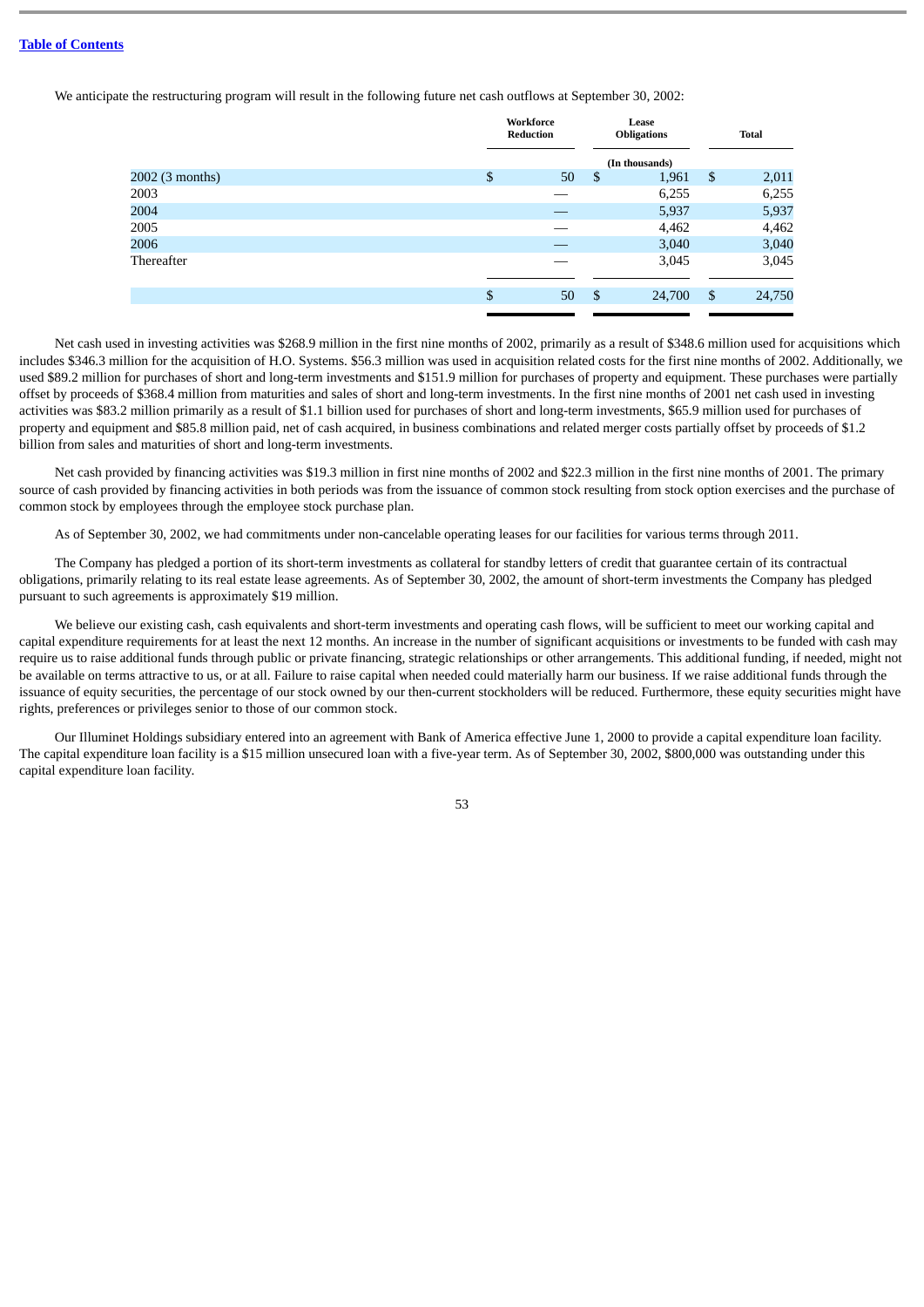In October 2001, we filed a shelf registration statement with the Securities and Exchange Commission to offer an indeterminate number of shares of common stock that may be issued at various times and at indeterminate prices, with a total public offering price not to exceed \$750 million. To date, no shares have been issued under this registration statement.

# <span id="page-53-0"></span>**ITEM 3. QUANTITATIVE AND QUALITATIVE DISCLOSURES ABOUT MARKET RISK**

#### **Interest rate sensitivity**

The primary objective of VeriSign's investment activities is to preserve principal while at the same time maximizing the income we receive from our investments without significantly increasing risk. Some of the securities that we have invested in may be subject to market risk. This means that a change in prevailing interest rates may cause the principal amount of the investment to fluctuate. For example, if we hold a security that was issued with a fixed interest rate at the then-prevailing rate and the prevailing interest rate later rises, the principal amount of our investment will probably decline in value. If market interest rates were to increase immediately and uniformly by 10 percent from levels at September 30, 2002, this would not materially change the fair market value of our portfolio. To minimize this risk, we maintain our portfolio of cash equivalents and short-term investments in a variety of securities, including commercial paper, medium-term notes, corporate bonds and notes, market auction securities, U.S. government and agency securities and money market funds. In general, money market funds are not subject to interest rate risk because the interest paid on such funds fluctuates with the prevailing interest rate. In addition, we generally invest in relatively short-term securities. As of September 30, 2002, 75% of our non-strategic investments mature in less than one year.

The following table presents the amounts of our cash equivalents and investments that are subject to market risk by range of expected maturity and weighted-average interest rates as of September 30, 2002. This table does not include money market funds because those funds are not subject to market risk.

|                                       |                              |        | <b>Maturing in</b> |                                                                  |    |                        |          |     |                                       |
|---------------------------------------|------------------------------|--------|--------------------|------------------------------------------------------------------|----|------------------------|----------|-----|---------------------------------------|
|                                       | <b>Six Months</b><br>or Less |        |                    | <b>Six Months</b><br>More than<br>to One Year<br><b>One Year</b> |    |                        | Total    |     | <b>Estimated</b><br><b>Fair Value</b> |
|                                       |                              |        |                    |                                                                  |    | (Dollars in thousands) |          |     |                                       |
| Included in cash and cash equivalents | \$                           | 68,650 | \$                 |                                                                  | S  |                        | \$68,650 | \$. | 68,652                                |
| Weighted-average interest rate        |                              | 1.93%  |                    |                                                                  |    |                        |          |     |                                       |
| Included in short-term investments    | \$                           | 28,278 | \$                 | 13,840                                                           | \$ | 36.678                 | \$78,796 |     | \$79,366                              |
| Weighted-average interest rate        |                              | 4.30%  |                    | 3.48%                                                            |    | 3.87%                  |          |     |                                       |

## **Exchange rate risk**

We consider our exposure to foreign currency exchange rate fluctuations to be minimal. All revenues derived from operations other than our operations in Japan, South Africa, Europe and the United Kingdom are denominated in United States dollars and, therefore, are not subject to exchange rate fluctuations.

Both the revenues and expenses of our majority-owned subsidiaries in Japan and Australia, as well as our wholly owned subsidiaries and sales offices in South Africa, Europe, Hong Kong, and Canada are denominated in local currencies. In these regions, we believe this serves as a natural economic hedge against exchange rate fluctuations because although an unfavorable change in the exchange rate of the foreign currency against the United States dollar will result in lower revenues when translated to United States Dollars, operating expenses will also be lower in these circumstances. Because of our minimal exposure to foreign currencies, we have not engaged in any hedging activities, although if future events or changes in circumstances indicate that hedging activities would be beneficial, we may consider such activities.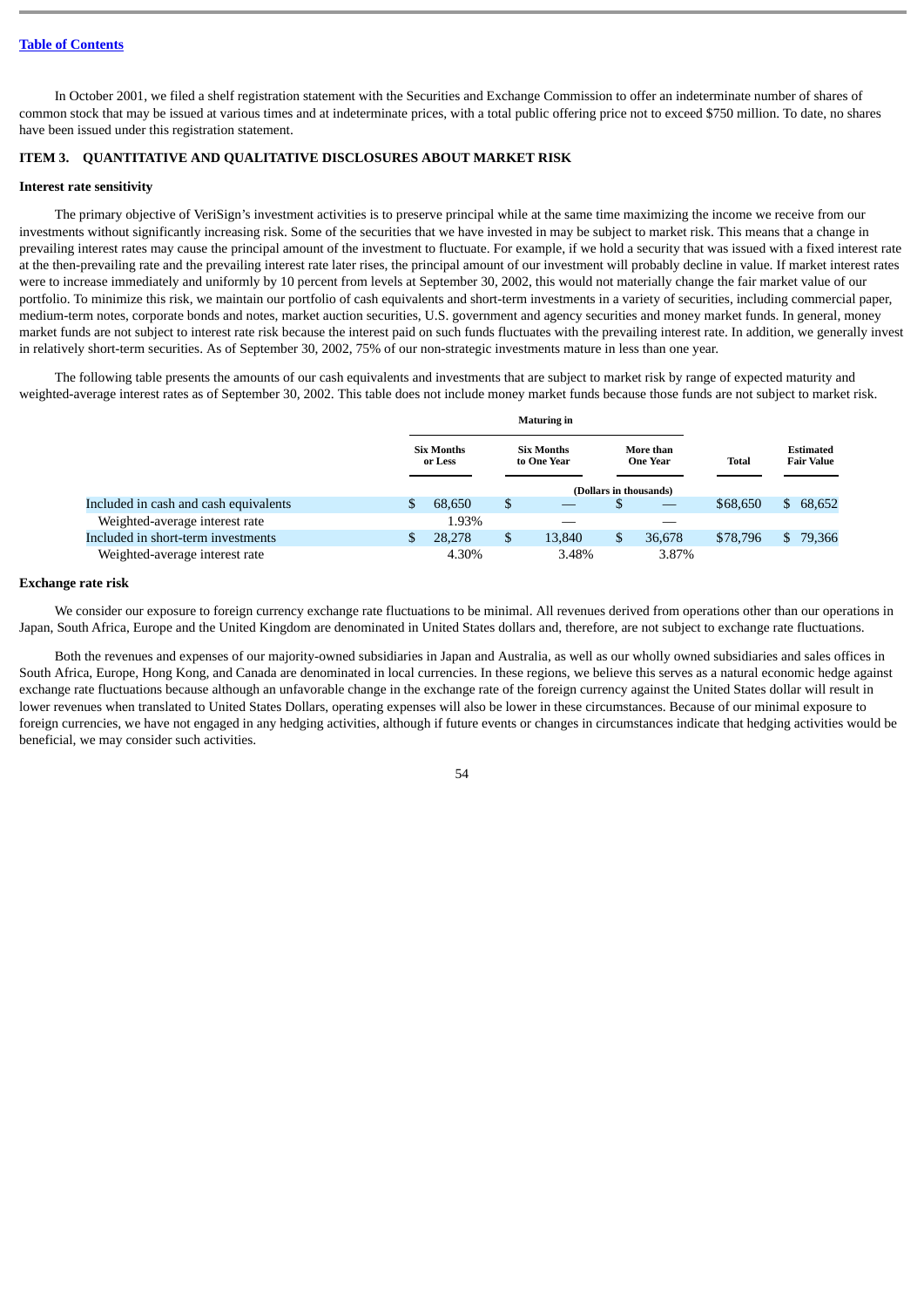# **Equity price risk**

We own shares of common stock of several public companies. We value these investments using the closing market value for the last day of each month. These investments are subject to market price volatility. We reflect these investments on our balance sheet at their market value, with the unrealized gains and losses excluded from earnings and reported in the "Accumulated other comprehensive income" component of stockholders' equity except in instances where we have concluded that an other than temporary decline has occurred. We have also invested in equity instruments of several privately held companies, many of which can still be considered in the startup or development stages, and therefore, carry a high level of risk. Due to the inherent risk associated with some of our investments, and in light of current stock market conditions, we may incur future losses on the sales, write-downs or write-offs of our investments. We do not currently hedge against equity price changes.

# <span id="page-54-0"></span>**ITEM 4. EVALUATION OF DISCLOSURE CONTROLS AND PROCEDURES**

(a) Evaluation of disclosure controls and procedures. Our chief executive officer and our chief financial officer, after evaluating the effectiveness of the Company's "disclosure controls and procedures" (as defined in the Securities Exchange Act of 1934 Rules 13a-14(c) and 15-d-14(c)) as of a date (the "Evaluation Date") within 90 days before the filing date of this quarterly report, have concluded that as of the Evaluation Date, our disclosure controls and procedures were adequate and designed to ensure that material information relating to us and our consolidated subsidiaries would be made known to them by others within those entities.

(b) Changes in internal controls. There were no significant changes in our internal controls or to our knowledge, in other factors that could significantly affect our disclosure controls and procedures subsequent to the Evaluation Date.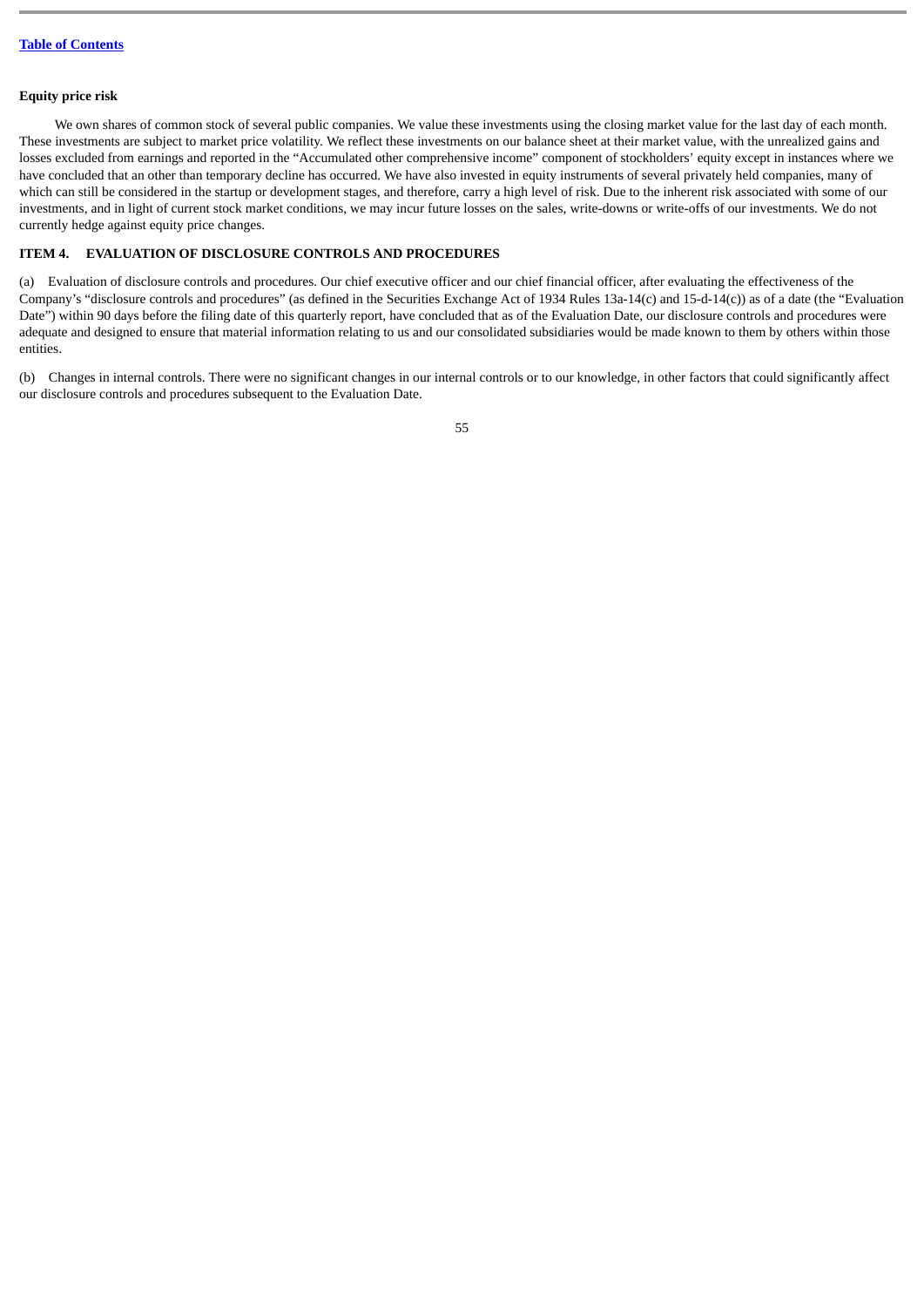# **PART II—OTHER INFORMATION**

## <span id="page-55-0"></span>**ITEM 1. LEGAL PROCEEDINGS**

As of September 30, 2002, VeriSign and its subsidiary Network Solutions, Inc., were defendants in approximately 16 active lawsuits involving customer contractual disputes over domain name registrations and related services. These matters, either alone or collectively, are not expected to have a material impact on our domain name registration business or our financial statements.

On February 2, 2001, Leon Stambler filed a complaint against VeriSign in the United States District Court for the District of Delaware, and on September 24, 2001, Mr. Stambler amended his complaint. Mr. Stambler alleges that VeriSign, RSA Security, Inc., and First Data Corporation have infringed various claims of his patents, U.S. Patent Nos. 5,793,302, 5,974,148 and 5,936,541. Mr. Stambler has recently settled the case against two other defendants: Openwave Systems Inc., and Certicom Corp. Mr. Stambler seeks a judgment declaring that the defendants have infringed the asserted claims of the patents-in-suit, an injunction, damages for the alleged infringement, treble damages for any willful infringement, and attorney fees and costs. Following the close of discovery, the parties exchanged expert reports. Summary judgment motions and claim construction briefs have recently been filed. The trial is scheduled for February, 2003. While we cannot predict the outcome of this matter, we believe that the allegations are without merit.

On September 7, 2001, NetMoneyIN, an Arizona corporation, filed a complaint alleging patent infringement against us in the United States District Court for the District of Arizona. NetMoneyIN named thirty-three other defendants, including Mellon Financial Corporation, Bankcard Center Inc., FMT Corp., American Express Financial Advisors, Inc., Bank One Corp., Citibank, N.A. and Wells Fargo & Co. NetMoneyIN filed a second amended complaint on October 15, 2002, and motions to dismiss are likely to follow. The complaint alleges that part of VeriSign's credit card approval process for purchases made on the Internet infringe certain claims of NetMoneyIN's patents, U.S. Patent Nos. 5,822,737 and 5,963,917. The complaint requests the Court to enter judgment in favor of NetMoneyIN, a permanent injunction against the defendants from infringing the asserted claims, an order requiring the defendants to provide an accounting for NetMoneyIN's damages, to pay NetMoneyIN such damages and three times that amount, and an order awarding NetMoneyIN attorney fees and costs. While we cannot predict the outcome of this matter, we believe that the allegations are without merit.

Beginning in May of 2002, several class action complaints were filed against VeriSign and certain of its current and former officers and directors in the United States District Court for the Northern District of California. These actions were consolidated under the heading In re VeriSign, Inc. Securities Litigation, Case No. C-02-2270 JW(HRL), on July 26, 2002. The consolidated action seeks unspecified damages for alleged violations of Sections 10(b) and 20(a) of the Securities Exchange Act of 1934, and Rule 10b-5 promulgated thereunder, on behalf of a class of persons who purchased VeriSign stock from January 25, 2001 through April 25, 2002. An amended consolidated complaint is expected to be filed by November 8, 2002. Parallel derivative actions have also been filed against certain of VeriSign's current and former officers and directors in state courts in California and Delaware. VeriSign is named as a nominal defendant in these actions. Several of these derivative actions were filed in Santa Clara County Superior Court of California, and these actions have since been consolidated under the heading In re VeriSign, Inc. Derivative Litigation, Case No. CV 807719. The consolidated derivative action seeks unspecified damages for alleged breaches of fiduciary duty and violations of the California Corporations Code. VeriSign and the other Santa Clara County defendants demurred to these claims on October 9, 2002. Another derivative action was filed in the Court of Chancery New Castle County, Delaware, Case No. 19700-NC, alleging similar breaches of fiduciary duty. Defendants moved to dismiss these claims on November 4, 2002. VeriSign and the individual defendants dispute all of these claims, and intend to vigorously defend themselves against the allegations outlined herein.

We were a defendant in eleven lawsuits filed since April 2, 2002, related to a direct mail offer sent by our Internet domain name registrar to registrantcustomers of other domain name registrars. Seven of these lawsuits were brought by or on behalf of domain name registrants. The remaining four were brought by or on behalf of

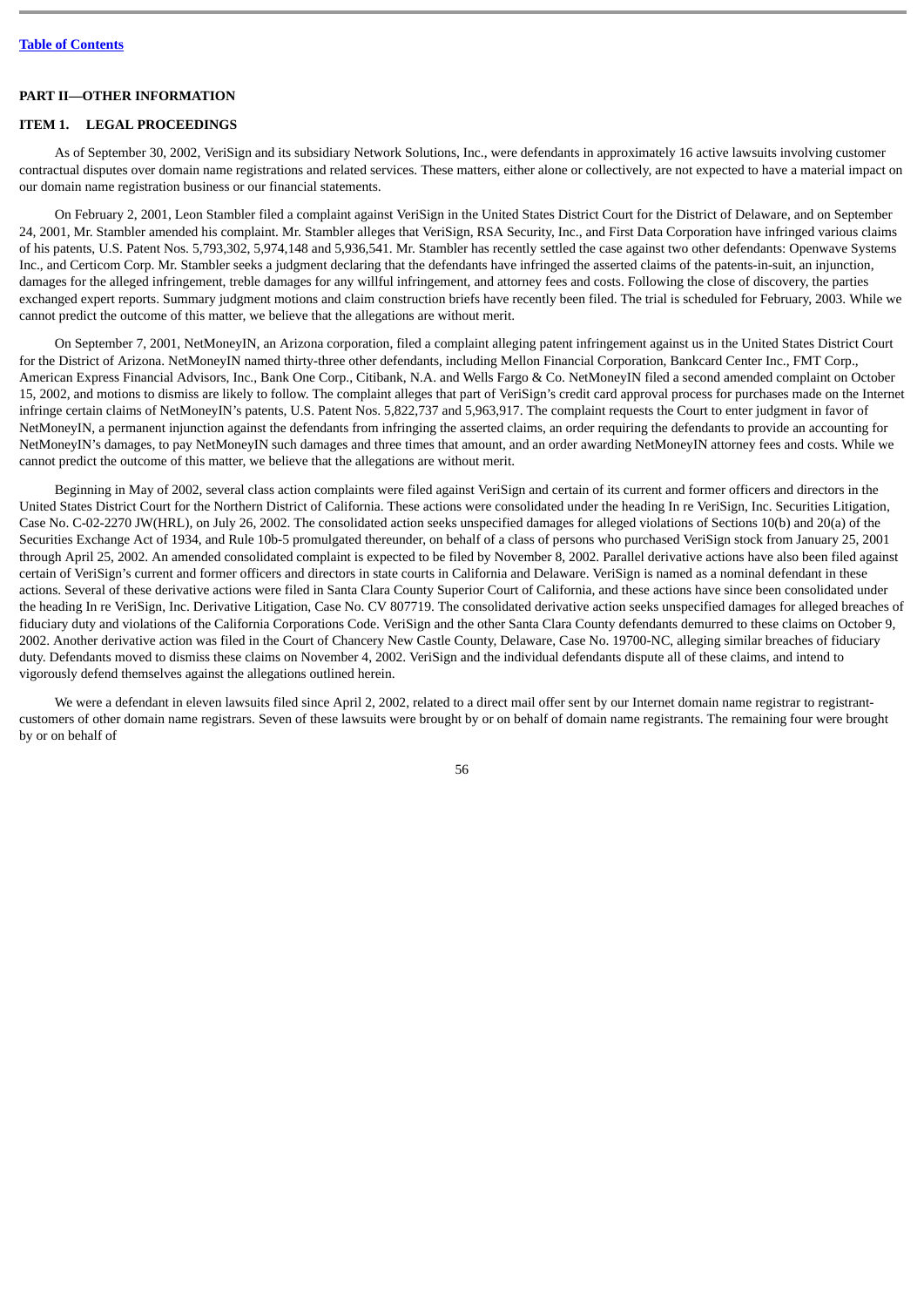domain name registrars or domain name registration intermediaries. Two of these registrar actions have been settled and dismissed, *BulkRegister, Inc. v. VeriSign, Inc.* and *Go Daddy Software, Inc. v. VeriSign, Inc.* While none of these cases, taken separately, is material, the collective effect could become material and or affect our domain name registration business.

On July 31, 2002, the company received a Civil Investigative Demand (CID) from the U.S. Federal Trade Commission (FTC) for information to determine whether or not the company's domain name registration business may have violated Section 5 of the FTC Act. More specifically, the CID requests information on the company's registrar's relationship with Interland, Inc., the registrar's direct mail offer which began in April 2002, the registrar's transfer practices, and the deletion of domain names.

We are involved in various other investigations, claims and lawsuits arising in the normal conduct of our business, none of which, in our opinion will harm our business. We cannot assure that we will prevail in any litigation. Regardless of the outcome, any litigation may require us to incur significant litigation expense and may result in significant diversion of management attention.

# <span id="page-56-0"></span>**ITEM 6. EXHIBITS AND REPORTS ON FORM 8-K**

(a) Index to Exhibits

| Exhibit<br>Number | <b>Exhibit Description</b>                                                                                                                                                   |   |  |  |  |  |  |
|-------------------|------------------------------------------------------------------------------------------------------------------------------------------------------------------------------|---|--|--|--|--|--|
| 99.1              | Certification of President/CEO/Chairman of the Board, pursuant to 18 U.S.C. Section 1350, as adopted pursuant to Section 906 of<br>the Sarbanes-Oxley Act of 2002            | X |  |  |  |  |  |
| 99.2              | Certification of Executive VP of Finance and Administration/CFO, pursuant to 18 U.S.C. Section 1350, as adopted pursuant to<br>Section 906 of the Sarbanes-Oxley Act of 2002 | X |  |  |  |  |  |

(b) Reports on Form 8-K

• Current Report on Form 8-K filed September 30, 2002 pursuant to Item 5 (Other Events), announcing the adoption VeriSign's Stockholder Rights Plan.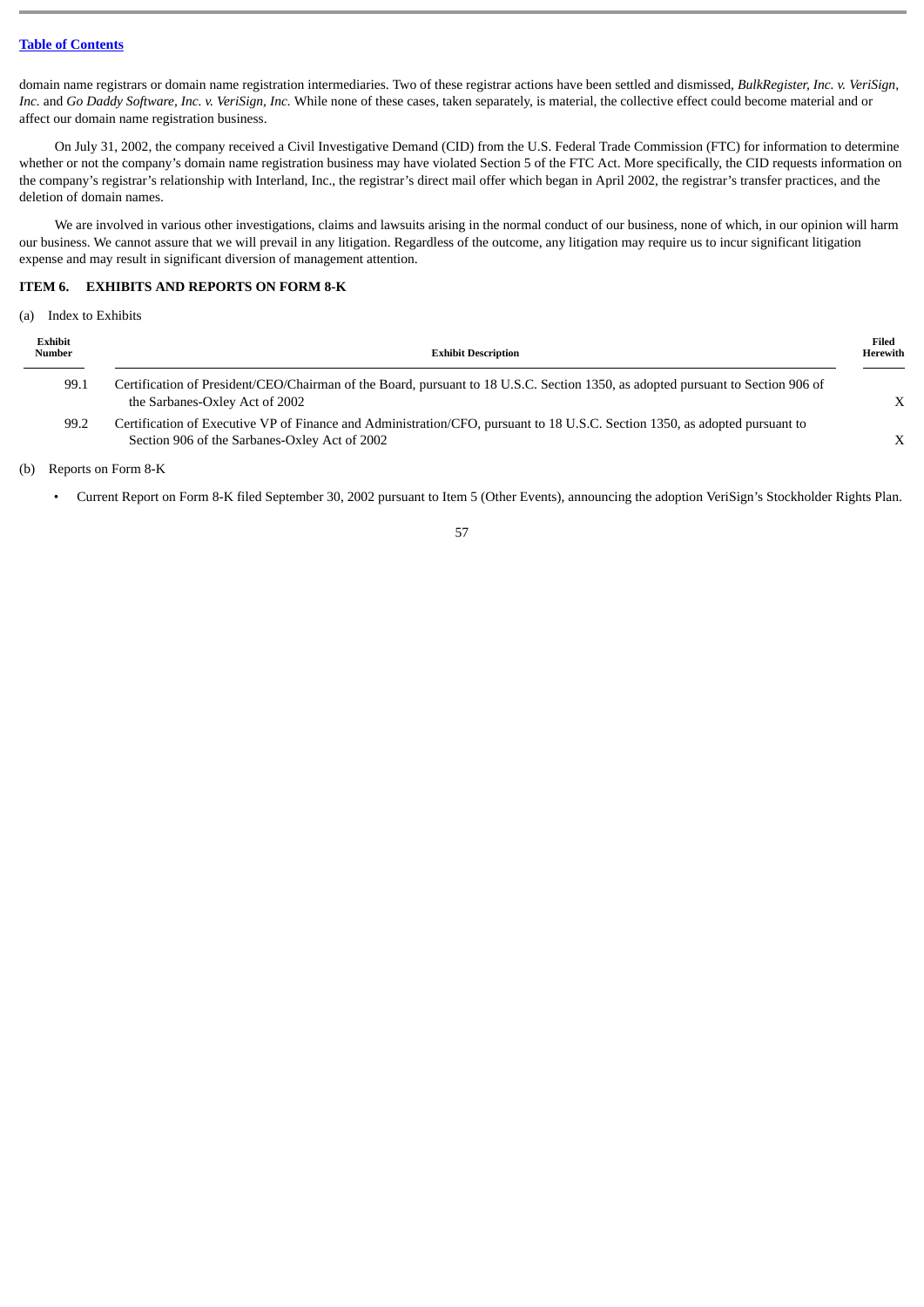# **SIGNATURES**

<span id="page-57-0"></span>Pursuant to the requirements of the Securities Exchange Act of 1934, the registrant has duly caused this report to be signed on its behalf by the undersigned, thereunto duly authorized.

|                         | VERISIGN, INC. |                                                                                                                         |
|-------------------------|----------------|-------------------------------------------------------------------------------------------------------------------------|
| Date: November 13, 2002 | By:            | <b>STRATTON D. SCLAVOS</b><br>/s/                                                                                       |
|                         |                | Stratton D. Sclavos<br>President, Chief Executive Officer and<br>Chairman of the Board<br>(Principal Executive Officer) |
| Date: November 13, 2002 | By:            | DANA L. EVAN<br>$\sqrt{s}$                                                                                              |
|                         |                | Dana L. Evan<br><b>Executive Vice President of</b><br>Finance and Administration and<br>Chief Financial Officer         |

58

(Principal Financial and Accounting Officer)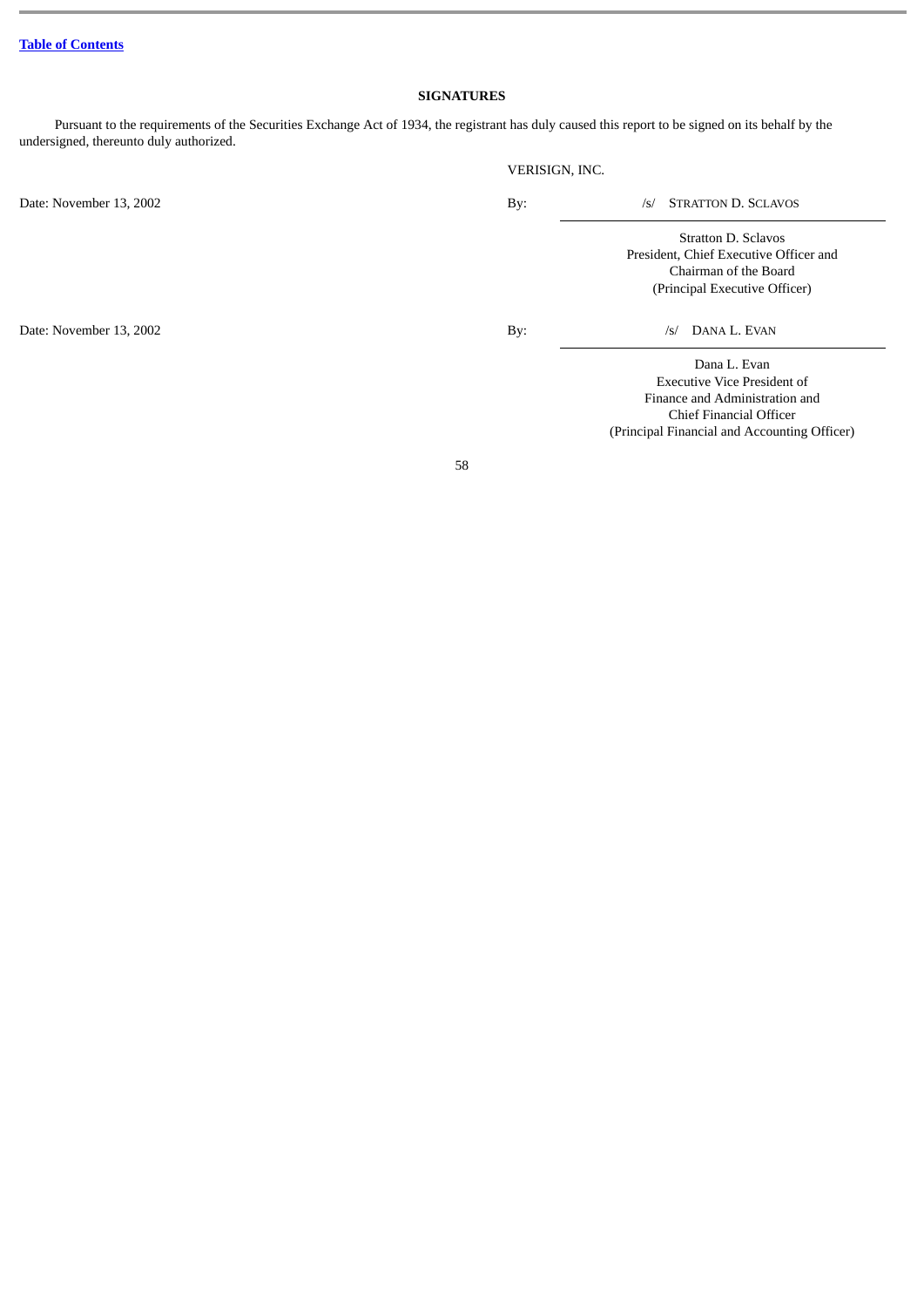# **CERTIFICATIONS**

<span id="page-58-0"></span>I, Stratton D. Sclavos, certify that:

1. I have reviewed this quarterly report on Form 10-Q of VeriSign, Inc.;

2. Based on my knowledge, this quarterly report does not contain any untrue statement of a material fact or omit to state a material fact necessary to make the statements made, in light of the circumstances under which such statements were made, not misleading with respect to the period covered by this quarterly report;

3. Based on my knowledge, the financial statements, and other financial information included in this quarterly report, fairly present in all material respects the financial condition, results of operations and cash flows of the registrant as of, and for, the periods presented in this quarterly report;

4. The registrant's other certifying officers and I are responsible for establishing and maintaining disclosure controls and procedures (as defined in Exchange Act Rules 13a-14 and 15d-14) for the registrant and we have:

a) designed such disclosure controls and procedures to ensure that material information relating to the registrant, including its consolidated subsidiaries, is made known to us by others within those entities, particularly during the period in which this quarterly report is being prepared;

b) evaluated the effectiveness of the registrant's disclosure controls and procedures as of a date within 90 days prior to the filing date of this quarterly report (the "Evaluation Date"); and

c) presented in this quarterly report our conclusions about the effectiveness of the disclosure controls and procedures based on our evaluation as of the Evaluation Date;

5. The registrant's other certifying officers and I have disclosed, based on our most recent evaluation, to the registrant's auditors and the audit committee of registrant's board of directors (or persons performing the equivalent function):

a) all significant deficiencies in the design or operation of internal controls which could adversely affect the registrant's ability to record, process, summarize and report financial data and have identified for the registrant's auditors any material weaknesses in internal controls; and

b) any fraud, whether or not material, that involves management or other employees who have a significant role in the registrant's internal controls; and

6. The registrant's other certifying officers and I have indicated in this quarterly report whether or not there were significant changes in internal controls or in other factors that could significantly affect internal controls subsequent to the date of our most recent evaluation, including any corrective actions with regard to significant deficiencies and material weaknesses.

Dated: November 13, 2002 By: /s/ STRATTON D. SCLAVOS

Stratton D. Sclavos President, Chief Executive Officer and Chairman of the Board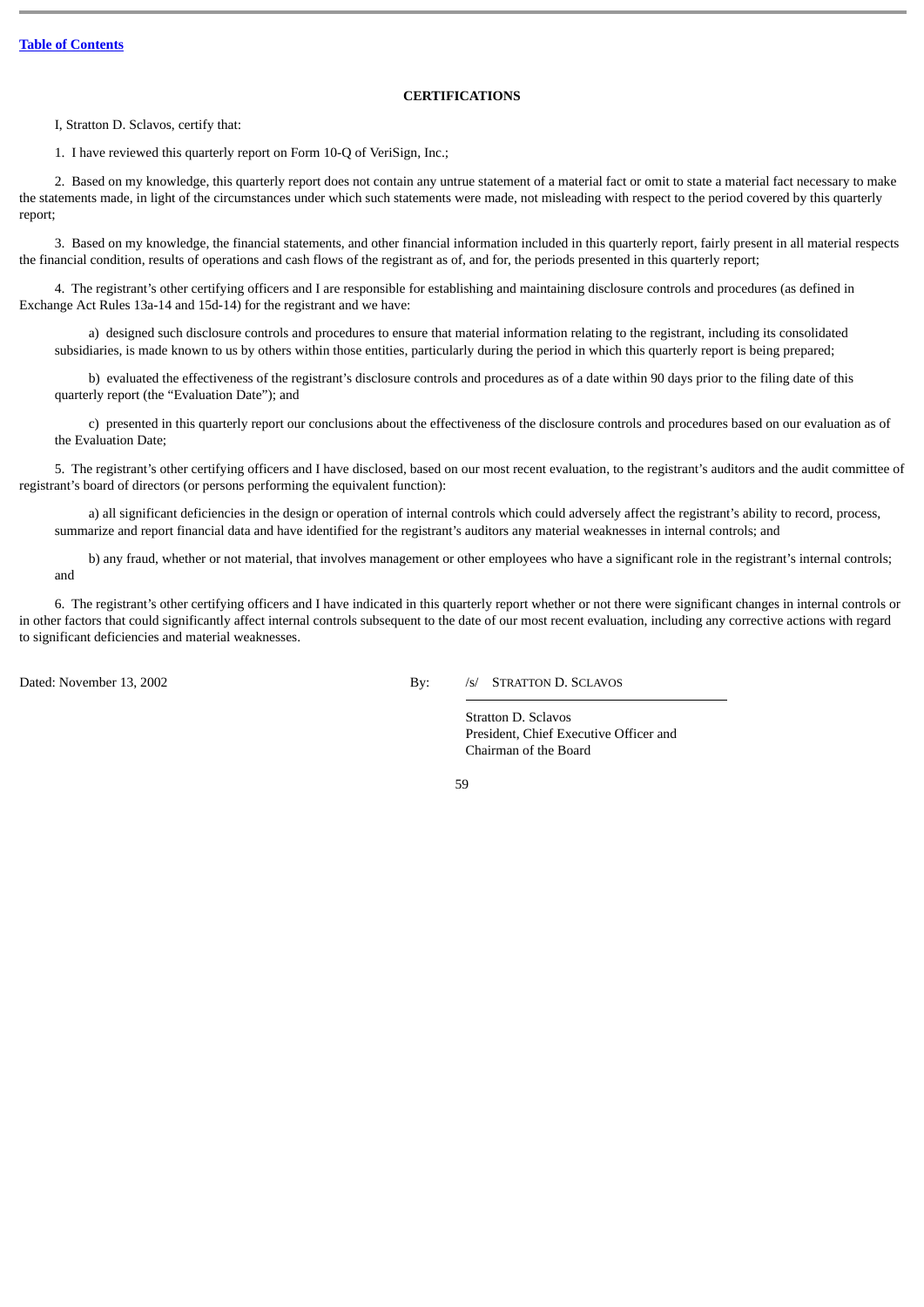I, Dana L. Evan, certify that:

1. I have reviewed this quarterly report on Form 10-Q of VeriSign, Inc.;

2. Based on my knowledge, this quarterly report does not contain any untrue statement of a material fact or omit to state a material fact necessary to make the statements made, in light of the circumstances under which such statements were made, not misleading with respect to the period covered by this quarterly report;

3. Based on my knowledge, the financial statements, and other financial information included in this quarterly report, fairly present in all material respects the financial condition, results of operations and cash flows of the registrant as of, and for, the periods presented in this quarterly report;

4. The registrant's other certifying officers and I are responsible for establishing and maintaining disclosure controls and procedures (as defined in Exchange Act Rules 13a-14 and 15d-14) for the registrant and we have:

a) designed such disclosure controls and procedures to ensure that material information relating to the registrant, including its consolidated subsidiaries, is made known to us by others within those entities, particularly during the period in which this quarterly report is being prepared;

b) evaluated the effectiveness of the registrant's disclosure controls and procedures as of a date within 90 days prior to the filing date of this quarterly report (the "Evaluation Date"); and

c) presented in this quarterly report our conclusions about the effectiveness of the disclosure controls and procedures based on our evaluation as of the Evaluation Date;

5. The registrant's other certifying officers and I have disclosed, based on our most recent evaluation, to the registrant's auditors and the audit committee of registrant's board of directors (or persons performing the equivalent function):

a) all significant deficiencies in the design or operation of internal controls which could adversely affect the registrant's ability to record, process, summarize and report financial data and have identified for the registrant's auditors any material weaknesses in internal controls; and

b) any fraud, whether or not material, that involves management or other employees who have a significant role in the registrant's internal controls; and

6. The registrant's other certifying officers and I have indicated in this quarterly report whether or not there were significant changes in internal controls or in other factors that could significantly affect internal controls subsequent to the date of our most recent evaluation, including any corrective actions with regard to significant deficiencies and material weaknesses.

Dated: November 13, 2002 By: /s/ DANA L. EVAN

Dana L. Evan Executive Vice President of Finance and Administration and Chief Financial Officer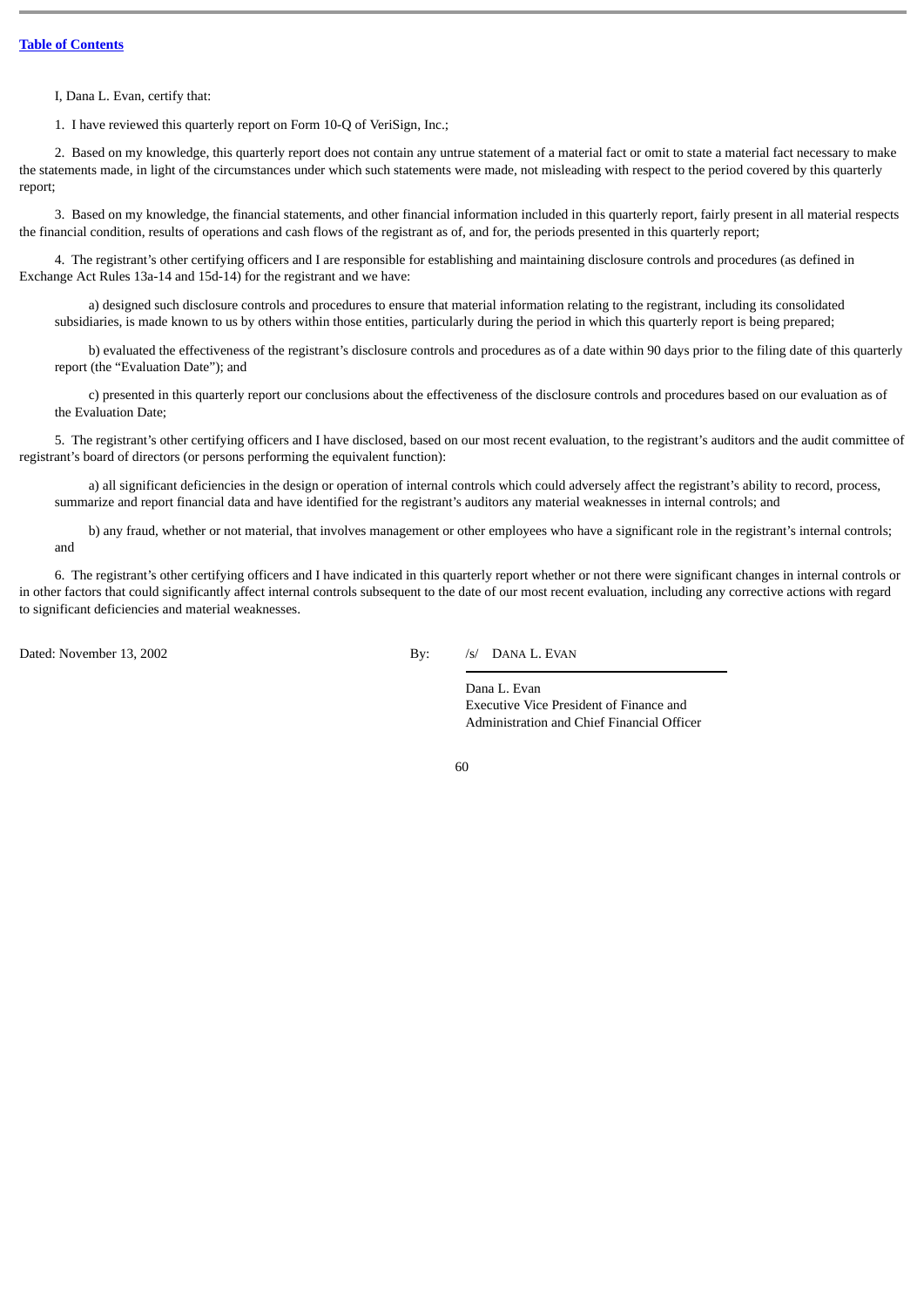# **EXHIBITS**

As required under Item 6—Exhibits and Reports on Form 8-K, the exhibits filed as part of this report are provided in this separate section. The exhibits included in this section is as follows:

| Exhibit<br><b>Number</b> | <b>Exhibit Description</b>                                                                                                                                                    |
|--------------------------|-------------------------------------------------------------------------------------------------------------------------------------------------------------------------------|
| 99.1                     | Certification of President/CEO/Chairman of the Board, pursuant to 18 U.S.C. Section 1350, as adopted pursuant to Section 906 of the Sarbanes-<br>Oxley Act of 2002.           |
| 99.2                     | Certification of Executive VP of Finance and Administration/CFO, pursuant to 18 U.S.C. Section 1350, as adopted pursuant to Section 906 of<br>the Sarbanes-Oxley Act of 2002. |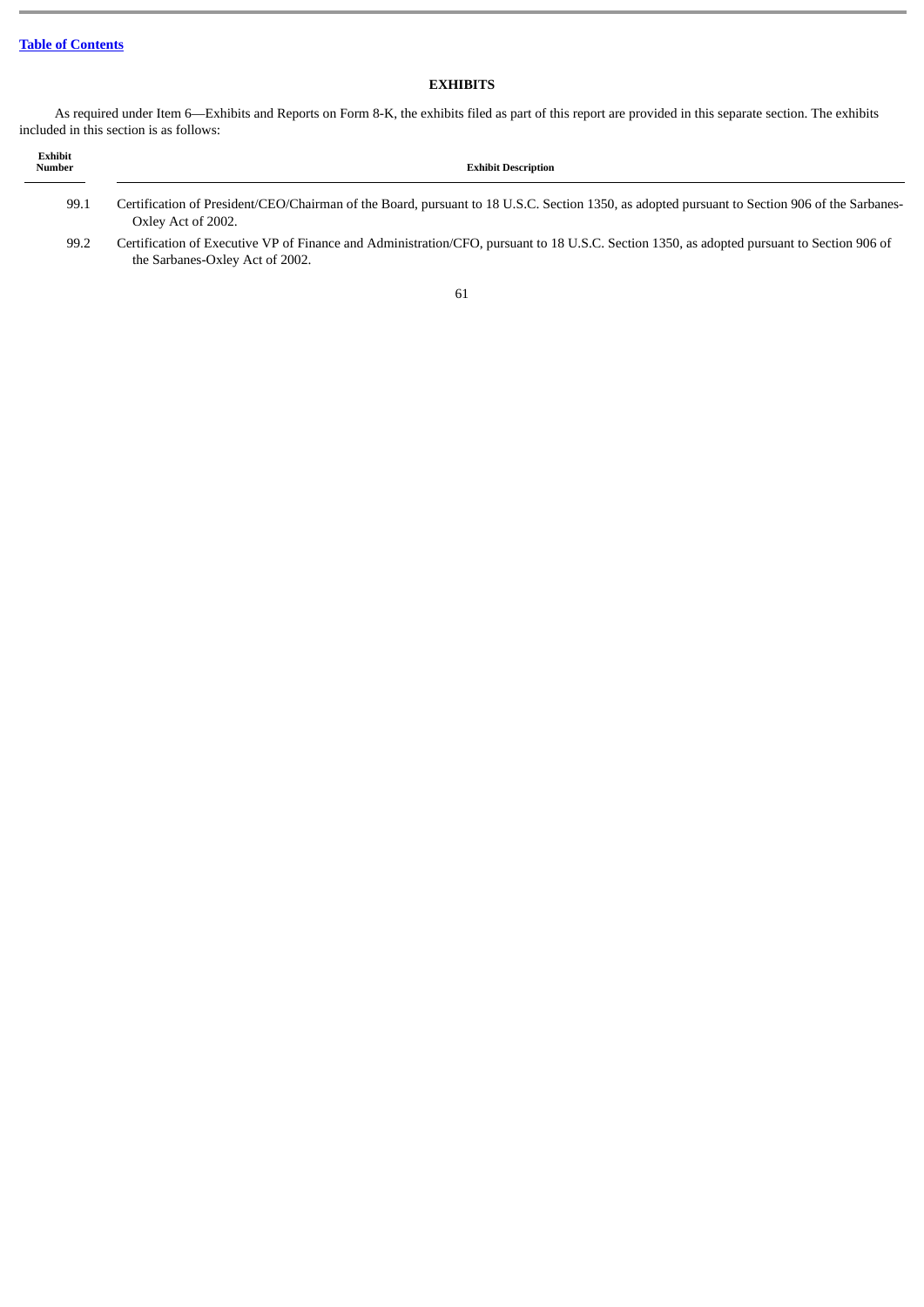# CERTIFICATION PURSUANT TO 18 U.S.C. SECTION 1350, AS ADOPTED PURSUANT TO SECTION 906 OF THE SARBANES-OXLEY ACT OF 2002

In connection with the Quarterly Report on Form 10-Q of VeriSign, Inc. (the "Company") for the quarterly period ended September 30, 2002 as filed with the Securities and Exchange Commission on the date hereof (the "Report"), I, Stratton D. Sclavos, President, Chief Executive Officer and Chairman of the Board of the Company, certify, pursuant to 18 U.S.C. Section 1350, as adopted pursuant to Section 906 of the Sarbanes-Oxley Act of 2002, that:

- (1) The Report fully complies with the requirements of Section 13(a) or 15(d) of the Securities Exchange Act of 1934 (15 U.S.C. 78m(a) or 78o(d)); and
- (2) The information contained in the Report fairly presents, in all material respects, the financial condition and results of operations of the Company for the periods presented therein.

VERISIGN, INC.

Date: November 13, 2002 By:  $\qquad \qquad$  By:

/s/ STRATTON D. SCLAVOS

Stratton D. Sclavos President, Chief Executive Officer and Chairman of the Board (Principal Executive Officer)